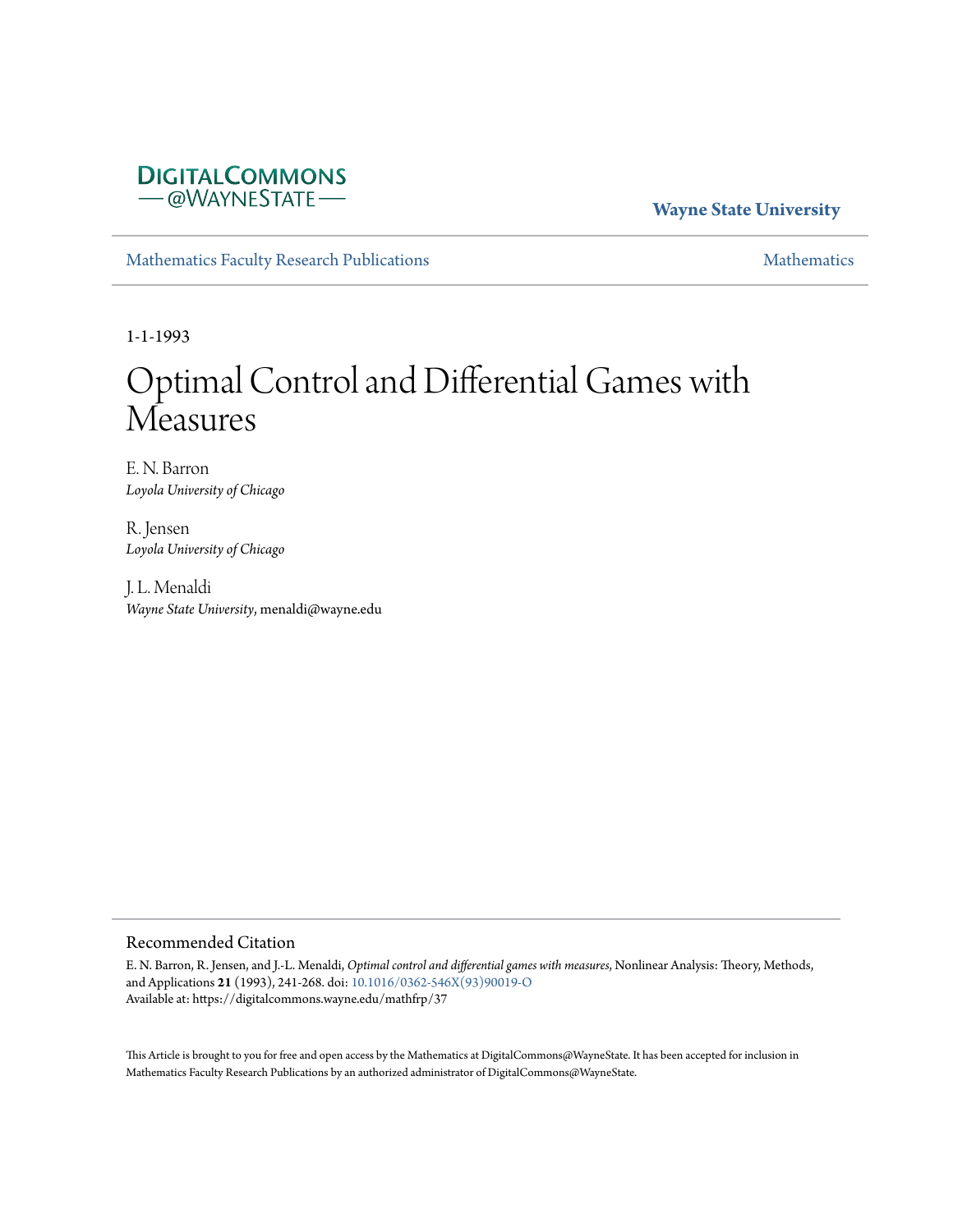#### **Optimal Control and Differential Games with Measures**

## **E.N.Barron\*, R.Jensen\*\***

Loyola University of Chicago Department of Mathematical Sciences Chicago,Illinois,60626

## **J.L. Menaldi\*\*\***

Wayne State University Department of Mathematics Detroit, Michigan,48202

December 1990

Keywords:optimal control and differential games, bounded variation trajectories, viscosity solutions, singular control

*Abstract.* We consider control problems with trajectories which involve ordinary measureable control functions and controls which are measures. The payoff involves a running cost in time and a running cost against the control measures. In the optimal control problem we are trying to minimize this payoff with both controls. In the differential game problem we are trying to minimize the cost with the ordinary controls assuming that the measure controls are chosen to maximize the cost. We will characterize the value functions in both cases using viscosity solution theory by deriving the Bellman and Isaacs equations.

#### 0.Introduction and Summary

The problems of this paper are motivated by models of physical controlled systems in which the trajectory is a function of bounded variation. The time of the jumps, if any, and the new spatial positions are under the control of the designer. In the optimal control problem the objective is to minimize a cost involving a running cost and a cumulative cost against the control measure. When the measure involves only jumps this will be a standard impulse control problem. But in this paper we are not restricting the measures merely to jumps but are allowing general Radon measures.

In many problems of interest we can manipulate the system only with ordinary controls and we wish to do so to minimize a cost. But when the system is subject to disturbances one seeks to design the system so as to perform well under the worst possible circumstances. In this situation we assume that the disturbances are modelled by a measure term in the

<sup>\*</sup>Supported in part by AFOSR-86-0202, NSF DMS-9102967, and a grant from Loyola University

<sup>\*\*</sup>Supported in part by AFOSR-86-0202, an NSF grant, and a grant from Loyola University

<sup>\*\*\*</sup>Supported in part by NSF DMS-9101360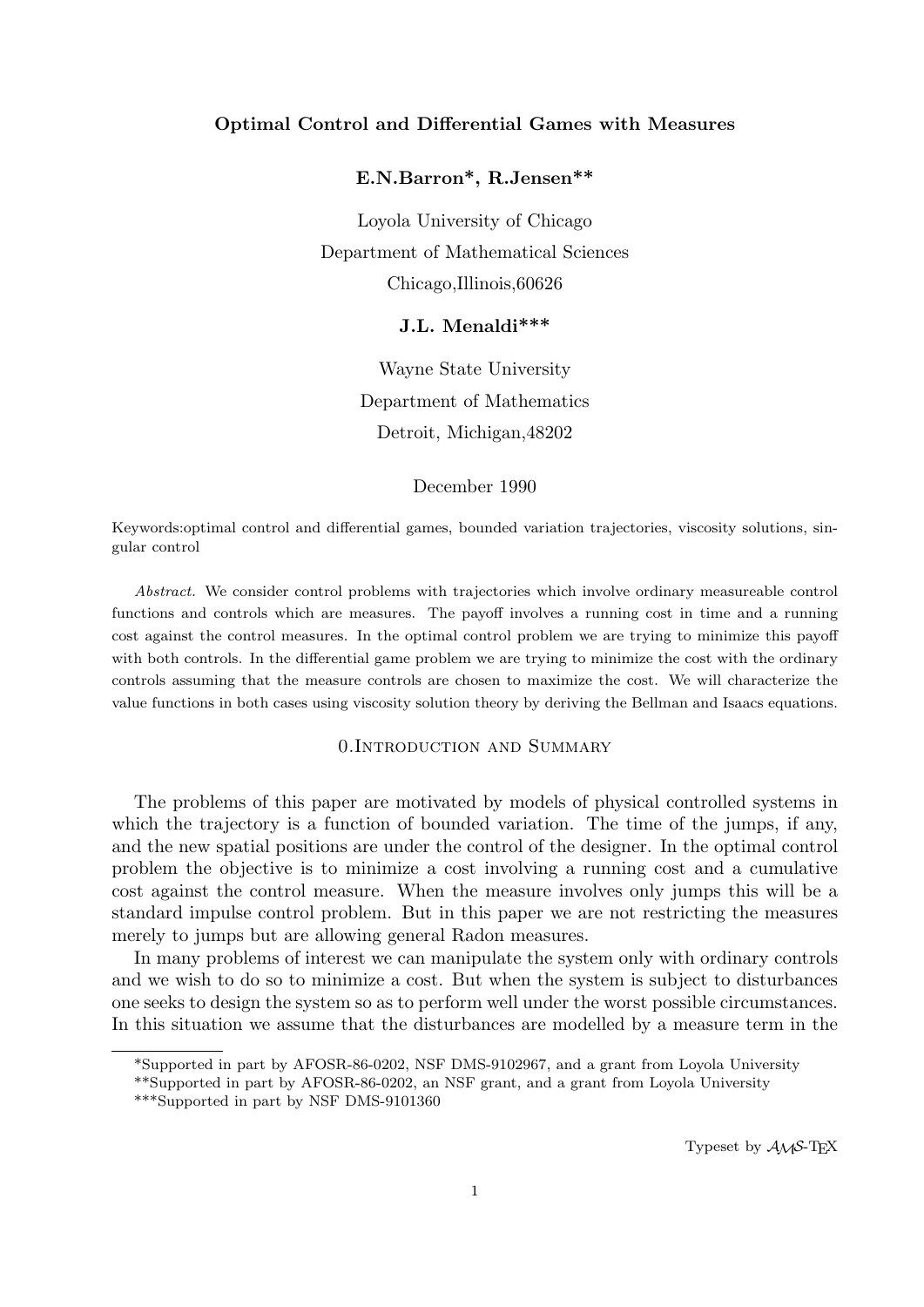dynamics with a cost incurred in the payoff. The worst case analysis assumes that the measures are chosen so as to maximize this payoff. Therefore, this model is a differential game in which the dynamics is a function of bounded variation, the payoff involves the measures, and we are choosing an ordinary control to minimize this payoff while the opponent (in some cases considered to be nature) is choosing the measures to maximize the payoff.

A result of this paper is that the order of play of the maximizer and minimizer makes a difference. That is, the differential game with a maximizing measure and a minimizing ordinary control does not, in general, have a value. The upper value, i.e., the case when the maximizer has knowledge of the minimizer, is then the central object of interest in a worst case analysis. We will derive the results for both the upper and lower value and give a sufficient condition for the game to have a value.

The approach throughout this paper is dynamic programming leading to the value functions and the associated Bellman and Isaacs equations. In the optimal control case the Bellman equation becomes a standard variational inequality with two first order operators. In the differential game case the Isaacs equation is a highly nonlinear, first order problem involving a minimization over a set which depends on the derivatives of the value function. Precisely, the Isaacs equation for the upper value is

$$
V_t^+ + \min_{z \in \mathcal{Z}(0,t,V_m^+,V_x^+)} \{V_x^+ \cdot f_1(t,x,z) + h_1(t,x,z)\} = 0,
$$

where

$$
\mathcal{Z}(0, t, V_m^+, V_x^+) = \{ z \in Z : V_m^+ + V_x^+ \cdot f_2(t, z) + h_2(t, z) \le 0 \}.
$$

This equation has a discontinuous, generally nonconvex hamiltonian. The equation for lower value is even more complicated. A theory of first order partial differential equations encompassing such equations is viscosity solution theory initiated by Crandall and Lions [10].

The first example of a Bellman equation with control sets depending on the solution arose in the consideration of an optimal control problem with a minimax cost [7,8]. That is, the minimax problem consists of finding a control which minimizes the  $L^{\infty}$  norm of a function of time, the state, and the control. Using the well known fact that the  $L^{\infty}$  norm of a function is the maximum over subprobability measures of the function integrated against the measure, we see that the minimax problem is a special case of the subject of this paper. This example is included at the end of this paper.

Some justification for taking the dynamic programming approach to the problems of this paper may be necessary. Control problems involving measures are extremely difficult to solve via necessary conditions [21,25]. Such necessary conditions are not even known for the differential game. The Pontryagin conditions involve knowing *a priori* the support of the optimal measures, which in turn depends on the unknown adjoint variables. Further, one then must verify that one actually has an optimal control. The determination of the value function by solving the Bellman equation is not beyond the scope of numerical methods. Moreover, the Bellman equation leads to the candidate feedback optimal controls in the usual way. Finally, it is well known, and proved in [9], that for standard control problems there is an intimate connection between the adjoint variable in the Pontryagin conditions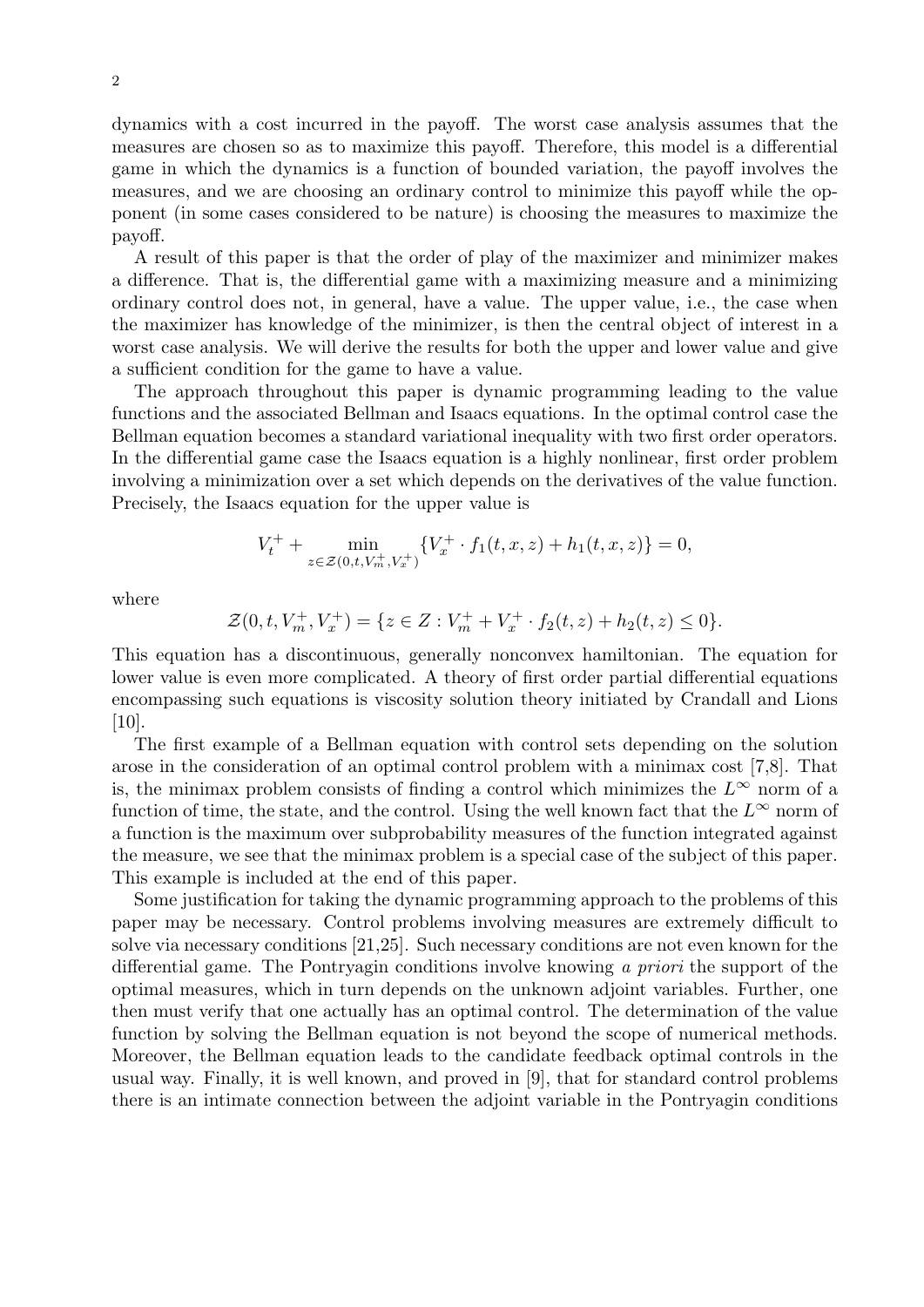and the spatial gradient of the value function. In fact, the adjoint variable is the spatial gradient of the optimal cost evaluated along the optimal trajectory. Such a result is not so clear in problems involving measures.

Finally, we mention that previous work regarding problems with measures in one form or another appears in [2,6,7,10,15,19-26]. Necessary conditions are derived in [22] and [25]. Problems with measures are more commonly called singular control problems. See [18,24] for related examples.

#### 1. The Optimal Control Problem

We consider the following model on the finite horizon [0*, T*]*.* The dynamics are:

(1.1) 
$$
d\xi = f_1(\tau, \xi(\tau), \zeta(\tau))d\tau + f_2(\tau, \zeta(\tau))d\mu(\tau) \quad \text{if } t < \tau \leq T,
$$

(1.2) 
$$
\xi(t) = x \in R^1 \qquad \mu(t) = m \in [0, 1].
$$

The controls are  $(\zeta, \mu)$ , chosen from the class  $(Z \times \mathcal{M}_m)[t, T]$  where

$$
Z[t,T] \equiv \{ \zeta \mid \zeta : [t,T] \to Z, \ \zeta \text{ is Borel measurable} \}
$$

$$
\mathcal{M}_m[t,T] \equiv \{ \mu \mid \mu : [t,T] \to [0,1], \ \mu \text{ is non decreasing on } [t,T],
$$

$$
\mu(t) = m, \ \mu \text{ is right continuous on } [t,T] \}.
$$

*Z* is a compact subset of some  $R^p$ ,  $p \geq 1$ , and *m* is any point in [0, 1]*.* Since  $\zeta \in Z[t,T]$ is bounded and Borel measureable,  $\tau \mapsto (h_2(\tau, \zeta(\tau)), f_2(\tau, \zeta(\tau))$  are  $d\mu$  integrable for any  $\mu \in \mathcal{M}_m[t, T]$ . We use the convention that  $\mu(t-) = m$ , and so  $d\mu$  may have a point mass at the initial point *t*. There is a one-one correspondence between Radon measures  $d\mu$  and distribution functions *µ.*

The objective in this section will be to *minimize* the following cost over the class  $(Z \times \mathcal{M}_m)[t,T]:$ 

(1.3) 
$$
P_{t,x,m}(\zeta,\mu) = \int_t^T h_1(r,\xi(r),\zeta(r)) dr + \int_{[t,T]} h_2(r,\zeta(r)) d\mu(r).
$$

We define the value function  $V : [0, T] \times R^1 \times [0, 1] \rightarrow R^1$  as follows:

(1.4) 
$$
V(t,x,m) = \inf_{(\zeta,\mu)\in(Z\times\mathcal{M}_m)[t,T]} P_{t,x,m}(\zeta,\mu).
$$

We will make the following assumptions regarding the given functions  $f_i$  and  $h_i$ ,  $i = 1, 2$ :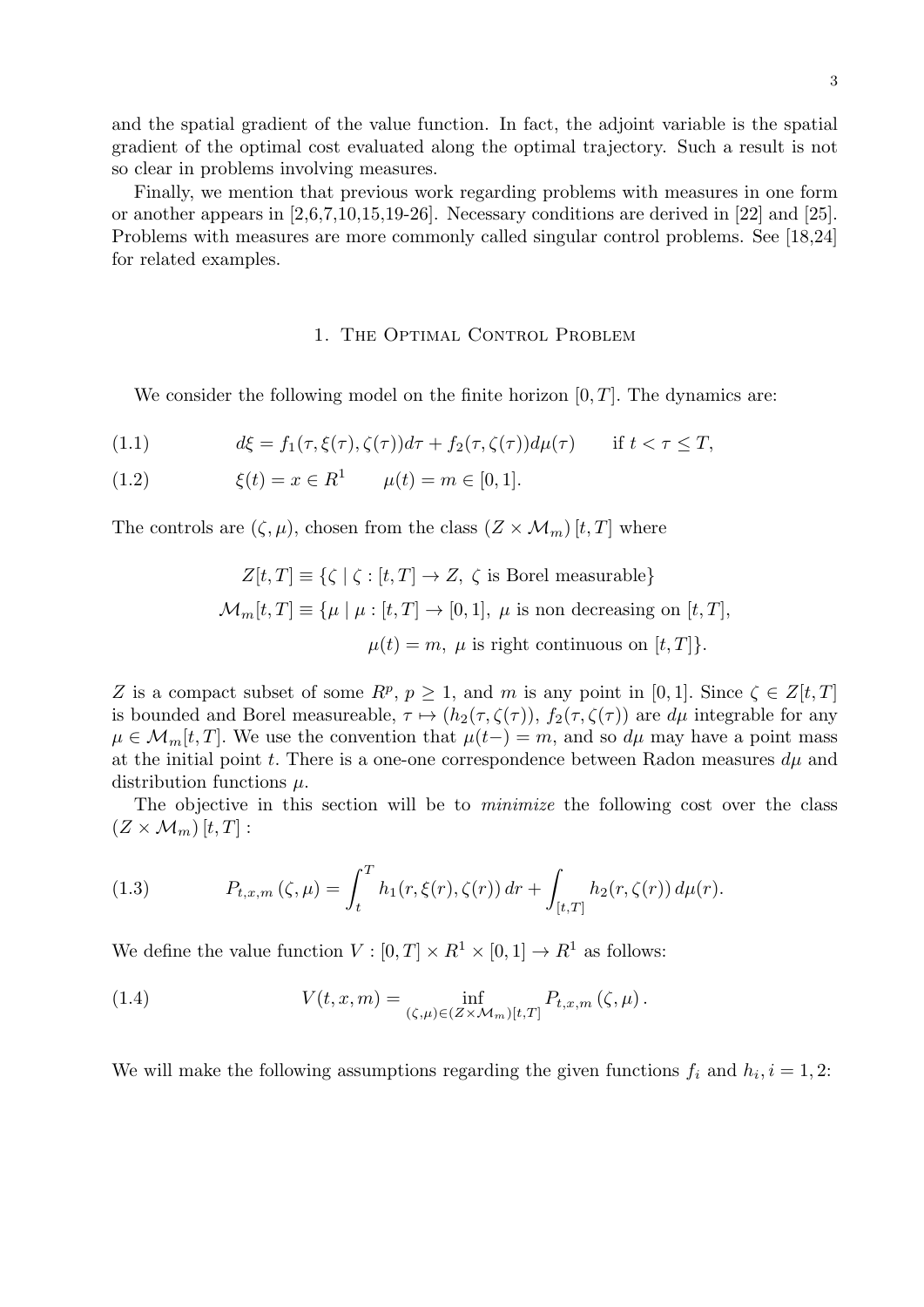(A). For  $\varphi_i = f_i, h_i$  we assume  $\varphi_1 : [0, T] \times R^1 \times Z \to R^1$  and  $\varphi_2 : [0, T] \times Z \to R^1$  are *continuous in all arguments and there is a constant*  $K > 0$  *such that,* 

$$
|\varphi_1(t, x, z)| \le K, \ |\varphi_2(t, z)| \le K, \ \forall (t, x, z) \in [0, T] \times R^1 \times Z
$$

*and*

$$
|\varphi_1(t, x, z) - \varphi_1(t, y, z)| \le K|x - y|, \quad \forall (t, z) \in [0, T] \times Z, \text{ and } x, y \in R^1;
$$
  

$$
|\varphi_2(t, z) - \varphi_2(t', z)| \le K|t - t'|, \quad z \in Z.
$$

The assumption (A) is more than sufficient to guarantee that for each pair of controls  $(\zeta, \mu) \in (Z \times M_m)$  [*t, T*] there will be a unique trajectory  $\xi(\cdot)$  on the interval [*t, T*]. This trajectory is not necessarily absolutely continuous but it will be of bounded total variation. In general, a unique trajectory will not exist if we allow dependence of  $f_2$  on  $x$ . For given admissible controls  $(\zeta, \mu)$ , the associated trajectory starting from  $x \in R^1$  is, by definition, the solution of

$$
\xi(\tau) = x + \int_t^{\tau} f_1(r, \xi(r), \zeta(r)) dr + \int_{[t, \tau]} f_2(r, \zeta(r)) d\mu(r).
$$

 $\int_{[t,T]} d\mu \leq 1$ , we easily verify that  $\sup_{t \leq \tau \leq T} ||\xi(\tau)|| \leq K$  independent of controls. Furthermore, *ξ* is right continuous.

*Remark.*We will be considering only the 1-dimensional case in this paper to simplify the presentation. The extension to the n- dimensional case involves interpreting appropriately the meaning of the expressions  $f_2 \cdot d\mu$  and  $h_2 \cdot d\mu$ . This can be done in several ways, c.f. [25].

Our first theorem establishes the continuity of the value function

**Theorem 1.1.** *Under the condition (A), V is a continuous function of*  $(t, x, m) \in [0, T] \times$  $R^1 \times [0, 1]$ *. In fact,* 

$$
(1) |V(t, x, m) - V(t, y, m)| \le K|x - y|,
$$
  
\n
$$
(2) 0 \le V(t, x, m_2) - V(t, x, m_1) \le K(m_2 - m_1) \text{ if } 0 \le m_1 \le m_2 \le 1,
$$
  
\n
$$
(3) -\frac{K}{T - t_2}(t_2 - t_1) \le V(t_1, x, m) - V(t_2, x, m) \le K(t_2 - t_1) \text{ if } 0 \le t_1 \le t_2 < T.
$$

*Proof.* The hard part is establishing continuity in *t,* so we will first prove continuity in *m.* Continuity in *x* is easy and we will leave it for the reader.

Fix  $m_1 \, < m_2 \, \in [0,1]$  and fix  $t \, \in [0,T], x \, \in R^1$ . For each  $\epsilon > 0$  we find  $(\zeta_{\epsilon}, \mu_1) \, \in$  $(Z \times \mathcal{M}_{m_1})$  [*t*, *T*], such that

(1.5) 
$$
V(t,x,m_1) \geq P_{t,x,m_1}(\zeta_{\epsilon},\mu_1) - \epsilon.
$$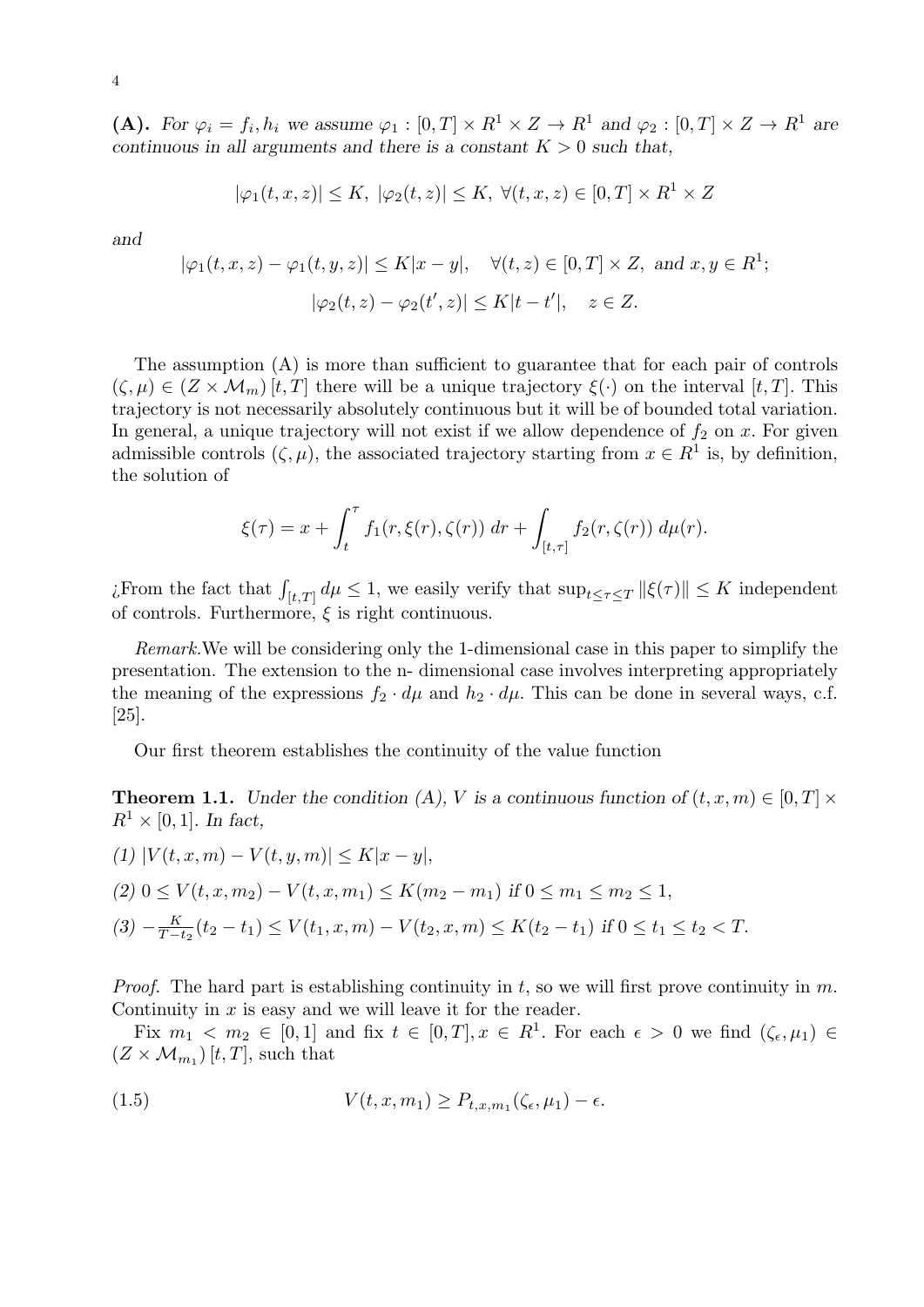Define  $\tau_0$  as the first time after *t* for which  $\mu_1(\tau) + m_2 - m_1 \geq 1$ ; if this condition never occurs then set  $\tau_0 = T$ . Let

$$
\mu_2(\tau) = \begin{cases} \mu_1(\tau) + m_2 - m_1, & \text{if } \tau < \tau_0 \\ 1, & \text{if } \tau \ge \tau_0. \end{cases}
$$

Let  $\xi_1$  be the trajectory using the controls  $(\zeta_{\epsilon}, \mu_1)$  and  $\xi_2$  the trajectory for  $(\zeta_{\epsilon}, \mu_2)$ *.* Then, for  $i = 1, 2$ ,

$$
\xi_i(\tau) = x + \int_t^{\tau} f_1(r, \xi_i(r), \zeta_{\epsilon}(r)) dr + \int_{[t,\tau]} f_2(r, \zeta_{\epsilon}(r)) d\mu_i(r)
$$

These trajectories will be identical if  $\tau_0 = T$ , so we assume that  $\tau_0 < T$ . On the time interval  $[t, \tau_0]$  the trajectories are identical. Let  $\tau_0 < \tau \leq T$ . We have from (A), with *K* denoting a generic constant, that

$$
|\xi_1(\tau) - \xi_2(\tau)| \le K \int_t^{\tau} |\xi_1(r) - \xi_2(r)| dr + |\int_{[t,\tau]} f_2(r, \zeta_{\epsilon}(r)) d\mu_1(r) - \int_{[t,\tau]} f_2(r, \zeta_{\epsilon}(r)) d\mu_2(r)| = K \int_t^{\tau} |\xi_1(r) - \xi_2(r)| dr + |\int_{[\tau_0,\tau]} f_2(r, \zeta_{\epsilon}(r)) d\mu_1(r)| \le K \int_t^{\tau} |\xi_1(r) - \xi_2(r)| dr + K \int_{[\tau_0,T]} d\mu_1(r) \le K \int_t^{\tau} |\xi_1(r) - \xi_2(r)| dr + K(m_2 - m_1).
$$

Gronwall's inequality allows us to conclude that

$$
\sup_{t \le \tau \le T} |\xi_1(\tau) - \xi_2(\tau)| \le K(m_2 - m_1).
$$

It then follows, by a similar calculation that

$$
|P_{t,x,m_1}(\zeta_{\epsilon},\mu_1)-P_{t,x,m_2}(\zeta_{\epsilon},\mu_2)|\leq K(m_2-m_1).
$$

Consequently, using (1.5),

$$
V(t, x, m_1) \ge P_{t, x, m_2}(\zeta_{\epsilon}, \mu_2) - K(m_2 - m_1) - \epsilon
$$
  
 
$$
\ge V(t, x, m_2) - K(m_2 - m_1) - \epsilon.
$$

So, we conclude that

(1.6) 
$$
V(t, x, m_2) - V(t, x, m_1) \leq K(m_2 - m_1).
$$

For the other side we use the lemma.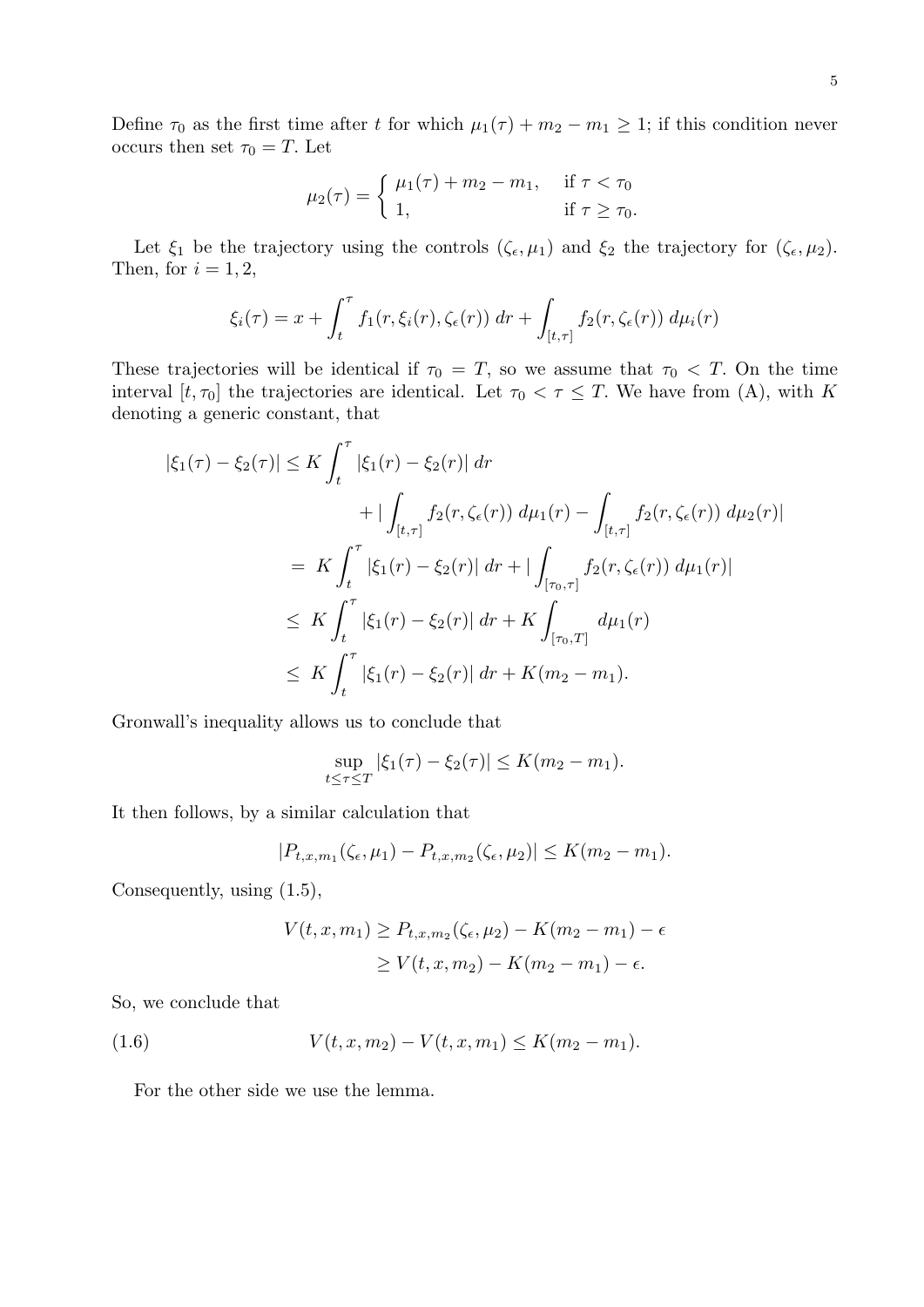**Lemma 1.2.** *V* is monotone nondecreasing in  $m \in [0, 1]$ , i.e.,

(1.7) 
$$
V(t, x, m_2) - V(t, x, m_1) \ge 0, \qquad 1 \ge m_2 \ge m_1 \ge 0.
$$

*Proof.* For each  $\epsilon > 0$  choose  $(\zeta_{\epsilon}, \mu_2) \in (Z \times M_{m_2})$  [*t, T*], such that

$$
V(t, x, m_2) \ge P_{t, x, m_2}(\zeta_{\epsilon}, \mu_2) - \epsilon.
$$

Let  $\mu_1 \equiv \mu_2 - m_2 + m_1$ . Then  $\mu_1$  starts at  $m_1$  and is simply  $\mu_2$  shifted down by  $m_2 - m_1$ . Further,  $d\mu_1 \equiv d\mu_2$  so that the associated trajectories are identical. Therefore,

$$
V(t, x, m_2) \ge P_{t, x, m_2}(\zeta_{\epsilon}, \mu_2) - \epsilon
$$
  
=  $P_{t, x, m_1}(\zeta_{\epsilon}, \mu_1) - \epsilon$   
 $\ge V(t, x, m_1) - \epsilon$ ,

completing the proof of the lemma.  $\square$ 

Combining (1.6) and (1.7), continuity in *m* and (2) is established.

Now we turn to continuity in  $t \in [0, T)$ . Fix  $0 \le t_1 < t_2 < T$  and fix  $x \in R^1$ ,  $m \in [0, 1)$ . For each  $\epsilon > 0$  there exists  $(\zeta_2, \mu_2) \in (Z \times M_m)$  [ $t_2, T$ ], such that

(1.8) 
$$
V(t_2, x, m) \ge P_{t_2, x, m}(\zeta_2, \mu_2) - \epsilon.
$$

Set  $\zeta_1(\tau) = \zeta_2(t_2)$ , if  $t_1 \leq \tau < t_2$ ;  $\zeta_1(\tau) \equiv \zeta_2(\tau)$ , if  $t_2 \leq \tau \leq T$ . Let  $\mu_1(\tau) = m$  if  $t_1 \leq \tau \leq t_2$ , and  $\mu_1(\tau) \equiv \mu_2(\tau)$  if  $t_2 \leq \tau \leq T$ . Then,  $(\zeta_1, \mu_1) \in (Z \times \mathcal{M}_m)[t_1, T]$ . Finally, let  $\xi_2$  be the trajectory on  $[t_2, T]$  for the controls  $(\zeta_2, \mu_2)$  and let  $\xi_1$  be the trajectory on  $[t_1, T]$ , also starting from *x*, for the controls  $(\zeta_1, \mu_1)$ *.* 

Then, it follows from (A) and the fact that  $d\mu_1(\tau) = 0$  if  $t_1 \leq \tau \leq t_2$ , and  $d\mu_1(\tau) \equiv$ *d* $\mu_2(\tau)$  if  $t_2 \leq \tau \leq T$ , that

$$
|\xi_1(t_2) - x| \le K(t_2 - t_1)
$$
 and  $\sup_{t_2 \le \tau \le T} |\xi_1(\tau) - \xi_2(\tau)| \le K(t_2 - t_1);$ 

and, so

$$
|P_{t_1,x,m}(\zeta_1,\mu_1)-P_{t_2,x,m}(\zeta_2,\mu_2)|\leq \int_{t_1}^{t_2}|h_1(r,\xi_1(r),z)|\,dr+K(t_2-t_1)\leq K(t_2-t_1).
$$

Therefore, from (1.8),

$$
V(t_2, x, m) \ge P_{t_1, x, m}(\zeta_1, \mu_1) - K(t_2 - t_1) - \epsilon \ge V(t_1, x, m) - K(t_2 - t_1) - \epsilon.
$$

We conclude that

(1.9) 
$$
V(t_1, x, m) - V(t_2, x, m) \leq K(t_2 - t_1).
$$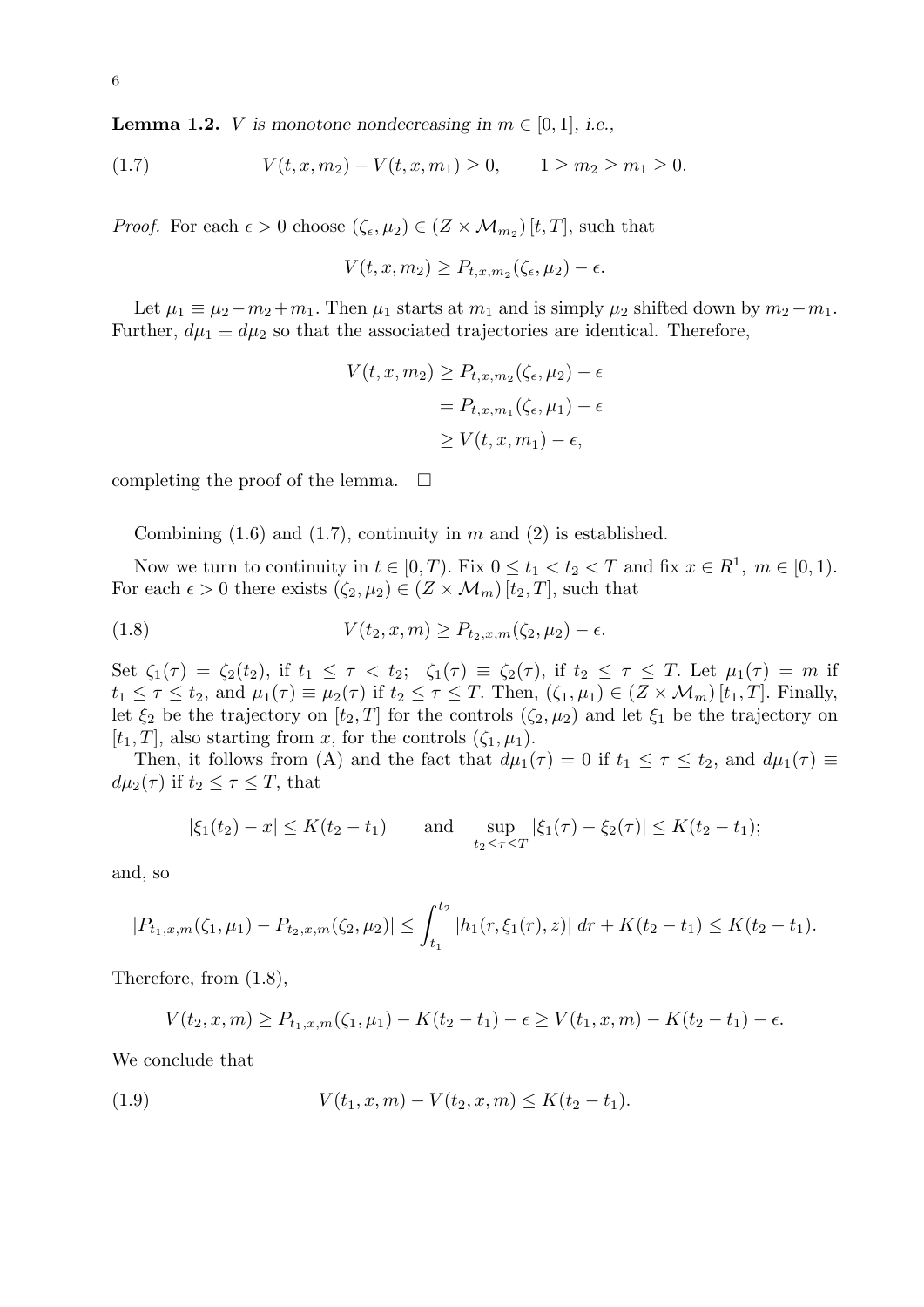Next, we need to show that

(1.10) 
$$
V(t_2, x, m) - V(t_1, x, m) \leq \frac{K}{T - t_2}(t_2 - t_1).
$$

We begin again with an  $\epsilon > 0$  and  $(\zeta_1, \mu_1) \in (Z \times M_m)$  [ $t_1, T$ ], such that

$$
V(t_1, x, m) \ge P_{t_1, x, m}(\zeta_1, \mu_1) - \epsilon.
$$

Define the functions  $s : [t_1, T] \rightarrow [t_2, T], \tau : [t_2, T] \rightarrow [t_1, T],$  by

$$
s(\tau) = t_2 + \frac{T - t_2}{T - t_1}(\tau - t_1), \qquad \tau(s) = t_1 + \frac{T - t_1}{T - t_2}(s - t_2).
$$

Denote the class of continuous functions on [*a, b*] by  $C[a, b]$ . For the purpose of proving (1.13) below we define the mapping  $\Theta$  taking  $C[t_1, T]$  into  $C[t_2, T]$  by

$$
(\Theta f)(s) \equiv f(\tau(s)).
$$

The map  $\Theta$  is a linear isomorphism with norm 1. Now we consider the adjoint operator Θ*<sup>∗</sup> ,* which is also an isomorphism from Radon measures on [*t*2*, T*] to Radon measures on [ $t_1, T$ ]. Therefore, there exists a Radon measure  $\mu_2$  such that  $\Theta^*(\mu_2) = \mu_1$ , and for any  $\varphi \in C[t_1,T],$ 

(1.11) 
$$
\langle \varphi, \mu_1 \rangle = \int_{[t_1, T]} \varphi(r) d\mu_1(r)
$$

$$
= \langle \varphi, \Theta^* \mu_2 \rangle = \langle \Theta \varphi, \mu_2 \rangle = \int_{[t_2, T]} (\Theta \varphi)(r) d\mu_2(r)
$$

$$
= \int_{[t_2, T]} \varphi(\tau(r)) d\mu_2(r).
$$

It is not hard to see, by suitably choosing  $\varphi$ , that  $\mu_2 \in \mathcal{M}_m[t_2,T]$ . We can extend  $\Theta$ and the relation (1.11) to the space of bounded, Borel measureable functions since the Borel  $\sigma$ −field is contained in the  $\mu_2$ − measureable algebra. Then, by approximating a Borel measureable function by a sequence of continuous functions and using the dominated convergence theorem, we see that  $(1.11)$  will hold for any  $\varphi$  which is bounded and Borel measureable. Note that we are not saying that a continuous linear functional on the space of Borel functions is represented by a Radon measure. We are saying that the Radon measure representation of the continuous linear functional (with the sup norm) Θ can be extended to Borel functions using the  $L^1$  norm with the  $\mu$  measure.

Define  $\zeta_2(s) = (\Theta \zeta_1)(s) = \zeta_1(\tau(s))$ . Let  $\xi_1$  be the trajectory on  $[t_1, T]$  corresponding to  $(\zeta_1, \mu_1)$  and let  $\xi_2$  be the trajectory on  $[t_2, T]$  starting from *x* corresponding to  $(\zeta_2, \mu_2)$ .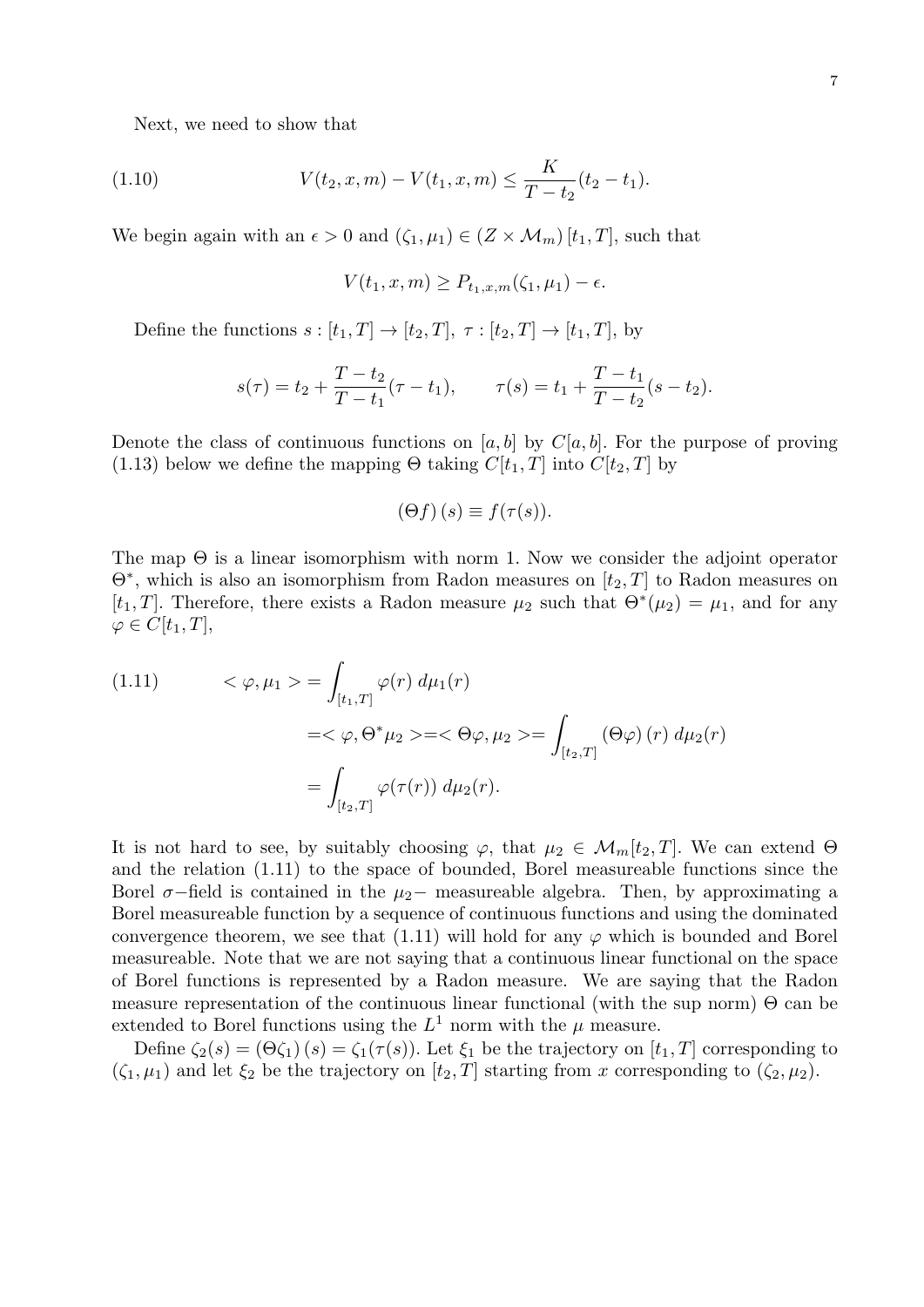**Lemma 1.3.** *There is a constant*  $K$ *, independent of controls and*  $\epsilon$ *, such that* 

(1.12) 
$$
\sup_{t_1 \leq \tau \leq T} |\xi_1(\tau) - \xi_2(s(\tau))| \leq \frac{K}{T - t_2} (t_2 - t_1)
$$

(1.13) 
$$
\sup_{t_2 \le s \le T} |\xi_1(\tau(s)) - \xi_2(s)| \le \frac{K}{T - t_1} (t_2 - t_1)
$$

*Proof.* We will only prove  $(1.13)$  since the proof of  $(1.12)$  is similar. (See Theorem 2.1) below for the preliminaries for (1.12).)

We have that

$$
\xi_2(s) = x + \int_{t_2}^s f_1(r, \xi_2(r), \zeta_2(r)) \, dr + \int_{[t_2, s]} f_2(r, \zeta_2(r)) \, d\mu_2(r)
$$

and

$$
\xi_1(\tau(s)) = x + \int_{t_1}^{\tau(s)} f_1(b, \xi_1(b), \zeta_1(b)) \, db + \int_{[t_1, \tau(s)]} f_2(b, \zeta_1(b)) \, d\mu_1(b)
$$
\n
$$
(1.14) \qquad = x + \int_{t_1}^{\tau(s)} f_1(b, \xi_1(b), \zeta_1(b)) \, db + \int_{[t_1, T]} f_2(b, \zeta_1(b)) \mathbf{1}_{[t_1, \tau(s)]}(b) \, d\mu_1(b).
$$

We use the notation that  $\mathbf{1}_A$  is the characteristic function of the set  $A$ .

Make the substitution  $b = \tau(r)$  in the first integral in (1.14) and use the definition of  $\Theta$  given in (1.11) in the second integral to get

$$
\xi_1(\tau(s)) = x + \frac{T - t_1}{T - t_2} \int_{t_2}^s f_1(\tau(r), \xi_1(\tau(r)), \zeta_1(\tau(r))) dr \n+ \int_{[t_2, T]} \Theta \left( f_2(b, \zeta_1(b)) \mathbf{1}_{[t_1, \tau(s)]}(b) \right) d\mu_2(b) \n= x + \frac{T - t_1}{T - t_2} \int_{t_2}^s f_1(\tau(r), \xi_1(\tau(r)), \zeta_2(r)) dr \n+ \int_{[t_2, T]} f_2(\tau(r), \zeta_2(r)) \mathbf{1}_{[t_1, \tau(s)]}(\tau(r)) d\mu_2(r) \n= x + \frac{T - t_1}{T - t_2} \int_{t_2}^s f_1(\tau(r), \xi_1(\tau(r)), \zeta_2(r)) dr \n+ \int_{[t_2, T]} f_2(\tau(r), \zeta_2(r)) \mathbf{1}_{[t_2, s]}(r) d\mu_2(r) \n= x + \frac{T - t_1}{T - t_2} \int_{t_2}^s f_1(\tau(r), \xi_1(\tau(r)), \zeta_2(r)) dr \n+ \int_{[t_2, s]} f_2(\tau(r), \zeta_2(r)) d\mu_2(r)
$$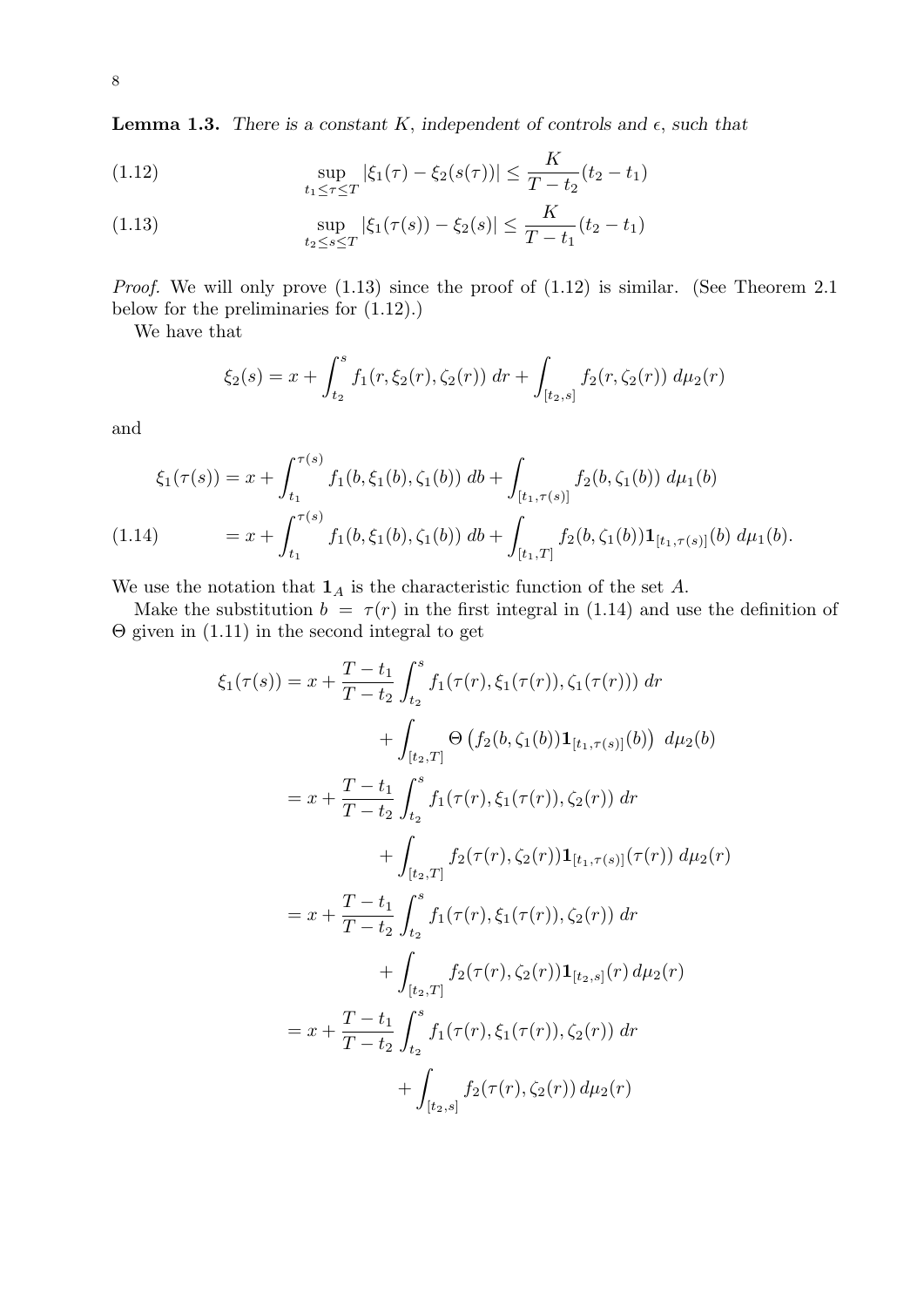Now we use the following facts:

$$
|\frac{T-t_1}{T-t_2}-1|=\frac{t_2-t_1}{T-t_2}, \quad \text{and} \quad |s-\tau(s)|=(t_2-t_1)\frac{T-s}{T-t_2}\leq (t_2-t_1)\frac{T-t_1}{T-t_2}.
$$

Then, using condition (A),

$$
\xi_1(\tau(s)) = x + \frac{T - t_1}{T - t_2} \int_{t_2}^s f_1(\tau(r), \xi_1(\tau(r)), \zeta_2(r)) dr + \int_{[t_2, s]} f_2(\tau(r), \zeta_2(r)) d\mu_2(r)
$$
  
=  $x + \int_{t_2}^s f_1(r, \xi_1(\tau(r)), \zeta_2(r)) dr + \int_{[t_2, s]} f_2(r, \zeta_2(r)) d\mu_2(r) + O(\frac{t_2 - t_1}{T - t_2}).$ 

Combining these facts, again using condition  $(A)$ , we get the estimate that

$$
|\xi_1(\tau(s)) - \xi_2(s)| \leq K \int_{t_2}^s |\xi_1(\tau(r)) - \xi_2(r)| \, dr + O\left(\frac{t_2 - t_1}{T - t_2}\right).
$$

Gronwall's inequality then establishes that  $(1.13)$  holds.  $\Box$ 

Now that we have an estimate on the trajectories it is easy to verify that

$$
|P_{t_1,x,m}(\zeta_1,\mu_1)-P_{t_2,x,m}(\zeta_2,\mu_2)|\leq \frac{K}{T-t_2}(t_2-t_1).
$$

We conclude that

$$
V(t_1, x, m) \ge P_{t_1, x, m}(\zeta_1, \mu_1) - \epsilon \ge P_{t_2, x, m}(\zeta_2, \mu_2) - \frac{K}{T - t_2}(t_2 - t_1) - \epsilon.
$$

which gives the desired estimate (1.10).

The proof of theorem 1.1 is completed using the next proposition.This result gives us the terminal and boundary conditions and shows that *V* is continuous on  $[0, T] \times R^1 \times [0, 1]$ *.* 

**Proposition 1.4.** *V satisfies the terminal condition*

$$
\lim_{t \to T} V(t, x, m) = V(T, x, m) = \min_{z \in Z, m \le a \le 1} h_2(T, z)(a - m)
$$
  
(1.15)  

$$
= \min \{ (1 - m) \min_{z \in Z} h_2(T, z), 0 \}.
$$

*and boundary condition*

$$
(1.16) \t\t\t V(t,x,1) = \gamma(t,x),
$$

*where*

$$
\gamma(t,x) = \inf_{\zeta \in Z[t,T]} \int_t^T h_1(r,\xi(r),\zeta(r)) dr, \quad \text{with } d\xi/d\tau = f_1(\tau,\xi(\tau),\zeta(\tau)), \xi(t) = x,
$$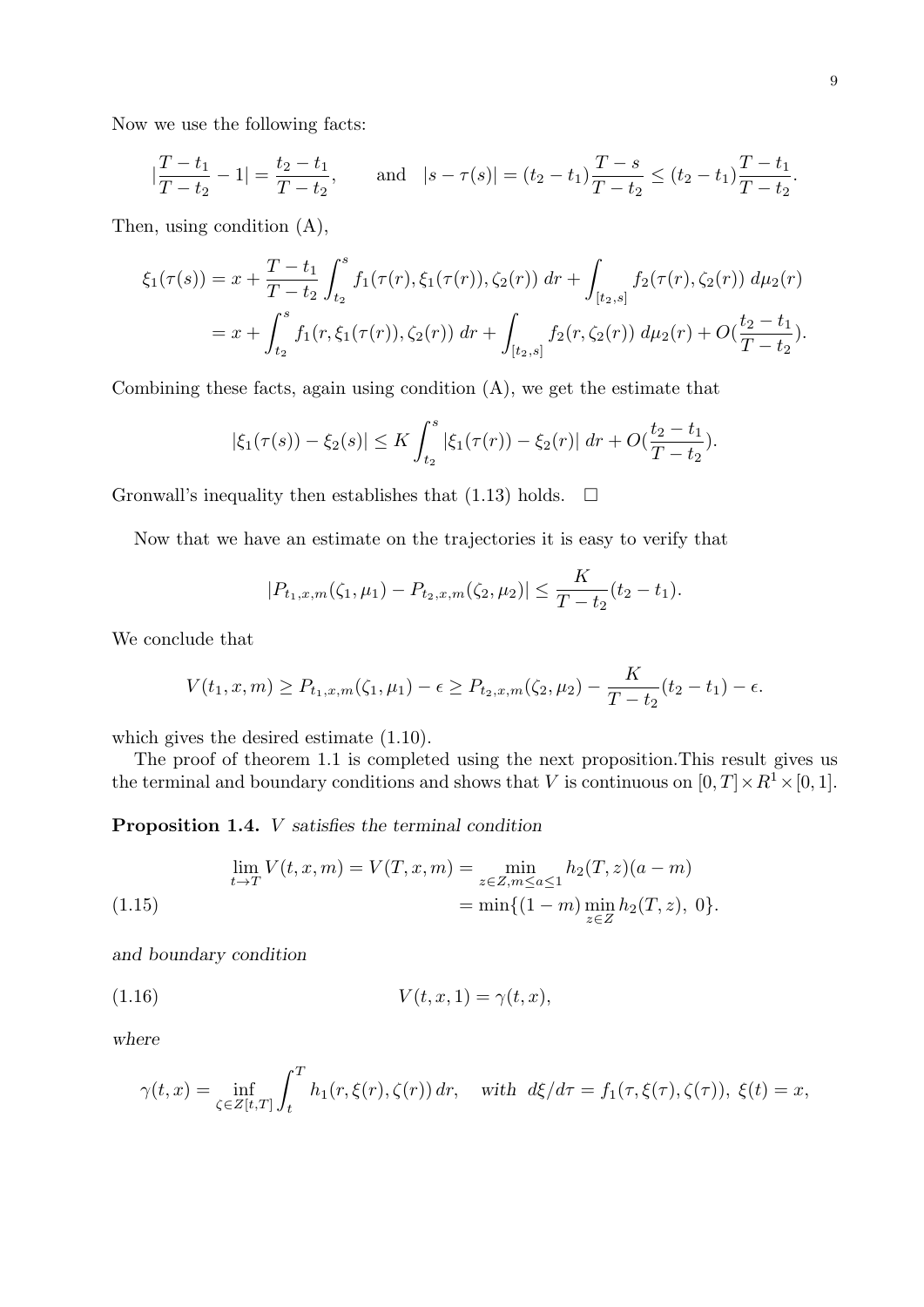*is the value function for the optimal control problem in which the measures do not appear.*

*Proof.* Fix  $m \le a \le 1$ ,  $z \in Z$  and choose  $\mu(t-0) = m$ ,  $\mu(\tau) = a$  if  $t \le \tau \le T$ . We have a point mass at *t* if  $m < a$ . Then from  $(1.3)-(1.4)$ ,

$$
V(t, x, m) \le \int_t^T h_1(r, \xi(r), z) dr + h_2(t, z)(a - m).
$$

Let  $t \uparrow T$  to get  $\limsup_{t \to T} V(t, x, m) \le \min_{z \in Z, m \le a} h_2(T, z)(a - m)$ .

For the other side, let  $(\zeta, \mu) \in (Z \times \mathcal{M}_m)$  [*t*, *T*] be arbitrary. Then from (A),

$$
\int_{t}^{T} h_{1}(r, \xi(r), \zeta(r)) dr + \int_{[t,T]} h_{2}(r, \zeta(r)) d\mu(r)
$$
\n
$$
\geq \int_{t}^{T} h_{1}(r, \xi(r), \zeta(r)) dr + \int_{[t,T]} h_{2}(T, \zeta(r)) - K(T-r) d\mu(r)
$$
\n
$$
\geq \int_{t}^{T} h_{1}(r, \xi(r), \zeta(r)) dr + \int_{[t,T]} \min_{z \in Z} h_{2}(T, z) - K(T-r) d\mu(r)
$$
\n
$$
\geq \int_{t}^{T} h_{1}(r, \xi(r), \zeta(r)) dr + \left( \min_{z \in Z} h_{2}(T, z) - K(T-t) \right) (\mu(T) - m)
$$
\n
$$
\geq \int_{t}^{T} h_{1}(r, \xi(r), \zeta(r)) dr + \min_{z \in Z, m \leq a} (h_{2}(T, z) - K(T-t)) (a - m).
$$

Consequently, letting  $t \uparrow T$  we see that since  $\zeta$  and  $\mu$  were arbitrary, lim inf $t \rightarrow T$   $V(t, x, m) \ge$  $\min_{z \in \mathbb{Z}, m \leq a} h_2(T, z)(a - m)$ *.* and the terminal condition (1.15) is verified.

Finally, to see that the boundary condition (1.16) is satisfied we simply observe that if the controls  $\mu$  must start at 1 and be nondecreasing then they must stay at 1. That is  $M_1[t, T] \equiv \{1\}$ , and the result follows immediately from the proof of continuity of *V* in *m*.

The proof of proposition 1.4 as well as theorem 1.1 is complete.  $\Box$ 

*Remark:* Suppose that we had a terminal cost, say  $q(\xi(T))$ , as well as a running cost, i.e., the cost functional is

$$
g(\xi(T)) + P_{t,x,m}(\zeta,\mu).
$$

In this case, the terminal condition becomes

$$
V(T, x, m) = \min_{z \in Z, m \le a \le 1} (h_2(T, z)(a - m) + g(x + f_2(T, z)(a - m))),
$$

and the boundary condition becomes

$$
V(t, x, 1) = \gamma(t, x) = \inf_{\zeta \in Z[t, T]} \{ g(\xi(T)) + \int_t^T h_1(r, \xi(r), \zeta(r)) dr \},
$$
  

$$
\tau = f_1(\tau, \xi(\tau), \zeta(\tau)) \xi(t) = x
$$

where  $d\xi/d\tau = f_1(\tau, \xi(\tau), \zeta(\tau))$ ,  $\xi(t) = x$ .

The next result contains the dynamic programming principle for the optimal control problem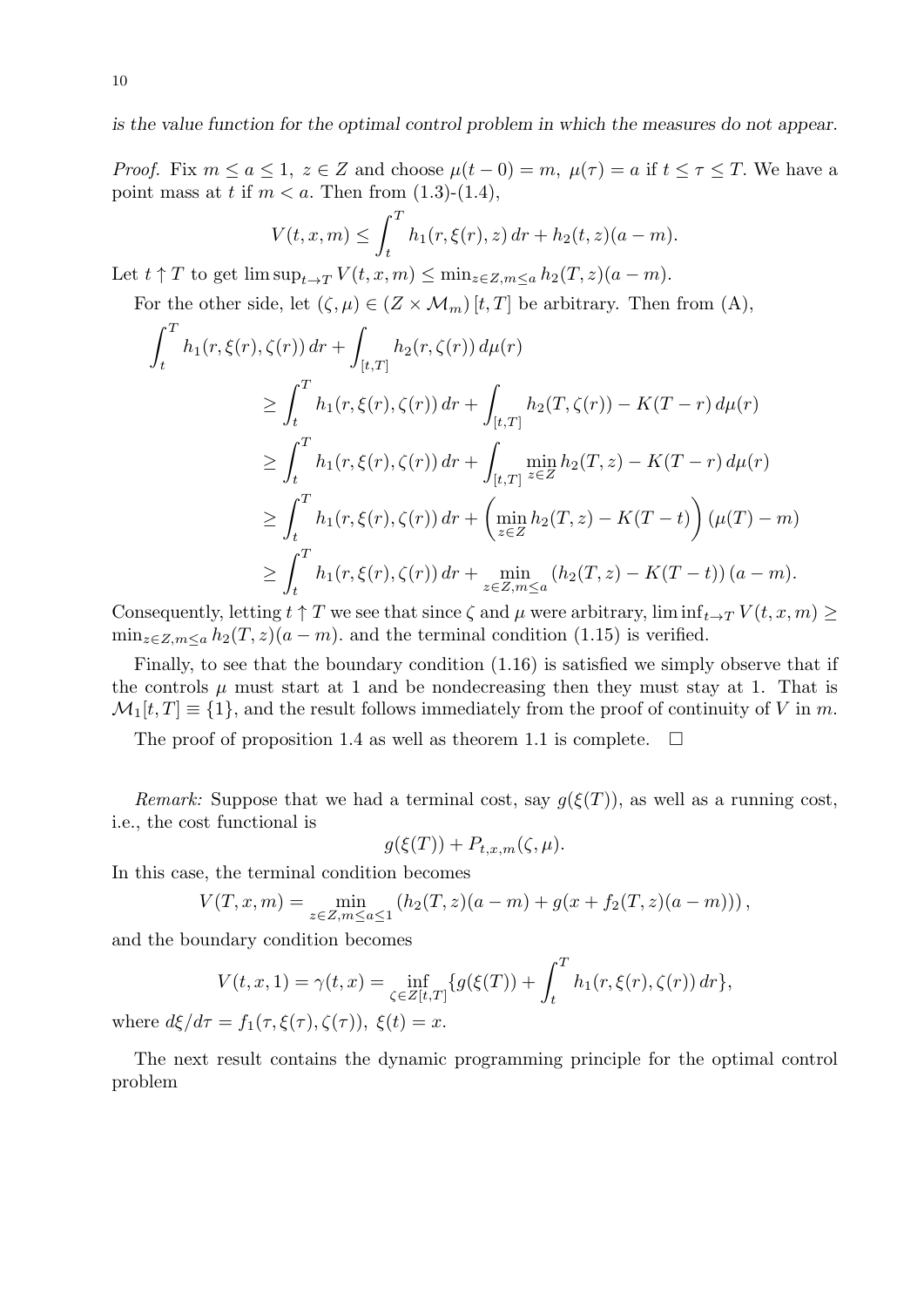**Proposition 1.5.** Let (A) hold. Then for any  $t < s \leq T$  we have that

$$
V(t, x, m) = \inf_{(\zeta, \mu) \in (Z \times \mathcal{M}_m)[t, s]} \{ \int_t^s h_1(r, \xi(r), \zeta(r)) dr + \int_{[t, s]} h_2(r, \zeta(r)) d\mu(r) + V(s, \xi(s-), \mu(s-)) \}.
$$

*and*

$$
(DP2) \tV(t, x, m) = \min_{z \in Z, 1-m \ge \delta \ge 0} \{ h_2(t, z)\delta + V(t, x + \delta f_2(t, z), m + \delta) \}.
$$

*Proof.* We will prove (DP2); the the proof of (DP1) is standard and furthermore is very similar to [4, theorem 2.1, 2.3].

Let  $F(t, x, m)$  denote the right hand side of (DP2). Since we can choose  $\delta = 0$  we see that  $F(t, x, m) \leq V(t, x, m)$ .

For the other side, let  $z \in Z$  be fixed and  $\zeta(\tau) \equiv z, t \leq \tau \leq T$ . Fix  $0 \leq \delta \leq 1 - m$ . Let  $\mu \in \mathcal{M}_m[t, T]$  be defined by  $\mu(t-) = m$ , and  $\mu(\tau) = \delta + m$ , if  $t \leq \tau \leq T$ . Let  $\xi(\cdot)$  be the trajectory for the controls  $\zeta, \mu$ . Then, for any  $\epsilon > 0$ , with  $t + \epsilon \leq T$ , we have from (DP1) that

(1.17)

$$
V(t, x, m) \le \int_{t}^{t+\epsilon} h_1(r, \xi(r), \zeta(r)) dr
$$
  
+ 
$$
\int_{[t, t+\epsilon]} h_2(r, \zeta(r)) d\mu(r) + V(t+\epsilon, \xi(t+\epsilon-0), \mu(t+\epsilon-0))
$$
  
= 
$$
\int_{t}^{t+\epsilon} h_1(r, \xi(r), \zeta(r)) dr + h_2(t, z) \delta + V(t+\epsilon, \xi(t+\epsilon-0), \mu(t+\epsilon-0))
$$

Letting  $\epsilon \to 0$ , since  $\xi(t+\epsilon) \to x + f_2(t,z)\delta$ , and  $\mu$  is right continuous, we conclude from (1.5) and the continuity of *V* that

$$
V(t, x, m) \le h_2(t, z)\delta + V(t, x + f_2(t, z)\delta, m + \delta), \qquad \forall z \in Z, \ \forall \ 1 - m \ge \delta \ge 0.
$$

Therefore,  $V(t, x, m) \leq F(t, x, m)$  and the result is proved.  $\square$ 

Using the same method of proof we easily derive the following.

**Lemma 1.6.** *The map*  $\delta \mapsto \min_{z \in Z} \{ h_2(t, z) \delta + V(t, x + f_2(t, z) \delta, m + \delta) \}$  *is nondecreasing on*  $[0, 1 - m]$ .

*Remark:* We can combine (DP1) and (DP2) to get

$$
V(t, x, m) = \inf_{(\zeta, \mu) \in (Z \times \mathcal{M}_m)[t, s]} \{ \int_t^s h_1(r, \xi(r), \zeta(r)) dr + \int_{[t, s)} h_2(r, \zeta(r)) d\mu(r) + \min_{z \in Z, 1 - \mu(s-) \ge \delta \ge 0} \{ h_2(s, z)\delta + V(s, \xi(s-) + \delta f_2(s, z), \mu(s-) + \delta) \} \}.
$$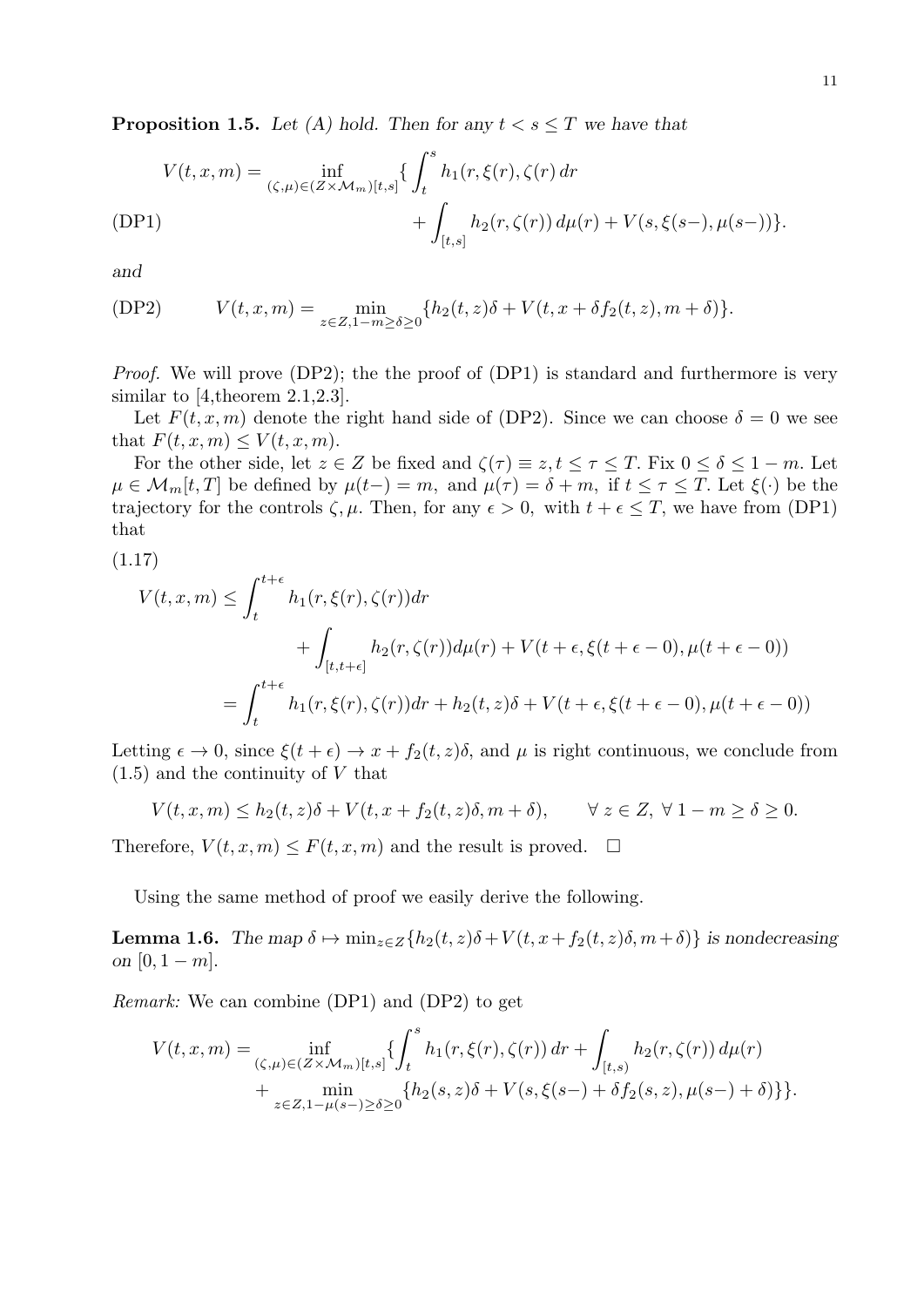Next we will derive the Bellman equation for the problem and prove that *V* is the viscosity solution of the equation. Define the hamiltonians  $H_1 : [0, T] \times R^2 \to R^1$ , and  $H_2 : [0, T] \times R^1 \to R^1$  by

$$
H_1(t, x, p_x) = \min_{z \in Z} (p_x f_1(t, x, z) + h_1(t, x, z)), \qquad H_2(t, p_x) = \min_{z \in Z} (p_x f_2(t, z) + h_2(t, z)).
$$

**Theorem 1.7.** *Let (A) hold. The value function V is the unique viscosity solution on the set*  $\Omega \equiv (0, T) \times R^1 \times (0, 1)$  *of* 

(1.18) 
$$
\min\{V_t + H_1(t, x, V_x), V_m + H_2(t, V_x)\} = 0
$$

*and V satisfies the terminal condition (1.15) and boundary condition (1.16).*

Before we give the proof of the theorem we recall from [16,17] the definition of a (possibly discontinuous) viscosity solution of a Hamilton-Jacobi equation.

**Definition 1.8.** *A function*  $u: R^n \to R^1$  *is a viscosity subsolution (supersolution) of the equation*

$$
G(x, u, D_x u) = 0, \text{ where } G: R^n \times R^1 \times R^n \to R^1,
$$

*if for any*  $\varphi \in C^1(R^n)$  *for which*  $u^* - \varphi$  *has a maximum*  $(u_* - \varphi$  *has a minimum) at the point y, we have*

 $G^*(y, u^*(y), D_x \varphi) \ge 0$  (respectively  $G_*(y, u_*(y), D_x \varphi) \le 0$ ) at y.

*where*  $u^*$ ,  $u_*$  denote the upper and lower semicontinuous envelopes of  $u$ , respectively. Sim*ilarly for*  $G^*$ *,*  $G_*$ *.* 

In general, we see that a viscosity solution as well as the function *G* may be discontinuous. In our problem we have already proved the continuity of the proposed solution and we have the continuous function *G* given by

$$
G(t, x, m, p_t, p_m, p_x) = \min\{p_t + H_1(t, x, p_x), p_m + H_2(t, p_x)\}.
$$

We now turn to the proof of the theorem.

*Proof.* Let  $\varphi$  be a smooth function on  $\Omega$  and suppose that  $V - \varphi$  achieves a strict zero maximum at the point  $(t_0, x_0, m_0)$ . We can always arrange, by modifying  $\varphi$  if necessary (c.f. [11,12]), to have  $(t_0, x_0, m_0) \in (0, T) \times R^1 \times (0, 1)$ . From (DP2) we have that

$$
V(t_0, x_0, m_0) = \varphi(t_0, x_0, m_0) = \min_{z \in Z, 1 - m_0 \ge \delta \ge 0} \{ h_2(t_0, z)\delta + V(t_0, x_0 + \delta f_2(t_0, z), m_0 + \delta) \}
$$
  
\$\le \min\_{z \in Z, 1 - m\_0 \ge \delta \ge 0} \{ h\_2(t\_0, z)\delta + \varphi(t\_0, x\_0 + \delta f\_2(t\_0, z), m\_0 + \delta) \}.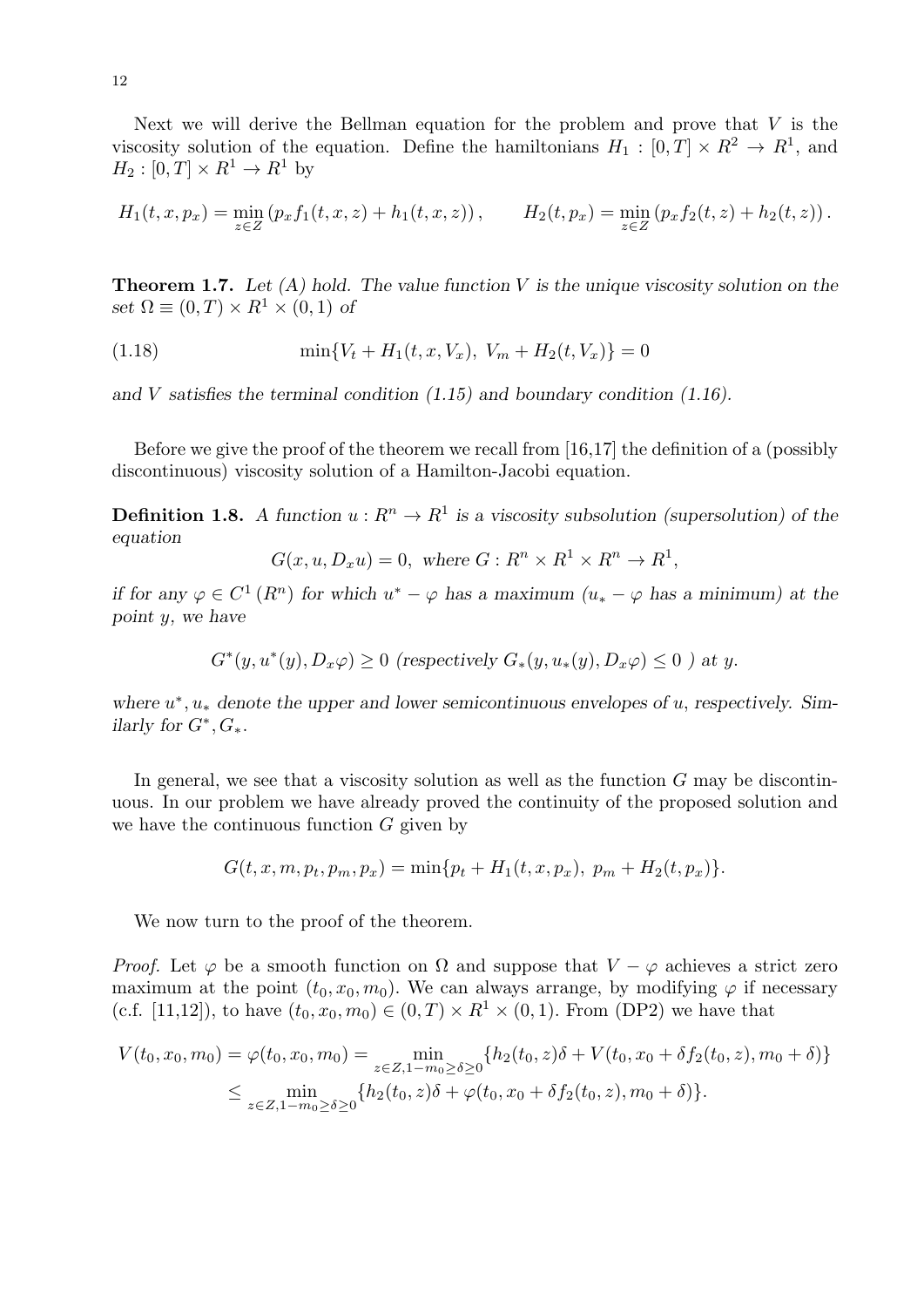Therefore, for every  $\delta > 0$ 

$$
0 \leq \min_{z \in Z} \{ h_2(t_0, z) + \delta^{-1} \left( \varphi(t_0, x_0 + \delta f_2(t_0, z), m_0 + \delta) - \varphi(t_0, x_0, m_0) \right) \}.
$$

Let  $\delta \rightarrow 0$  and use the differentiability of  $\varphi$  to get that

(1.19)  $0 \le \min_{z \in Z} \{h_2(t_0, z) + \varphi_x(t_0, x_0, m_0) \cdot f_2(t_0, z) + \varphi_m(t_0, x_0, m_0)\}.$ 

Define the control  $\mu \in \mathcal{M}_{m_0}[t_0, T]$  by  $\mu(\tau) \equiv m_0, t_0 \leq \tau \leq T$ . From (DP1) we get for any  $t_0 \leq s \leq T$ ,

$$
\varphi(t_0, x_0, m_0) = V(t_0, x_0, m_0)
$$
  
\n
$$
\leq \inf_{\zeta \in Z[t_0, s]} \{ \int_{t_0}^s h_1(r, \xi(r), \zeta(r)) dr + \int_{[t_0, s]} h_2(r, \zeta(r)) d\mu(r) + \varphi(s, \xi(s), \mu(s)) \}
$$
  
\n
$$
= \inf_{\zeta \in Z[t_0, s]} \{ \int_{t_0}^s h_1(r, \xi(r), \zeta(r)) dr + \varphi(s, \xi(s), m_0) \}
$$

Notice that for the control  $\mu$  the trajectory for each  $\zeta$  is given by  $d\xi/d\tau = f_1(\tau, \xi, \zeta), T \geq$  $\tau > t_0, \xi(t_0) = x_0$ , and there are no jumps in either  $\mu$  or  $\xi$ .

Set  $s = t_0 + \epsilon$ , in the preceding; divide by  $\epsilon$  and let  $\epsilon \to 0$  to obtain that

$$
(1.20) \t 0 \le \min_{z \in Z} \{ h_1(t_0, x_0, z) + \varphi_x(t_0, x_0, m_0) \cdot f_1(t_0, x_0, z) + \varphi_t(t_0, x_0, m_0) \}.
$$

Combining  $(1.19)$  and  $(1.20)$  we see that *V* is a subsolution of  $(1.18)$ .

We need to prove finally that *V* is a supersolution of (1.18). Thus, suppose that  $V - \varphi$ has a strict zero minimum at the point  $(t_0, x_0, m_0) \in \Omega$  with  $\varphi$  a smooth function. Assume to the contrary that there is a constant  $C > 0$  such that

$$
(1.21) \qquad \varphi_t(t_0, x_0, m_0) + \min_{z \in Z} \{ \varphi_x(t_0, x_0, m_0) \cdot f_1(t_0, x_0, z) + h_1(t_0, x_0, z) \} \ge C
$$

and

(1.22) 
$$
\varphi_m(t_0, x_0, m_0) + \min_{z \in Z} \{ \varphi_x(t_0, x_0, m_0) \cdot f_2(t_0, z) + h_2(t_0, z) \} \geq C
$$

Fix  $z \in Z$  and define  $\xi(\cdot)$  by  $d\xi(m)/dm = f_2(t_0, z)$ ,  $\xi(m_0) = x_0$ . From (1.22), since  $\varphi$ is smooth, we see that for all  $m \in [m_0, m_0 + \delta]$  for small  $e > \delta > 0$ ,

$$
\varphi_m(t_0, \xi(m), m) + \varphi_x(t_0, \xi(m), m) \cdot f_2(t_0, z) + h_2(t_0, z) \ge C/2
$$

Consequently,

$$
\frac{d}{dm}\varphi(t_0,\xi(m),m) + h_2(t_0,z) \ge C/2.
$$

Integrate this from  $m_0$  to  $m_0 + \delta$  to get

$$
(1.23) \qquad \varphi(t_0, x_0 + \delta f_2(t_0, z), m_0 + \delta) - \varphi(t_0, x_0, m_0) + \delta h_2(t_0, z) \ge \delta C/2.
$$

Since  $V - \varphi$  has a strict zero minimum at  $(t_0, x_0, m_0)$  we obtain from (1.23)

$$
V(t_0, x_0 + \delta f_2(t_0, z), m_0 + \delta) + \delta h_2(t_0, z)
$$

(1.24) 
$$
\geq \varphi(t_0, x_0, m_0) + \delta C/2 = V(t_0, x_0, m_0) + \delta C/2,
$$

for all  $z \in Z$  and sufficiently small  $e > \delta > 0$ . This inequality says that it is not optimal to jump to a better position at time *t*0*.*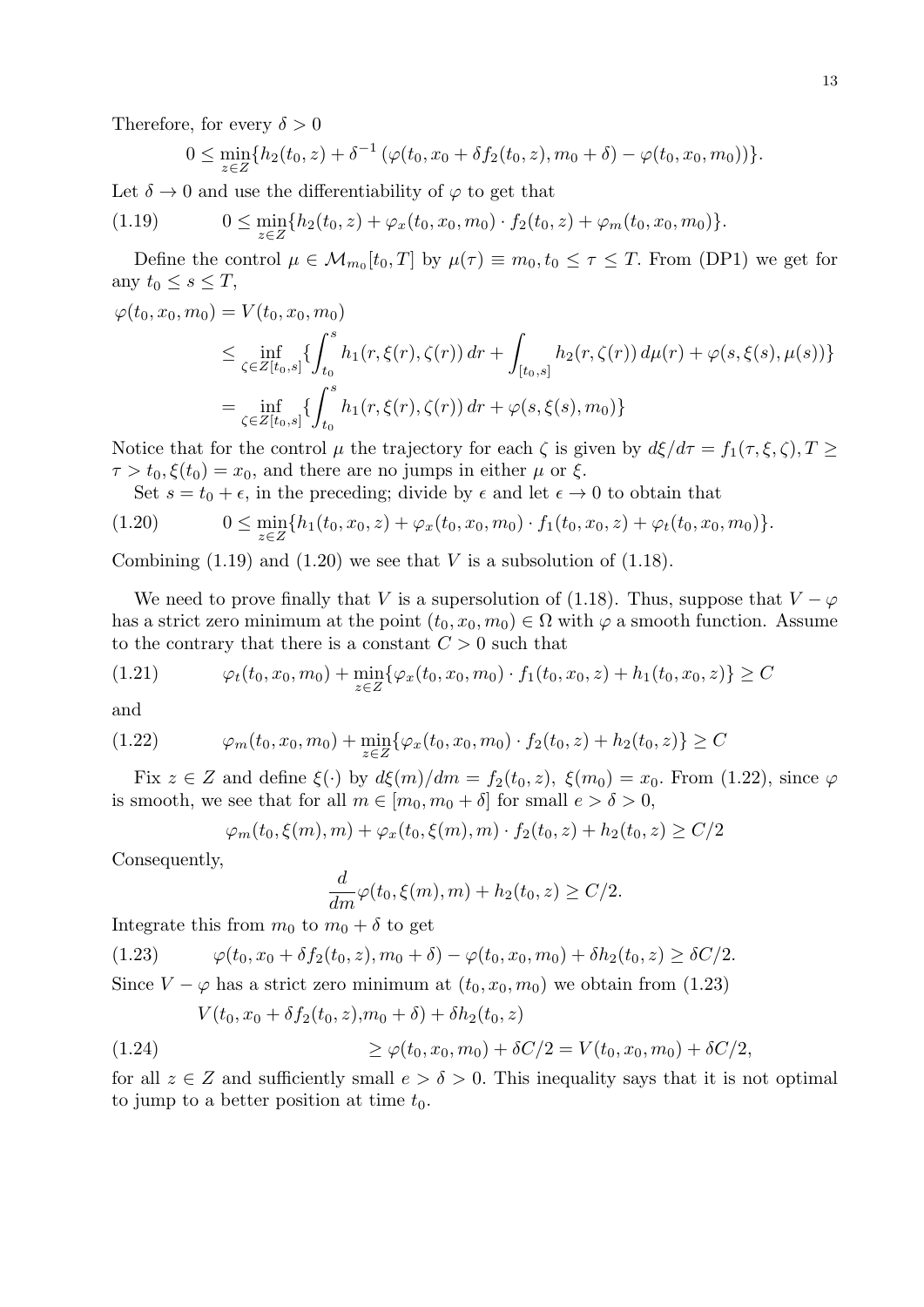**Lemma 1.9.** *If (1.24) holds, then there exists an*  $\epsilon > 0$  *such that for all*  $t_0 < s < t_0 + \epsilon$ ,

$$
V(t_0, x_0, m_0) = \inf_{\zeta, \mu} \{ \int_{t_0}^s h_1(r, \xi(r), \zeta(r)) dr + \int_{[t_0, s]} h_2(r, \zeta(r)) dr + V(s, \xi(s), \mu(s)) \},
$$

*where the infimum on*  $\mu$  *is taken on the class*  $\mathcal{M}_{m_0}[t_0, s] \cap C[t_0, s]$ .

*Proof.* For each integer  $n = 1, 2, \ldots$ , there exists  $(\zeta_n, \mu_n) \in (Z \times M_{m_0})$  [ $t_0, T$ ] such that

$$
V(t_0, x_0, m_0) + \frac{1}{n} \ge P_{t_0, x_0, m_0} (\zeta_n, \mu_n).
$$

Let  $s_n \ge t_0$  be the first point of discontinuity of  $\mu_n$ . We have that, with  $\lambda_n \equiv \mu_n(s_n) - \mu_n(s_n)$  $\mu_n(s_n - 0)$ ,

$$
V(t_0, x_0, m_0) + \frac{1}{n} \ge P_{t_0, x_0, m_0}(\zeta_n, \mu_n)
$$
  
\n
$$
\ge \int_{t_0}^{s_n} h_1(r, \xi_n(r), \zeta_n(r)) dr + \int_{[t_0, s_n)} h_2(r, \zeta_n(r)) d\mu_n(r)
$$
  
\n
$$
+ \min_{z \in Z} \{ V(s_n, \xi_n(s_n - 0) + \lambda_n f_2(s_n, z), \mu_n(s_n) + \lambda_n) + \lambda_n h_2(s_n, z) \} \}.
$$

If there is a subsequence such that  $s_n \to t_0$  and  $\delta' > 0$  with  $\lambda_n \to \delta'$ , then using the continuity of *V* we obtain that if  $n \to \infty$ ,

$$
V(t_0, x_0, m_0) \ge \min_{z \in Z} \{ V(t_0, x_0 + \delta' f_2(t_0, z), m_0 + \delta') + \delta' h_2(t_0, z) \}.
$$

Using Lemma 1.6 we have reached a contradiction of  $(1.24)$ .  $\Box$ 

Now fix  $\epsilon$  given by lemma 1.9. Let  $0 < \rho_0 < \epsilon$  and  $\zeta \in Z[t_0, t_0 + \rho_0]$  and  $\mu \in \mathcal{M}_{m_0} \cap I$ *C*[ $t_0, t_0 + \rho_0$ ] with (1.21) and (1.22) (with *C* replaced by *C/*2) holding at  $(r, \xi(r), \mu(r))$ *,*  $t_0 \le$  $r \le t_0 + \rho_0$ . Then compute

$$
\varphi(t_0 + \rho_0, \xi(t_0 + \rho_0), \mu(t_0 + \rho_0)) - \varphi(t_0, x_0, m_0)
$$
  
= 
$$
\int_{t_0}^{t_0 + \rho_0} \varphi_t(r, \xi(r), \mu(r)) + \varphi_x(r, \xi(r), \mu(r)) f_1(r, \xi(r), \zeta(r)) dr
$$
  
+ 
$$
\int_{[t_0, t_0 + \rho_0]} \varphi_m(r, \xi(r), \mu(r)) + \varphi_x(r, \xi(r), \mu(r)) f_2(r, \zeta(r)) d\mu(r)
$$
  

$$
\geq \int_{t_0}^{t_0 + \rho_0} -h_1(r, \xi(r), \zeta(r)) dr + \int_{[t_0, t_0 + \rho_0]} -h_2(r, \zeta(r)) d\mu(r) + \rho_0 C.
$$

That is,

$$
\varphi(t_0 + \rho_0, \xi(t_0 + \rho_0), \mu(t_0 + \rho_0)) - \varphi(t_0, x_0, m_0)
$$
  
(1.25) 
$$
+ \int_{t_0}^{t_0 + \rho_0} h_1(r, \xi(r), \zeta(r)) dr + \int_{[t_0, t_0 + \rho_0]} h_2(r, \zeta(r)) d\mu(r) \ge \rho_0 C.
$$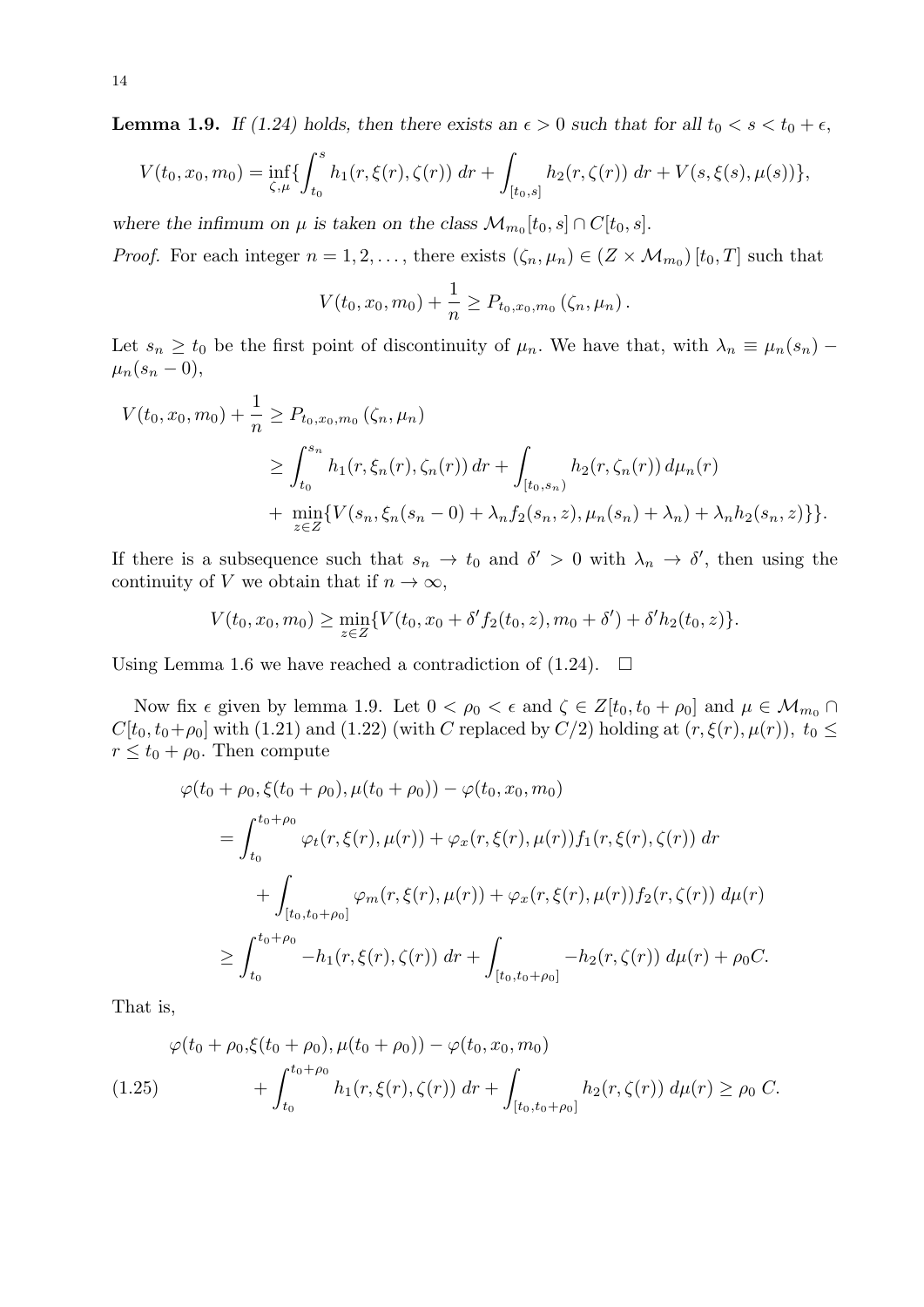Since  $V - \varphi$  has a strict zero minimum at  $(t_0, x_0, m_0)$  we obtain from (1.25) that

$$
V(t_0 + \rho_0, \xi(t_0 + \rho_0), \mu(t_0 + \rho_0)) - V(t_0, x_0, m_0)
$$
  
(1.26) 
$$
+ \int_{t_0}^{t_0 + \rho_0} h_1(r, \xi(r), \zeta(r)) dr + \int_{[t_0, t_0 + \rho_0]} h_2(r, \zeta(r)) d\mu(r) \ge \rho_0 C.
$$

This inequality is a contradiction. Therefore, *V* is shown to be a viscosity supersolution of (1.18) as well.

Finally, the fact that *V* is the only viscosity solution of (1.18) follows from more general uniqueness results for first order Hamilton-Jacobi equations (c.f. [1,3,13]).  $\Box$ 

Now we introduce the following optimal control problem with unbounded controls:

(1.27) Minimize 
$$
P_{t,x,m}(\zeta, \alpha) = \int_t^T h_1(r, \xi(r), \zeta(r)) dr + \int_t^T h_2(r, \zeta(r)) \alpha(r) \mathbf{1}_{\{\mu < 1\}} dr
$$

subject to

(1.28) 
$$
d\xi/d\tau = f_1(\tau, \xi(\tau), \zeta(\tau)) + f_2(\tau, \zeta(\tau))\alpha(\tau) \mathbf{1}_{\{\mu < 1\}}, \qquad t < \tau \le T
$$

$$
d\mu/d\tau = \alpha(\tau) \mathbf{1}_{\{\mu < 1\}}, \qquad t < \tau \le T,
$$

$$
\xi(t) = x \in R^1 \qquad \mu(t) = m \in [0, 1],
$$

over the class of controls  $(\zeta, \alpha) \in Z[t, T] \times L^1_+[t, T]$ , where  $L^1_+[t, T] = {\alpha : [t, T]} \rightarrow$  $[0, \infty)$  |  $\int_t^T \alpha(r) dr < \infty$ . The function  $\mathbf{1}_{\{\mu < 1\}}$  is the characteristic function of the set  $\{\mu(\tau) < 1\}$ . For any control  $\alpha \in L^1_+[t,T]$  we see that  $\mu(\tau) \in [0,1]$ , for all  $t \leq \tau \leq T$ . Furthermore, since

$$
\left| \int_{t}^{T} f_{2}(r, \zeta(r)) \alpha(r) \mathbf{1}_{\{\mu < 1\}}(r) \, dr \right| \leq K \int_{t}^{T} \alpha(r) \mathbf{1}_{\{\mu < 1\}}(r) \, dr \leq K \left[ \mu(T) - \mu(t) \right] \leq K,
$$

we see that  $\|\xi(\tau)\|_{L^{\infty}} \leq K$ , independently of controls.

The value function for this problem is defined by

$$
W(t, x, m) = \inf_{(\zeta,\alpha)\in Z\times L^1_+} P_{t,x,m}(\zeta,\alpha).
$$

It is easily seen that *W* is a bounded function under the assumption (A).

#### **Theorem 1.10.** *Let (A) hold.*

- (1) *W is a viscosity solution of (1.18) and satisfies the terminal condition (1.15) and boundary condition (1.16).*
- (2) *The value function W is also the unique continuous viscosity solution of*

(1.29) 
$$
W_t(t, x, m) + H(t, x, W_m, W_x) = 0
$$

*where*

(1.30) 
$$
H(t, x, p_m, p_x) \equiv \begin{cases} H_1(t, x, p_x), & \text{if } p_m + H_2(t, p_x) \ge 0 \\ -\infty, & \text{if } p_m + H_2(t, p_x) < 0. \end{cases}
$$

(3)  $W = V$  on  $\overline{\Omega}$ .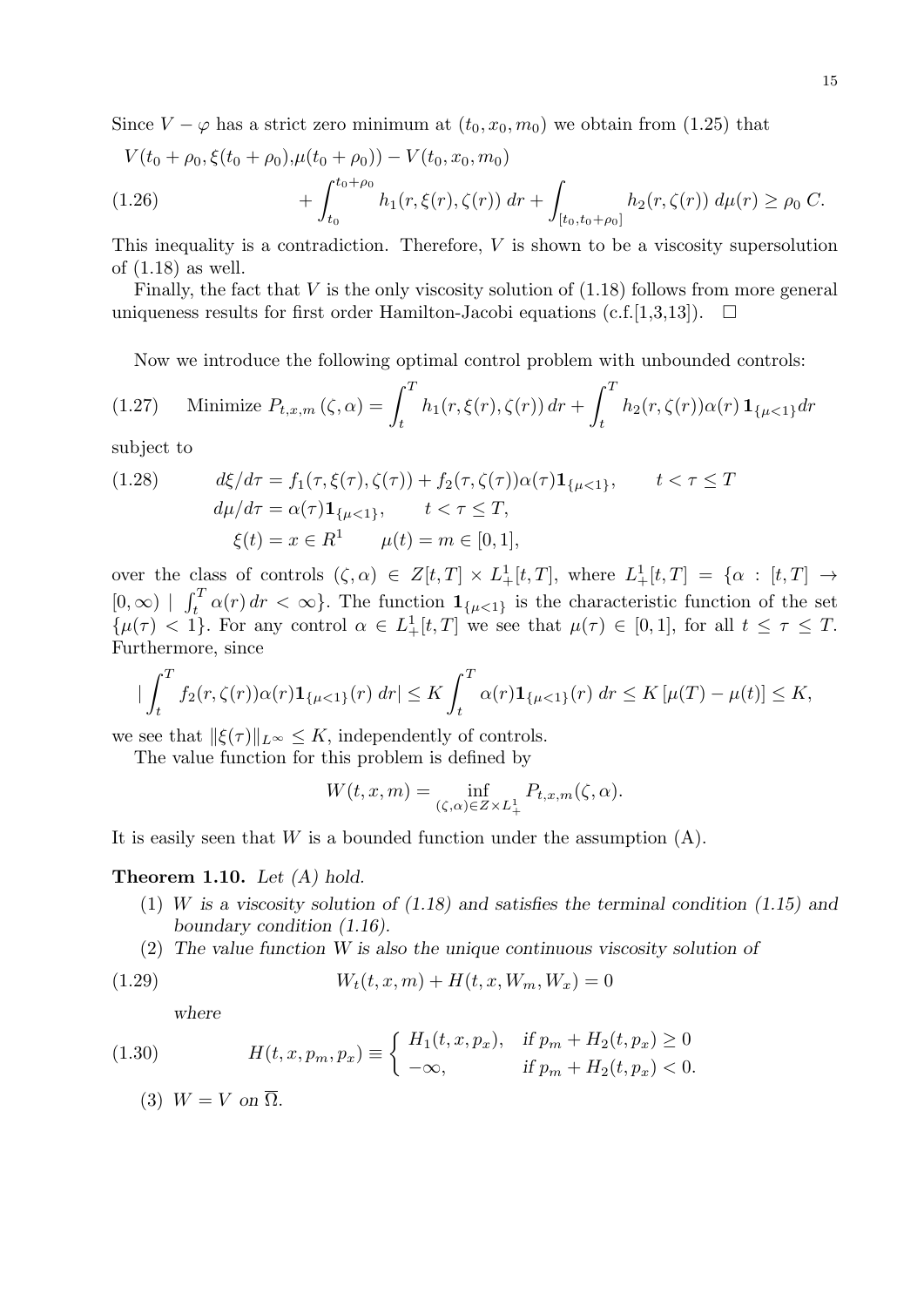*Proof.* The proof that *W* satisfies the terminal and boundary conditions is similar to that in proposition 1.5 and is left to the reader.

We will prove that  $W$  is a viscosity solution of  $(1.18)$ . In fact, this follows immediately from Theorem I.1 of [2] but we will provide the details.

The idea of the proof is to bound the controls  $\alpha$  which then results in a standard optimal control problem to which classical results apply. Therefore, we consider the control problem (1.27)-(1.28) but we must choose the controls  $\alpha$  from the class

$$
A_B[t,T]=\{\alpha:[t,T]\rightarrow [0,B]: \alpha\in L^1_+[t,T]\},
$$

for each fixed  $B > 0$ . When we use this class we will denote the corresponding value function by  $W^B$ . Now, using standard theory,  $W^B$  is the unique viscosity solution of

$$
W_t + H^B(t, x, W_m, W_x) = 0 \quad \text{on } \Omega,
$$

where

$$
H^{B}(t, x, p_{m}, p_{x}) \equiv \min_{z \in Z} \{ p_{x} f_{1}(t, x, z) + h_{1}(t, x, z) - B (p_{m} + p_{x} f_{2}(t, z) + h_{2}(t, z))^{-} \}.
$$

By considering classes of control functions it is clear that  $B \geq B'$  implies that  $W \leq$  $W^B \leq W^{B'}$ . We conclude that  $W^B$  converges to some function  $\Gamma \geq W$  which is upper semicontinuous. In fact it is not hard for the reader to verify that on  $(0, T) \times R^1 \times [0, 1]$ ,  $\Gamma = W$ . Therefore, *W* is at least upper semicontinuous.

We will now use the fact that  $\hat{W}^{\hat{B}} \searrow W$  to show that *W* is a viscosity solution of (1.18). Let  $W - \varphi$  achieve a zero unique maximum at the point  $(t_0, x_0, m_0)$  with  $\varphi$  a smooth function. We arrange, if necessary, to have  $t_0 > t$  and  $0 < m_0 < 1$ . Then, by Lemma A.2 in Barles and Perthame [5], for each  $B > 0$ ,  $W^B - \varphi$  achieves a maximum at  $(t_B, x_B, m_B)$ and  $(t_B, x_B, m_B) \rightarrow (t_0, x_0, m_0)$  as  $B \rightarrow \infty$ . Since  $W^B$  is a subsolution, at  $(t_B, x_B, m_B)$ 

$$
(1.31) \varphi_t + \min_{z \in Z} \{ \varphi_x f_1(t_B, x_B, z) + h_1(t_B, x_B, z) - B(\varphi_m + \varphi_x f_2(t_B, z) + h_2(t_B, z))^{-} \} \ge 0.
$$

Since the expression in parentheses is nonnegative we may drop it to get

$$
\varphi_t + \min_{z \in Z} \{ \varphi_x f_1(t_B, x_B, z) + h_1(t_B, x_B, z) \} \ge 0 \quad \text{at } (t_B, x_B, m_B).
$$

Let  $B \to \infty$  to see that

(1.32) 
$$
\varphi_t + \min_{z \in Z} \{ \varphi_x f_1(t_0, x_0, z) + h_1(t_0, x_0, z) \} \ge 0 \quad \text{at } (t_0, x_0, m_0).
$$

Also, divide through by *B* in (1.31), let  $B \to \infty$  and use condition (A) to obtain

$$
\min_{z \in Z} \left( -(\varphi_m + \varphi_x f_2(t_0, z) + h_2(t_0, z))^-\right) \ge 0
$$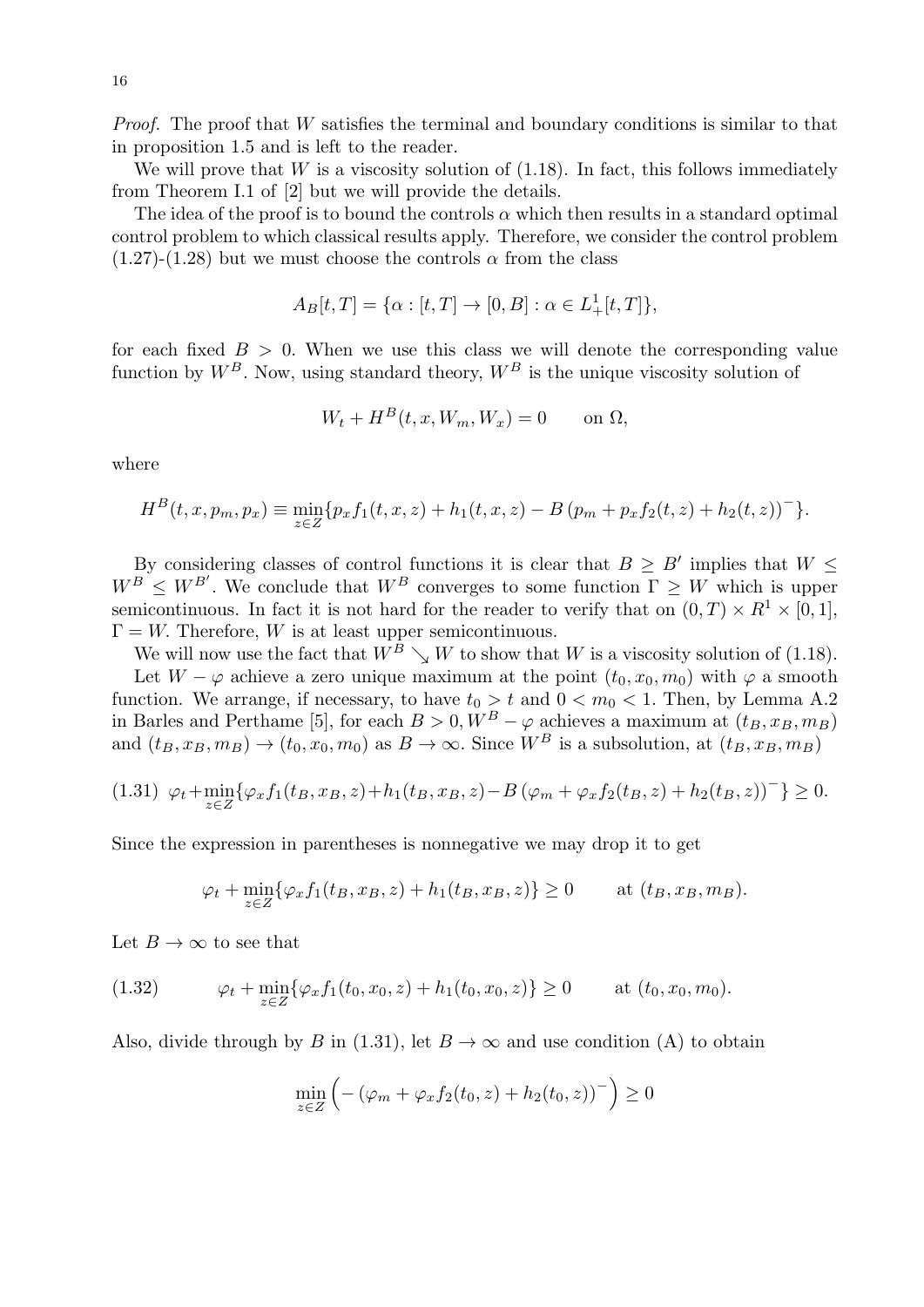which implies immediately that

(1.33) 
$$
\varphi_m + \min_{z \in Z} (\varphi_x f_2(t_0, z) + h_2(t_0, z)) \ge 0.
$$

Combining  $(1.32)$  and  $(1.33)$  we conclude that *W* is a viscosity subsolution of  $(1.18)$ .

Now suppose that  $W_* - \varphi$  achieves a zero unique minimum at the point  $(t_0, x_0, m_0)$  with *φ* a smooth function. Then, again by Lemma A.2 in Barles and Perthame [5], for each *B >*  $0, W^B - \varphi$  achieves a minimum at  $(t_B, x_B, m_B)$  and  $(t_B, x_B, m_B) \to (t_0, x_0, m_0)$  as  $B \to$  $\infty$ *.* At  $(t_B, x_B, m_B)$ 

$$
(1.34) \varphi_t + \min_{z \in Z} \{ \varphi_x f_1(t_B, x_B, z) + h_1(t_B, x_B, z) - B(\varphi_m + \varphi_x f_2(t_B, z) + h_2(t_B, z)) \} \le 0
$$

If

$$
\varphi_m + \min_{z \in Z} \{ \varphi_x f_2(t_0, z) + h_2(t_0, z) \} \ge C > 0
$$

then, by continuity, at  $(t_B, x_B, m_B)$  for *B* sufficiently large

$$
\varphi_m + \min_{z \in Z} \{ \varphi_x f_2(t_B, z) + h_2(t_B, z) \} \ge C/2.
$$

 $i$ . From  $(1.34)$  we see that

(1.35) 
$$
\varphi_t + \min_{z \in Z} \{ \varphi_x f_1(t_B, x_B, z) + h_1(t_B, x_B, z) \} \le 0
$$

Letting  $B \to \infty$  we see that (1.35) holds at the point  $(t_0, x_0, m_0)$ . Consequently, *W* is a supersolution of (1.18).

Since the viscosity solution of (1.18) is known to be at least continuous, we know also from this fact that W must be continuous. Part (1) is proved.

*Remark:* It is not hard to directly establish the continuity of *W.* The details of the proof are similar to that of theorem 1.1

We will prove part (2) of the theorem from the lemma:

**Lemma 1.11.** *A continuous function is a viscosity solution of (1.18) if and only if it is also a viscosity solution of (1.29).*

*Proof.* Let  $\Gamma$  be a viscosity solution of (1.18). It is obvious that  $\Gamma$  is then also a subsolution of (1.29) so we need only show it is a supersolution of (1.29). To this end, if  $\Gamma - \varphi$  has a minimum at  $(t_0, x_0, m_0)$  then

$$
\min\{\varphi_t + H_1(t_0, x_0, \varphi_x), \ \varphi_m + H_2(t_0, \varphi_x)\} \le 0.
$$

If  $\varphi_m + H_2(t_0, \varphi_x) > 0$  then  $\varphi_t + H_1(t_0, x_0, \varphi_x) \leq 0$ . So, by (1.30),  $\Gamma$  is a supersolution of (1.29). On the other hand, if  $\varphi_m + H_2(t_0, \varphi_x) \leq 0$  then, using again the definition of the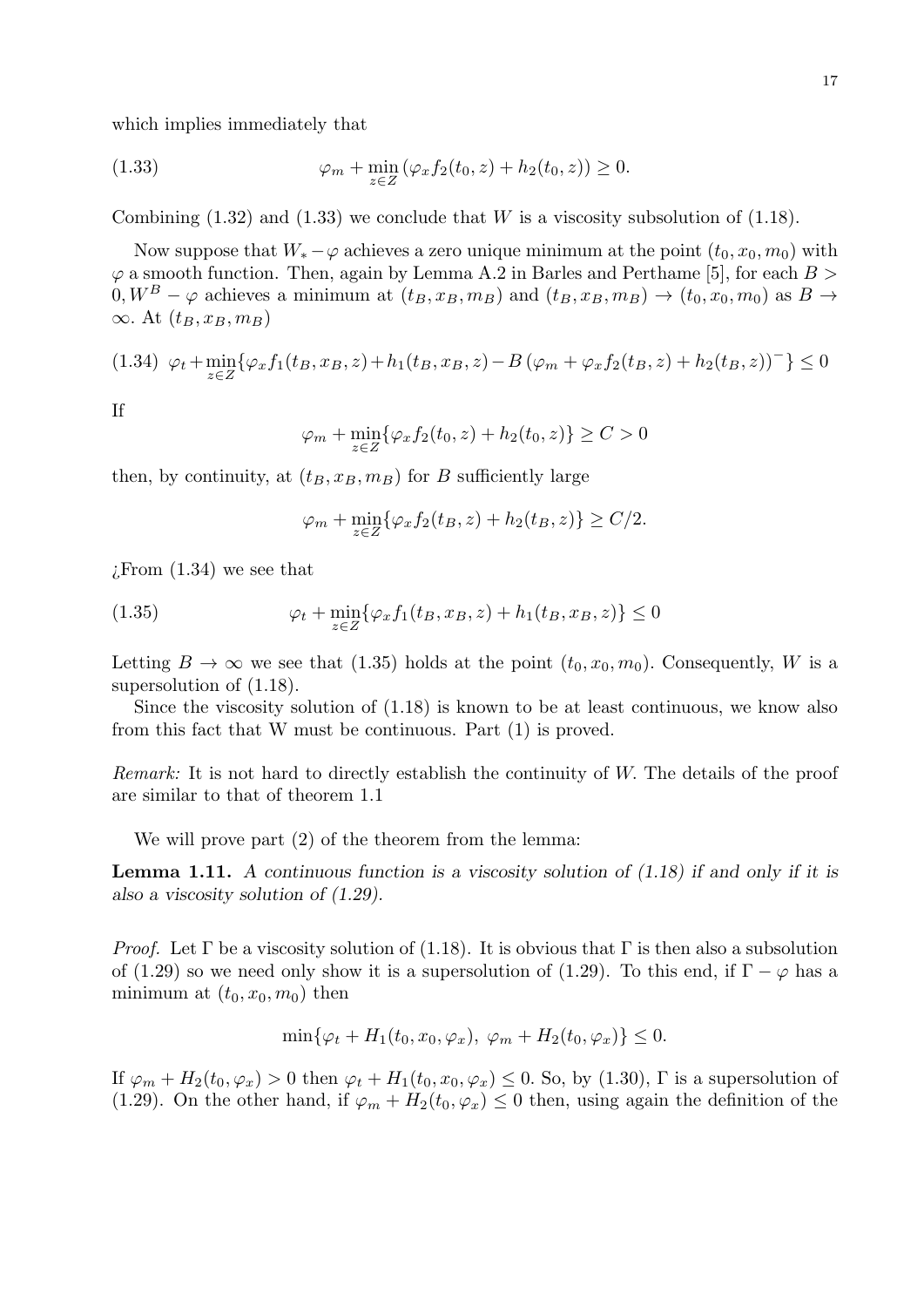hamiltonian *H*,  $\varphi_t$  +  $H(t_0, x_0, m_0, \varphi_m, \varphi_x) = -\infty$ . In either case we conclude that Γ is a supersolution of (1.29). Hence, a viscosity solution of (1.18) is also a viscosity solution of (1.29)

The proof that  $\Gamma$  is a viscosity solution of (1.18) if it is a solution of (1.29) is similar and so we omit it. We conclude that the equations (1.18) and (1.29) are equivalent in the viscosity sense.  $\Box$ 

Finally we will prove that  $W = V$ . We can appeal to uniqueness theorems (c.f. Barles  $[1]$  for  $(1.18)$  to conclude that  $W = V$  because we have shown that *W* and *V* satisfy the same equation and boundary conditions. We can also prove this directly, however, by using proposition 5.3 of [25].

Clearly,  $V(t, x, m) \leq W(t, x, m)$ . For the other side, given  $\epsilon > 0$  there exists a pair of controls  $(\zeta_{\epsilon}, \mu_{\epsilon})$  with associated trajectory  $\xi_{\epsilon}(\cdot)$  which are  $\epsilon$ -optimal

$$
V(t, x, m) \ge P_{t, x, m}(\zeta_{\epsilon}, \mu_{\epsilon}) - \epsilon.
$$

According to [25,proposition 5.3] there exists a sequence  $(\zeta_i, \alpha_i)$  and associated trajectories  $\xi_i$  such that

$$
\xi_i \to \xi_{\epsilon}, d\xi_i \stackrel{*}{\to} d\xi_{\epsilon}, \alpha_i d\tau \stackrel{*}{\to} d\mu_{\epsilon}(\tau), \text{ meas}\{\tau : \zeta_i(\tau) \neq \zeta_{\epsilon}(\tau)\} \to 0 \text{ as } i \to \infty
$$

Finally,  $h_2(\tau, \zeta_i(\tau))\alpha_i(\tau)d\tau \stackrel{*}{\to} h_2(\tau, \zeta_i(\tau))d\mu_{\epsilon}(\tau)$ . Therefore, for i sufficiently large

$$
V(t, x, m) \ge P_{t, x, m}(\zeta_{\epsilon}, \mu_{\epsilon}) - \epsilon
$$
  
\n
$$
\ge \int_{t}^{T} h_{1}(r, \xi_{i}(r), \zeta_{i}(r)) dr + \int_{t}^{T} h_{2}(r, \zeta_{i}(r)) \alpha_{i}(r) \mathbf{1}_{\{\mu < 1\}}(r) dr - 2\epsilon
$$
  
\n
$$
\ge W(t, x, m) - 2\epsilon.
$$

and the result follows.  $\Box$ 

*Remarks:* 1. It follows from this result that the model with measures is not more general than that with unbounded control functions.

2. The Bellman equation formally tells us what the optimal controls are. For example, when  $V_m + H_2(t, V_x) > 0$  the optimal measure control consists of doing nothing, i.e.  $d\mu \equiv 0$ . The optimal  $\zeta$  control will then provide the minimum of the hamiltonian  $H_1$ . The  $d\mu$  measure, or equivalently, the  $\alpha$  control will be non zero only on the set where  $V_m + H_2(t, V_x) = 0$ . On this set the optimal  $\zeta$  control will minimize the hamiltonian  $H_2$ . The optimal measure could have an absolutely continuous as well as a singular component. We leave as an open problem the rigorous connection between the Bellman equation and the optimal control.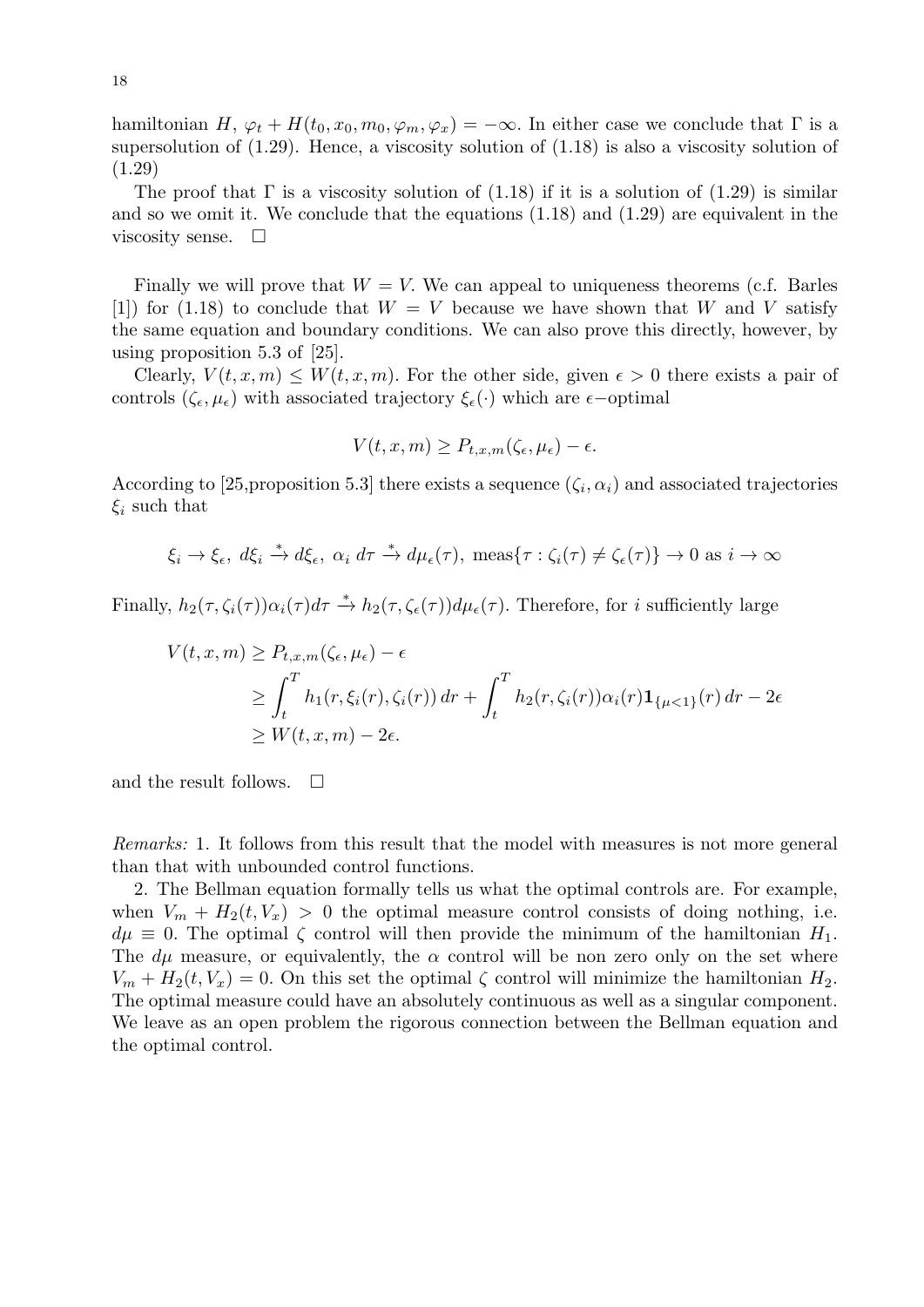#### 2. The differential game

In this section we will consider the differential game associated with the dynamics  $(1.1)$ -(1.2) and payoff (1.3). The players will be the controls  $\zeta$  and  $\mu$  with  $\zeta$  the minimizer and  $\mu$ the maximizer of *P.* We will work within the framework of Elliott and Kalton's definition of differential games and refer to Elliott [14] for a basic synopsis of results on differential games in the connection with viscosity solutions.

Many of the results for differential games are proved in a manner similar to that for the optimal control case. In the interest of brevity we will only provide the proofs which are substantially distinct from those of section 1.

In order to be precise about the differential game let us define the terms. A *strategy* for the maximizer is a map  $\alpha$  :  $Z[t,T] \to \mathcal{M}_m[t,T]$ , such that  $\zeta_1(\tau) = \zeta_2(\tau)$ ,  $t \leq \tau \leq s$ , for each  $t \leq s \leq T$ , implies that  $\alpha[\zeta_1](\tau) = \alpha[\zeta_2](\tau)$ ,  $t \leq \tau \leq s$ . This defines  $\alpha$  as a *nonanticipating* map. Let  $\Gamma(t)$  denote the class of strategies for  $\mu$  on [*t, T*].

Similarly, the class of nonanticipating strategies for  $\zeta$  on [*t,T*], is denoted by  $\Delta(t)$ *.* A strategy for the minimizer is a nonanticipating map  $\beta : \mathcal{M}_m[t,T] \to Z[t,T]$ . We will sometimes write  $\alpha \in \mathcal{M}_m[t,T], \beta \in \mathbb{Z}[t,T]$  to signify that the strategies map into a control function in the class. An outcome of  $(\zeta, \alpha(\zeta))$  (respectively  $(\beta(\mu), \mu)$ ) must be an element of  $(Z \times \mathcal{M}_m)[t, T]$ . Then

**Definition 2.1.** The upper value function  $V^+ : [0, T] \times R^1 \times [0, 1] \rightarrow R^1$  is defined by

$$
V^+(t,x,m) = \sup_{\alpha \in \Gamma(t)} \inf_{\zeta \in Z[t,T]} P_{t,x,m}(\zeta,\alpha[\zeta]).
$$

*The lower value function*  $V^- : [0, T] \times R^1 \times [0, 1] \rightarrow R^1$  *is defined by* 

$$
V^-(t, x, m) = \inf_{\beta \in \Delta(t)} \sup_{\mu \in \mathcal{M}_m[t, T]} P_{t, x, m}(\beta[\mu], \mu).
$$

**Theorem 2.2.** *Under assumption (A),*

(1)  $V^{\pm}$  :  $[0, T] \times R^1 \times [0, 1] \rightarrow R^1$  are bounded and continuous and satisfy the terminal, *boundary conditions*

(TC) 
$$
V^{\pm}(T, x, m) = \min_{z \in Z} (h_2(T, z))^+(1 - m),
$$

$$
(BC) \t\t V^{\pm}(t, x, 1) = \gamma(t, x),
$$

*where*  $\gamma$  *is defined in (1.16).* 

(2) *V* <sup>+</sup> *satisfies the dynamic programming principles*

(2.1) 
$$
V^+(t,x,m) = \min_{z \in Z} \max_{1-m \ge \delta \ge 0} \{ h_2(t,z)\delta + V^+(t,x+\delta f_2(t,z),m+\delta) \},
$$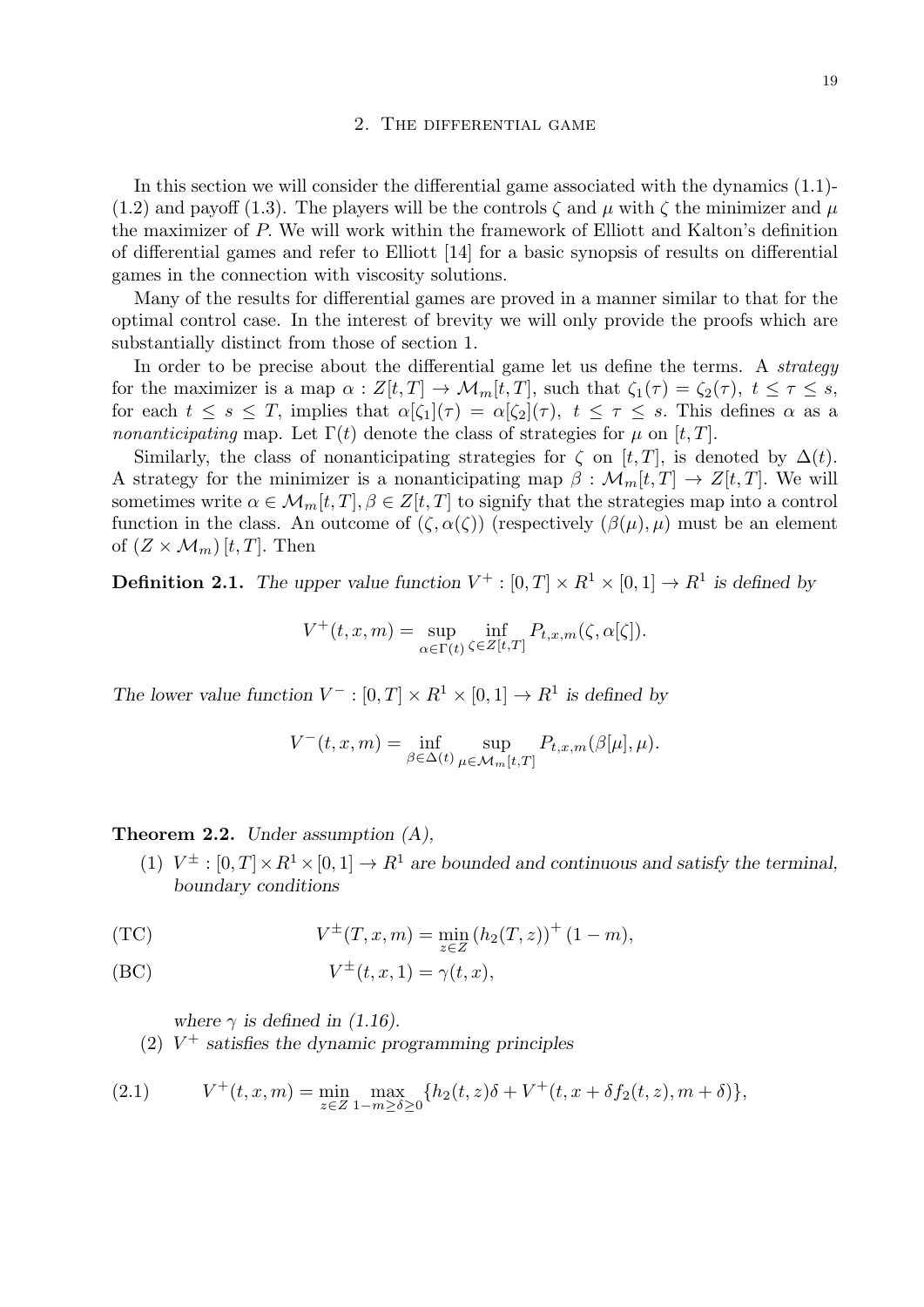(2.2)

$$
V^+(t,x,m) = \sup_{\alpha \in \mathcal{M}_m[t,s]} \inf_{\zeta \in Z[t,s]} \{ \int_t^s h_1(r,\xi(r),\zeta(r)) dr + \int_{[t,s]} h_2(r,\zeta(r)) dr + V^+(s,\xi(s-),\mu(s-)) \}.
$$

(3) *V <sup>−</sup> satisfies the dynamic programming principles*

(2.3) 
$$
V^-(t,x,m) = \max_{1-m \ge \delta \ge 0} \min_{z \in Z} \{ h_2(t,z)\delta + V^-(t,x+\delta f_2(t,z),m+\delta) \},
$$

(2.4)

$$
V^-(t, x, m) = \inf_{\beta \in Z[t, s]} \sup_{\mu \in \mathcal{M}_m[t, s]} \{ \int_t^s h_1(r, \xi(r), \zeta(r)) dr + \int_{[t, s]} h_2(r, \zeta(r)) dr + V^-(s, \xi(s-), \mu(s-)) \}.
$$

*Remark:* If we add a terminal cost to the payoff, say  $g(\xi(T))$ , then the terminal condition becomes

(2.5) 
$$
V^+(T,x,m) = \min_{z \in Z} \max_{m \le a \le 1} \{ g(x + f_2(T,z)(a-m)) + h_2(T,z)(a-m) \},
$$

for  $V^+$  and

(2.6) 
$$
V^-(T, x, m) = \max_{m \le a \le 1} \min_{z \in Z} \{ g(x + f_2(T, z)(a - m)) + h_2(T, z)(a - m) \},
$$

for *V <sup>−</sup>.* Of course these terminal conditions will not be the same in general. One should not, therefore, expect the game with measures to always have value.

*Proof.* We will only prove some of the results stated and only for the upper value. The proofs for the lower value are similar.

We prove first that  $V^+$  is continuous in  $t$  in one direction.

Fix  $(x, m) \in R^1 \times (0, 1)$ *.* Let  $0 < t_1 < t_2 < T$  and let  $\epsilon > 0$  be given. Then, there is a strategy  $\alpha_1 \in \Gamma(t_1)$  such that

$$
V^+(t_1, x, m) \le P_{t_1, x, m}(\zeta_1, \alpha_1[\zeta_1]) + \epsilon, \qquad \forall \ \zeta_1 \in Z[t_1, T].
$$

Define the maps  $s : [t_1, T] \rightarrow [t_2, T], \tau : [t_2, T] \rightarrow [t_1, T]$  as in §1. Define the map  $\Theta: C[t_2, T] \to C[t_1, T]$  by  $(\Theta f)(\tau) = f(s(\tau)).$ 

Given  $\zeta_2 \in Z[t_2, T]$  set  $\zeta_1(\tau) \equiv \zeta_2(s(\tau)) = (\Theta \zeta_2)(\tau)$ . Also, set  $\mu_1 = \alpha_1[\zeta_1]$ . Finally, define the strategy  $\alpha_2 \in \Gamma(t_2)$  by

$$
\mu_2 \equiv \alpha_2[\zeta_2] = \Theta^*(\alpha_1[\zeta_1]) = \Theta^*(\mu_1).
$$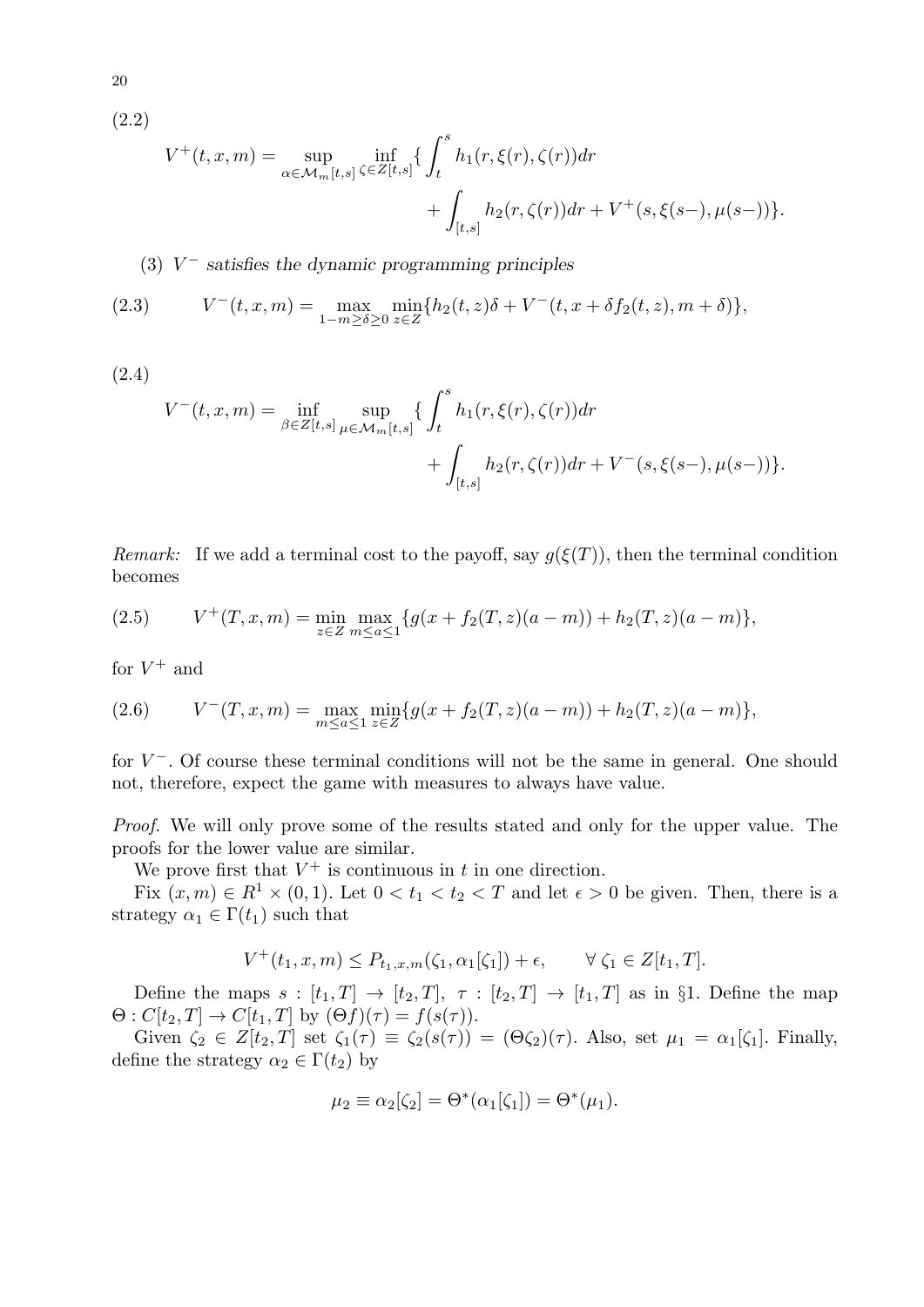As in section one,  $\mu_2$  is a Radon measure with  $\mu_2 \in \mathcal{M}_m[t_2, T]$ . Furthermore, for any  $\varphi \in C[t_2, T]$ ,

$$
\langle \varphi, \mu_2 \rangle = \int_{[t_2, T]} \varphi(r) d\mu_2(r)
$$
  
= $\langle \varphi, \Theta^* \mu_1 \rangle = \langle \Theta \varphi, \mu_1 \rangle = \int_{[t_1, T]} (\Theta \varphi) (r) d\mu_1(r)$   
=
$$
\int_{[t_1, T]} \varphi(s(r)) d\mu_1(r).
$$

In fact, by dominated convergence, this is valid for any bounded Borel measureable  $\varphi$ . Then, Lemma  $1.3(1.12)$  holds and we conclude after some manipulation involving  $(A)$ , that

$$
V^+(t_1, x, m) \le P_{t_2, x, m}(\zeta_2, \alpha_2[\zeta_2]) + \frac{K}{T - t_2}(t_2 - t_1) + \epsilon, \qquad \forall \ \zeta_2 \in Z[t_2, T].
$$

This implies that

$$
V^+(t_1, x, m) \le V^+(t_2, x, m) + \frac{K}{T - t_2}(t_2 - t_1).
$$

The remaining estimates for continuity are similar to that of Theorem 1.1 and are left to the reader.

Now we turn to the proof of (2.1). Let

$$
F(t, x, m) = \min_{z \in Z} \max_{1-m \ge \delta \ge 0} \{ h_2(t, z)\delta + V^+(t, x + \delta f_2(t, z), m + \delta) \}.
$$

By setting  $\delta = 0$  we see that  $F(t, x, m) \geq V^+(t, x, m)$ . Next, given any  $\zeta \in Z[t, T]$  set  $z = \zeta(t)$ . We can find  $1 - m \ge \delta' = \delta'(z) \ge 0$  so that

$$
F(t, x, m) \le \max_{1-m \ge \delta \ge 0} \{ h_2(t, z)\delta + V^+(t, x + \delta f_2(t, z), m + \delta) \}
$$
  
=  $h_2(t, z)\delta' + V^+(t, x + \delta' f_2(t, z), m + \delta')$ 

If  $\delta' = 0$  we are done so we assume that  $\delta' > 0$ . Now, by definition of  $V^+$ , there exists a strategy  $\alpha' \in \mathcal{M}_{m+\delta'}[t,T]$  such that

$$
V^+(t, x + \delta' f_2(t, z), m + \delta') \le P_{t, x + \delta' f_2(t, z), m + \delta'}(\zeta, \alpha'[\zeta]) + \epsilon.
$$

Define the strategy  $\alpha'' \in \mathcal{M}_m[t,T]$  by  $\alpha''[\zeta](t-) = m$  and  $\alpha''[\zeta](\tau) = \alpha'[\zeta](\tau)$  if  $t \leq \tau \leq T$ . Then, it is not hard to verify that

$$
P_{t,x+\delta' f_2(t,z),m+\delta'}(\zeta,\alpha'[\zeta]) + \delta' h_2(t,z) = P_{t,x,m}(\zeta,\alpha''[\zeta]),
$$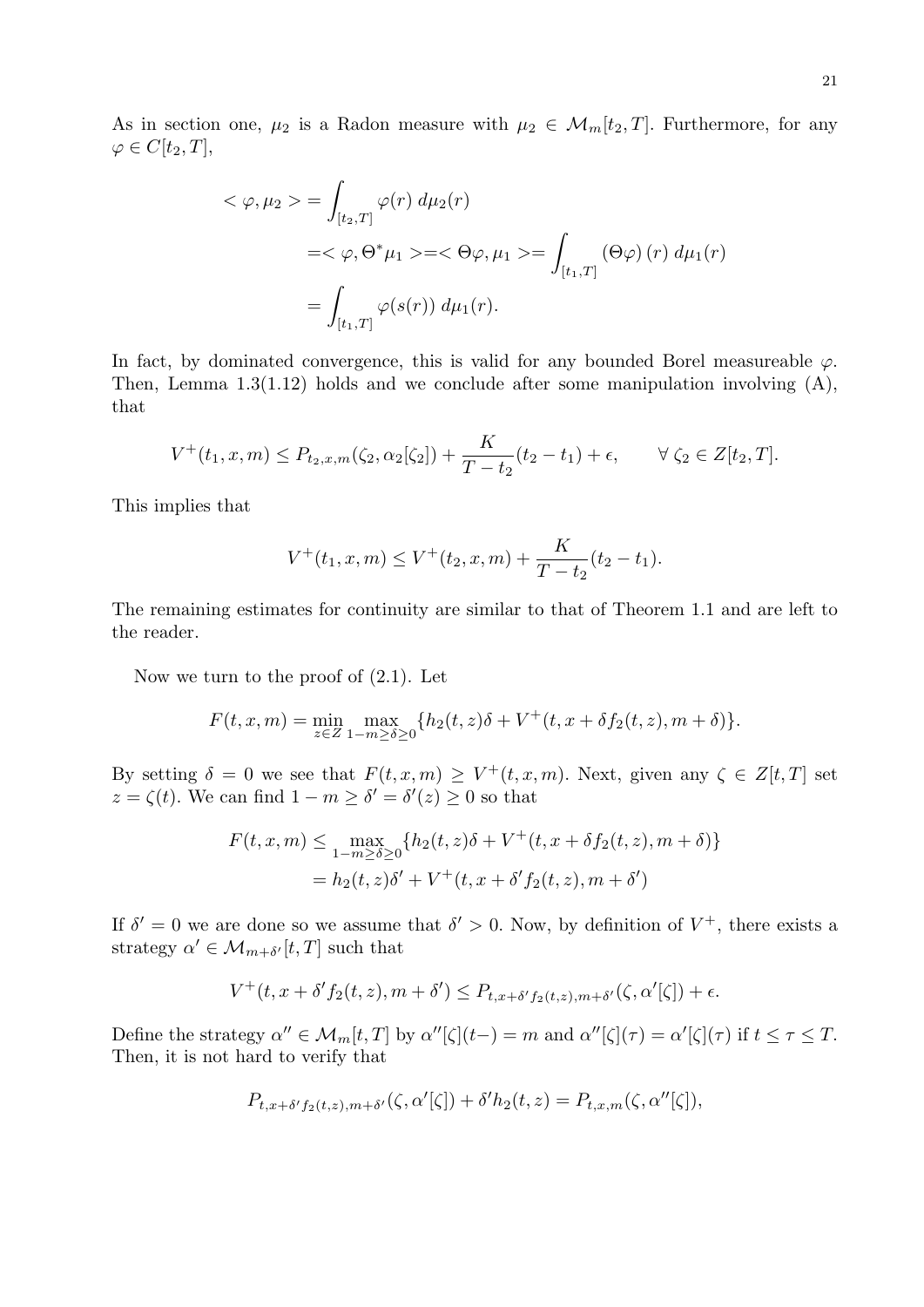so that, combining the preceding, we get that

$$
F(t, x, m) \le h_2(t, z)\delta' + V^+(t, x + \delta' f_2(t, z), m + \delta')
$$
  
\n
$$
\le h_2(t, z)\delta' + P_{t, x + \delta' f_2(t, z), m + \delta'}(\zeta, \alpha'[\zeta]) + \epsilon
$$
  
\n
$$
= P_{t, x, m}(\zeta, \alpha''[\zeta]) + \epsilon.
$$

This evidently implies that  $F(t, x, m) \leq V^+(t, x, m)$ , completing the proof. The remaining assertions of the theorem are left to the reader.  $\Box$ 

We will now focus on the upper value,  $V^+$ , since we are taking the point of view that we are studying the differential game as a worst case analysis of a system subject to disturbances. Later we will state the results for the lower value, *V −.*

Define the upper hamiltonian  $H^+ : R^1 \times [0, T] \times R^3 \to R^1$  as

(2.7) 
$$
H^+(a,t,x,p_m,p_x) = \min_{z \in \mathcal{Z}(a,t,p_m,p_x)} \{p_x \cdot f_1(t,x,z) + h_1(t,x,z)\}
$$

where

(2.8) 
$$
\mathcal{Z}(a,t,p_m,p_x) = \{z \in Z : p_m + p_x \cdot f_2(t,z) + h_2(t,z) \leq a\}.
$$

If  $\mathcal{Z}(a, t, p_m, p_x) = \emptyset$  then we set  $H^+ \equiv +\infty$ .

In general, one cannot expect such hamiltonians to be continuous functions. In fact, this hamiltonian is not continuous. In view of the definition of viscosity solution with discontinuous hamiltonians, we have to calculate the upper and lower semicontinuous envelopes of  $H^+$ . We do so in the next lemma. The statement of the lemma is similar to that of [8,proposition 2.5] but the proof here is simpler.

**Lemma 2.3.** *The upper semicontinuous envelope,*  $(H^+)^*$  *of*  $H^+$  *is given by* 

$$
(H^+)^*(a, t, x, p_m, p_x) = H^+(a - 0, t, x, p_m, p_x).
$$

*The lower semicontinuous envelope is given by*

$$
(H^+)_*(a, t, x, p_m.p_x) = H^+(a+0, t, x, p_m, p_x).
$$

*Proof.* We will only prove the result for the upper semicontinuous envelope. By definition

$$
(H^+)^*(a, t, x, p_m, p_x) = \limsup \{ H^+(b, s, y, q_m, q_x); (b, s, y, q_m, q_x) \to (a, t, x, p_m, p_x) \}
$$

Given  $\epsilon > 0$ , fix  $(s, y) \in B_{\epsilon}(t, x)$ , such that

$$
|\varphi(t, x, z) - \varphi(s, y, z)| \le K\epsilon, \qquad \varphi = f_1, h_1,
$$
  

$$
|\varphi(t, z) - \varphi(s, z)| \le K\epsilon, \qquad \varphi = f_2, h_2.
$$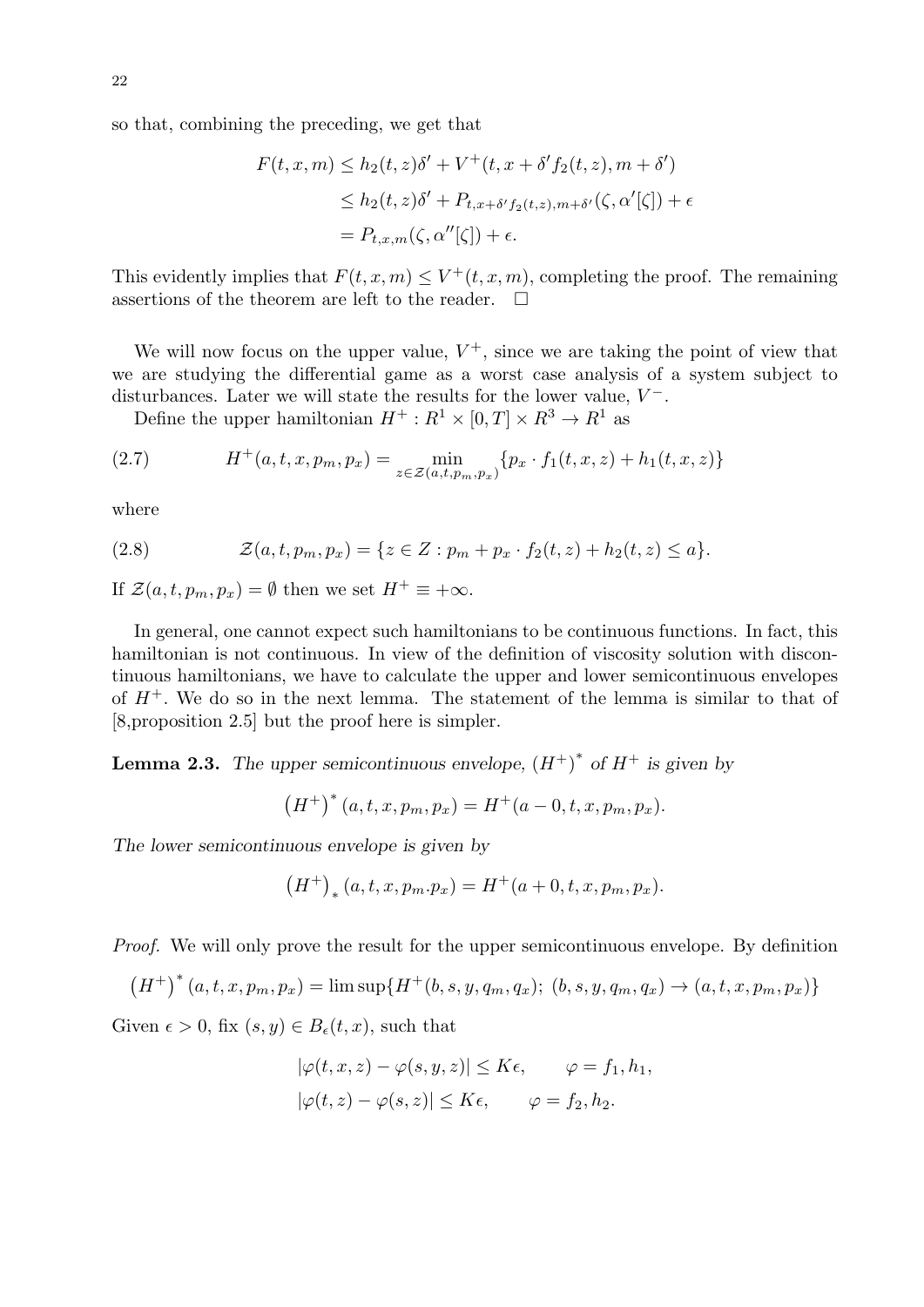Also fix  $(b, q_m, q_x) \in B_\epsilon(a, p_m, p_x)$ . Now, by a standard result in finite dimensional penalization theory, we have that

$$
H^{+}(b, s, y, q_{m}, q_{x}) = \lim_{B \to \infty} \{ \min_{z \in Z} \{ q_{x} f_{1}(s, y, z) + h_{1}(s, y, z) + B (q_{m} + q_{x} f_{2}(s, z) + h_{2}(s, z) - b)^{+} \}
$$
  

$$
\leq \lim_{B \to \infty} \{ \min_{z \in Z} \{ p_{x} f_{1}(t, x, z) + h_{1}(t, x, z) + |p_{x}| \epsilon + K \epsilon + B (p_{m} + p_{x} f_{2}(t, z) + h_{2}(t, z) - a + K \epsilon)^{+} \}
$$
  

$$
= \min_{z \in Z(a - K \epsilon, t, p_{m}, p_{x})} \{ p_{x} f_{1}(t, x, z) + h_{1}(t, x, z) \} + |p_{x}| \epsilon + K \epsilon
$$

Consequently, since  $\epsilon$  was arbitrary,

$$
(H^+)^*(a, t, x, p_m, p_x) \le H^+(a - 0, t, x, p_m, p_x).
$$

Since the reverse inequality follows from the definition of upper envelope, the proof is complete.  $\square$ 

The next lemma is the useful analogue of [8,prop.4.1] and Lemma 1.9 above.

**Lemma 2.4.** *A continuous function*  $u \in C(\Omega)$  *is a viscosity solution of* 

(2.9) 
$$
\max\{V_t + H^+(0, t, x, V_m, V_x), \quad V_m + H_2(t, V_x)\} = 0
$$

*if and only if u is a viscosity solution of*

(2.10) 
$$
V_t + H^+(0, t, x, V_m, V_x) = 0.
$$

The advantage of the formulation (2.9) is that the minimum in  $H^+$  is always taken over a set which is nonempty.

With these preliminaries completed we can now state the main result of this section.

**Theorem 2.5.**  $V^+$  is a viscosity solution of (2.9) (or (2.10)) on  $(0, T) \times R^1 \times (0, 1)$ *.* 

*Proof.* We know that  $V^+$  is continuous on  $\overline{\Omega} = [0, T] \times R^1 \times [0, 1]$  so we need to verify the viscosity requirements.

Let  $V^+ - \varphi$  achieve a strict maximum of zero at the point  $(t_0, x_0, m_0)$ . Without loss of generality we may assume that  $(t_0, x_0, m_0) \in (0, T) \times R^1 \times (0, 1)$ . We must show that

$$
\varphi_t(t_0, x_0, m_0) + H^+(0 - 0, t_0, x_0, \varphi_m, \varphi_x) \ge 0 \text{ at } (t_0, x_0, m_0).
$$

Suppose this is not true. Then there exists a  $\beta > 0$  for which

(2.11) 
$$
\varphi_t(t_0, x_0, m_0) + H^+(-4\beta, t_0, x_0, \varphi_m, \varphi_x) \leq -4\beta \text{ at } (t_0, x_0, m_0).
$$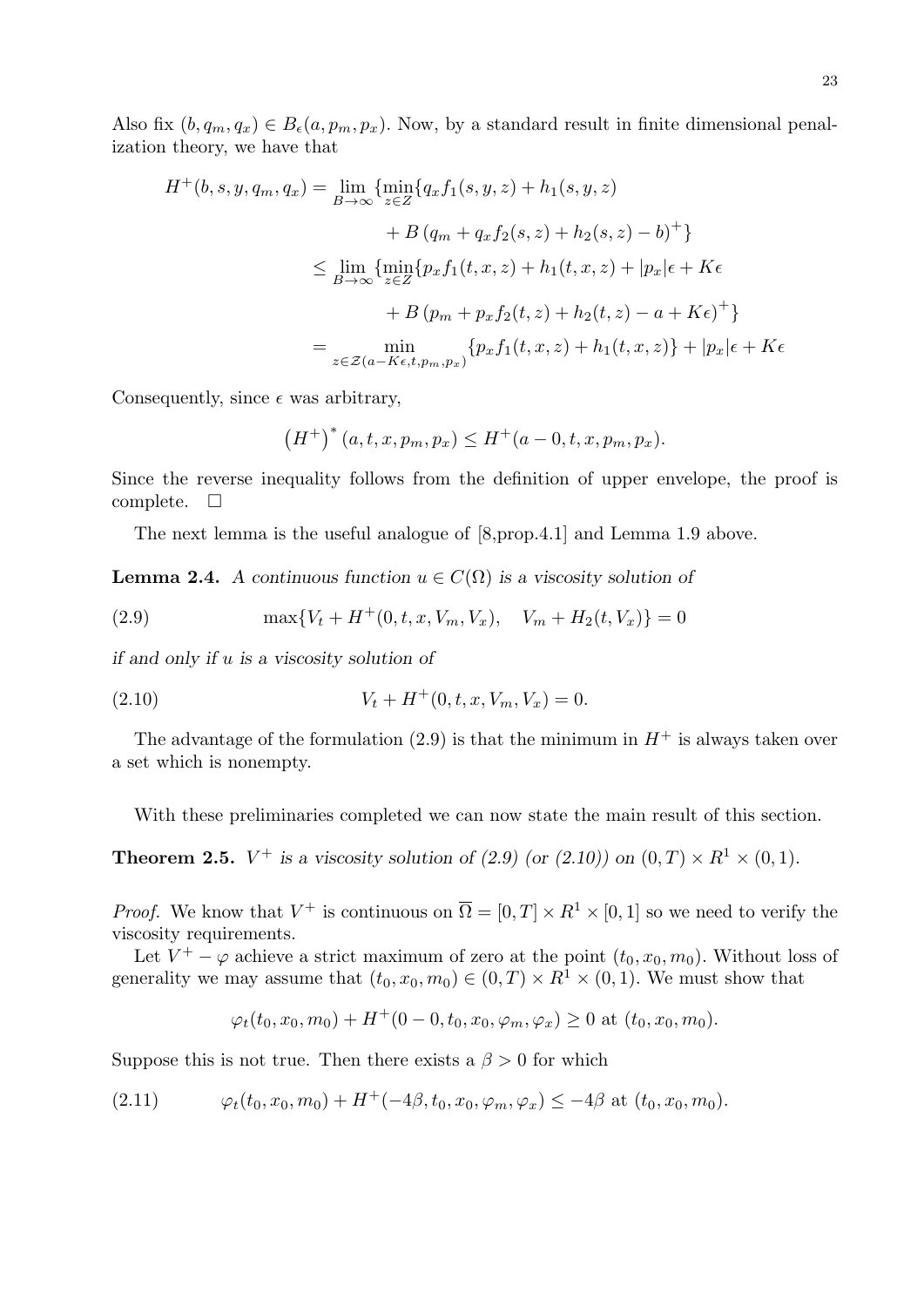By definition of the hamiltonian, this implies that there exists  $z^* \in \mathcal{Z}(-4\beta, t_0, \varphi_m, \varphi_x)$ , such that

$$
\varphi_t(t_0, x_0, m_0) + \varphi_x(t_0, x_0, m_0) f_1(t_0, x_0, z^*) + h_1(t_0, x_0, z^*) \leq -4\beta.
$$

Consequently,

(2.12) 
$$
\varphi_t(s, y, \nu) + \varphi_x(s, y, \nu) f_1(s, y, z^*) + h_1(s, y, z^*) \leq -3\beta
$$

and

(2.13) 
$$
\varphi_m(s, y, \nu) + \varphi_x(s, y, \nu) f_2(s, z^*) + h_2(s, z^*) \leq -3\beta
$$

for every  $(s, y, \nu) \in B_\delta(t_0, x_0, m_0)$  for some  $\delta > 0$ .

Set  $\zeta^*(\tau) \equiv z^*$ . Now, the fact that (2.13) holds at  $(t_0, x_0, m_0)$  implies that there exists a  $\delta' > 0$  such that

$$
(2.14) V^+(t_0, x_0 + \delta f_2(t_0, z^*), m_0 + \delta) + \delta' h_2(t_0, z^*) \le V^+(t_0, x_0, m_0) + 3\beta \delta, \ \forall \ 0 < \delta < \delta'.
$$

The proof of  $(2.14)$  is similar to that of  $(1.24)$ . Next,  $(2.14)$  implies that there exists an  $\epsilon > 0$  such that for any  $t_0 < s < t_0 + \epsilon$  we have (2.15)

$$
V^+(t_0, x_0, m_0) \leq \sup_{\alpha} \{ \int_{t_0}^s h_1(r, \xi(r), \zeta^*(r)) dr + \int_{[t_0, s]} h_2(r, \zeta^*(r)) dr + V^+(s, \xi(s), \mu(s)) \},
$$

where the supremum is taken over strategies  $\alpha$  which satisfy the property that the outcome  $\mu$  of  $(\zeta^*, \alpha[\zeta^*])$  is in  $\mathcal{M}_{m_0} \cap C[t_0, s]$ . Again, the proof of this is similar to that of Lemma 1.6 and uses the fact that

$$
\delta \mapsto V^+(t_0, x_0 + \delta f_2(t_0, z^*), m_0 + \delta) + \delta h_2(t_0, z^*)
$$

is nonincreasing on  $[0, 1 - m_0]$ .

Fix  $t_0 < \rho < t_0 + \epsilon$  so that  $(r, \xi(r), \mu(r)) \in B_\delta(t_0, x_0, m_0), t_0 \le r \le \rho$ . Here,  $\mu \in$  $\mathcal{M}_{m_0} \cap C[t_0, t_0 + \epsilon]$  is arbitrary, and  $\xi$  is the (continuous) trajectory corresponding to  $(\mu, \zeta^*)$ . Then, using (2.12) and (2.13) and the change of variable formula for Stieltjes integrals–noting that  $\varphi$  is smooth–we get that

$$
\varphi(\rho,\xi(\rho),\mu(\rho)) - \varphi(t_0, x_0, m_0)
$$
  
=  $\int_{t_0}^{\rho} \varphi_t(r,\xi(r),\mu(r)) + \varphi_x(r,\xi(r),\mu(r))f_1(r,\xi(r),\zeta^*(r)) dr$   
+  $\int_{[t_0,\rho]} \varphi_m(r,\xi(r),\mu(r)) + \varphi_x f_2(r,\zeta^*(r)) d\mu(r)$   
 $\leq - \int_{t_0}^{\rho} h_1(r,\xi(r),\zeta^*(r)) dr - \int_{[t_0,\rho]} h_2(r,\zeta^*(r)) d\mu(r)$   
-  $3\beta(\rho - t_0) - 3\beta[\mu(\rho) - m_0].$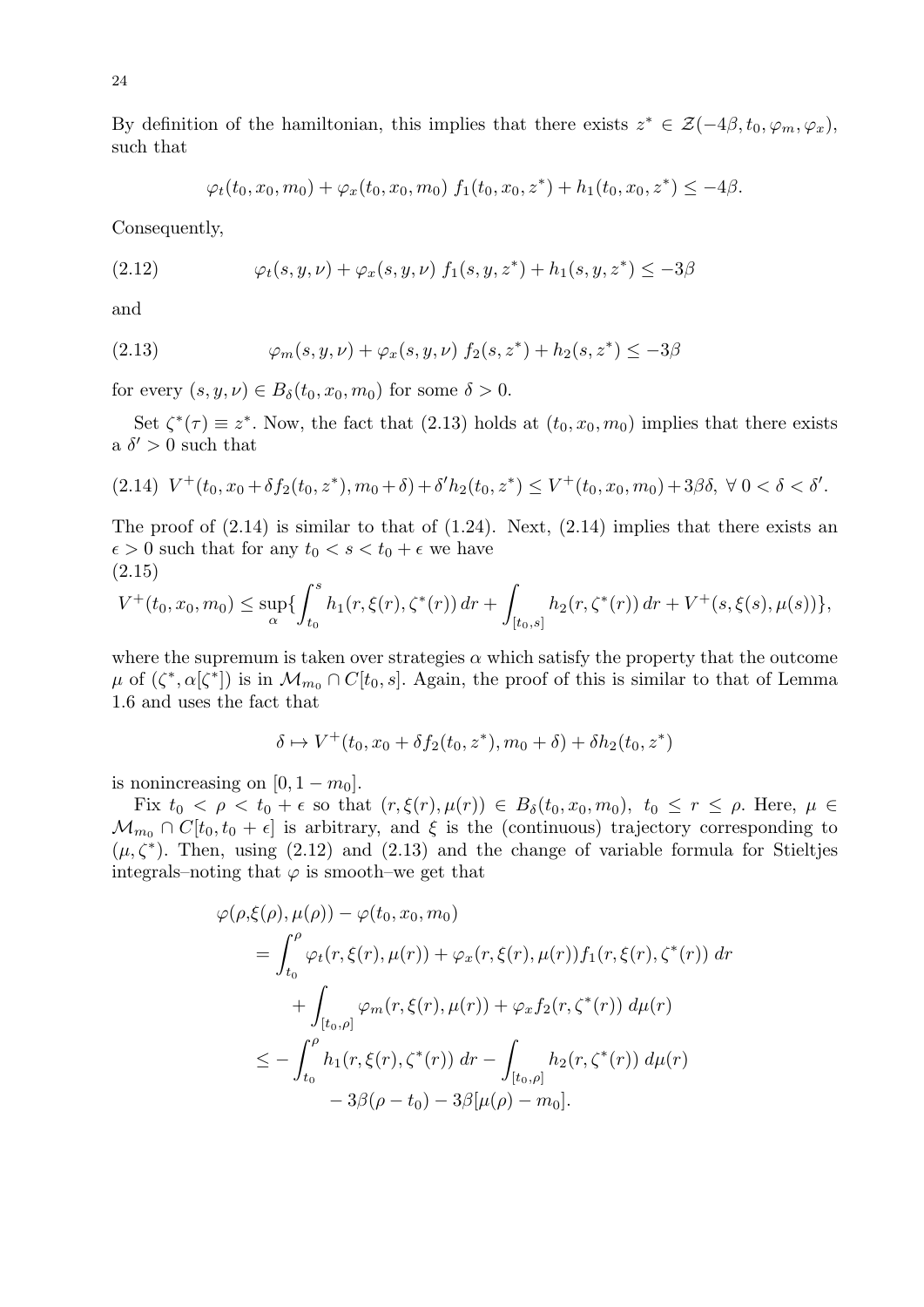Consequently, since  $V^+ - \varphi$  has a zero maximum at  $(t_0, x_0, m_0)$  we get that

$$
V^+(\rho, \xi(\rho), \mu(\rho)) + \int_{t_0}^{\rho} h_1(r, \xi(r), \zeta^*(r)) dr + \int_{[t_0, \rho]} h_2(r, \zeta^*(r)) d\mu(r)
$$
  

$$
\leq V^+(t_0, x_0, m_0) - 3\beta(\rho - t_0) - 3\beta[\mu(\rho) - m_0].
$$

This is true for every  $\mu \in \mathcal{M}_{m_0} \cap C[t_0, \rho]$ . Thus, using (2.15) we have arrived at a contradiction. Therefore,  $V^+$  is a subsolution.

Next we prove that  $V^+$  is a supersolution of (2.9). Let  $V^+ - \varphi$  achieve a strict minimum of zero at the point  $(t_0, x_0, m_0)$ . Again, without loss of generality we may assume that  $(t_0, x_0, m_0) \in (0, T) \times R^1 \times (0, 1)$ *.* We must show that

$$
\varphi_t(t_0, x_0, m_0) + H^+(0 + 0, t_0, x_0, \varphi_m, \varphi_x) \le 0 \text{ at } (t_0, x_0, m_0),
$$

or, equivalently,

$$
\max{\{\varphi_t + H^+(0 + 0, t_0, x_0, \varphi_m, \varphi_x), \ \varphi_m + H_2^+(t_0, \varphi_x)\}} \le 0
$$

at  $(t_0, x_0, m_0)$ .

Suppose to the contrary that there is a  $\beta > 0$  such that

$$
\varphi_t(t_0, x_0, m_0) + H^+(4\beta, t_0, x_0, \varphi_m, \varphi_x) \ge 4\beta
$$
 at  $(t_0, x_0, m_0)$ .

Let  $\zeta \in Z[t_0,T]$  be arbitrary. We claim that

$$
(2.17) \qquad \varphi_m(t_0, x_0, m_0) + \varphi_x(t_0, x_0, m_0) f_2(t_0, \zeta(t_0)) + h_2(t_0, \zeta(t_0)) \leq 4\beta.
$$

Suppose instead that

$$
(2.18) \qquad \varphi_m(t_0, x_0, m_0) + \varphi_x(t_0, x_0, m_0) f_2(t_0, \zeta(t_0)) + h_2(t_0, \zeta(t_0)) > 4\beta.
$$

In this case we let  $\delta > 0$  be such that  $m_0 + \delta \leq 1$  and

$$
\varphi_m(t_0, x_0 + \delta f_2(t_0, \zeta(t_0)), m) + \varphi_x(t_0, x_0 + \delta f_2(t_0, \zeta(t_0), m) f_2(t_0, \zeta(t_0)) + h_2(t_0, \zeta(t_0)) > 3\beta
$$

if  $m_0 \leq m \leq m_0 + \delta$ . Since  $f_2$  and  $h_2$  are bounded and  $\varphi$  is smooth, we can choose  $\delta$  to be independent of  $\zeta$ . Define on  $[m_0, m_0 + \delta]$  the trajectory  $d\xi(m)/dm = f_2(t_0, \zeta(t_0))$  with initial condition  $\xi(m_0) = x_0$ . We obtain

$$
\frac{d}{dm}\varphi(t_0,\xi(m),m)+h_2(t_0,\zeta(t_0))>3\beta, \qquad m_0\leq m\leq m_0+\delta.
$$

Integrating this from  $m_0$  to  $m_0 + \delta$ 

$$
\varphi(t_0, x_0 + \delta f_2(t_0, \zeta(t_0)), m_0 + \delta) - \varphi(t_0, x_0, m_0) + \delta h_2(t_0, \zeta(t_0)) > 3\beta\delta.
$$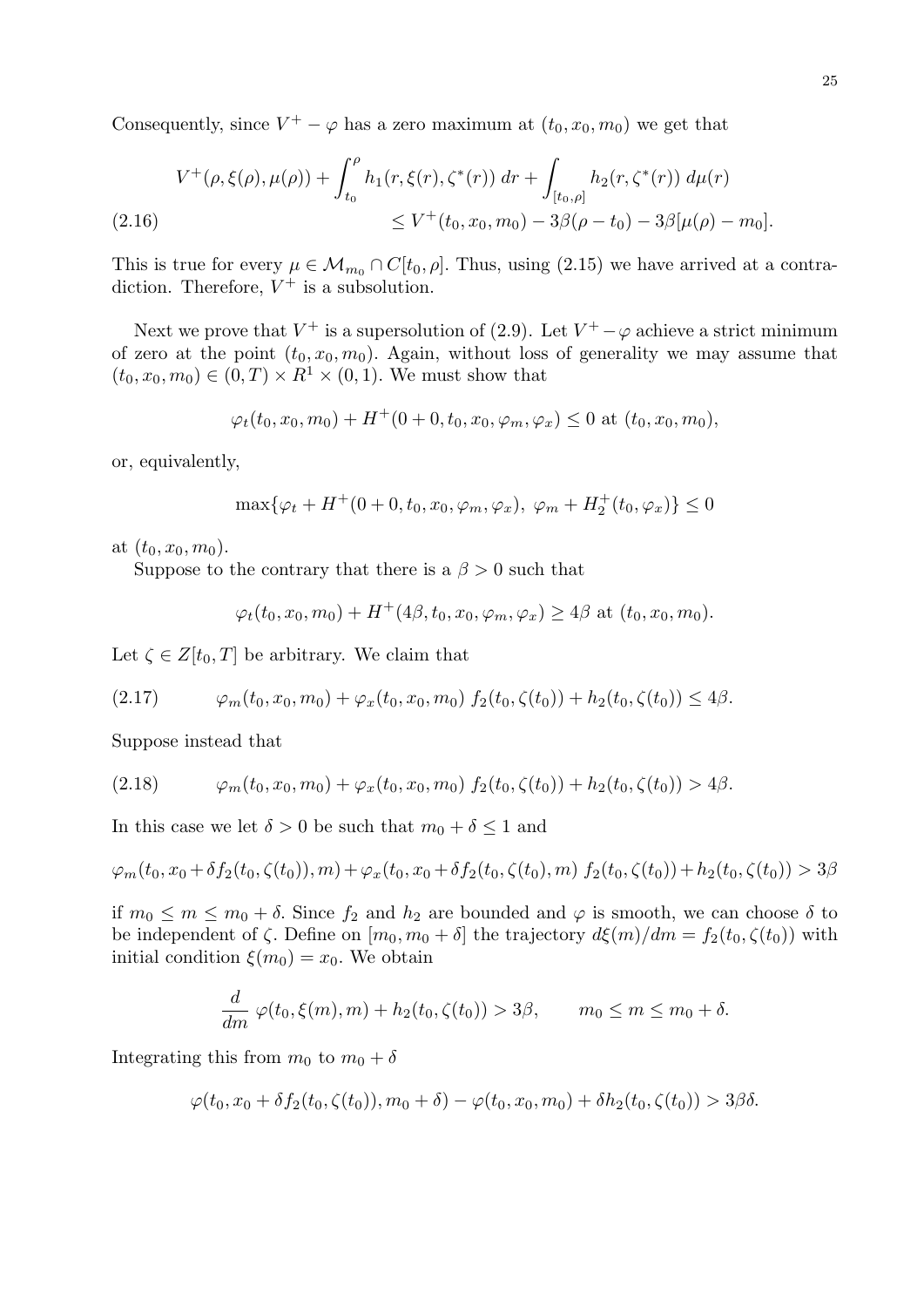Since  $V^+ - \varphi$  has a minimum at  $(t_0, x_0, m_0)$  we conclude that

$$
V^+(t_0, x_0 + \delta f_2(t_0, \zeta(t_0)), m_0 + \delta) + \delta h_2(t_0, \zeta(t_0)) > V^+(t_0, x_0, m_0) + 3\beta\delta.
$$

Since  $\zeta$  was arbitrary, this is a contradiction of  $(2.1)$ . Thus  $(2.17)$  must hold.

Define the strategy  $\alpha[\zeta](\tau) \equiv \mu(\tau) \equiv m_0$  on  $[t_0, T]$ . Assume that we are given a control  $\zeta \in Z \cap C[t_0, T]$ . Then, from (2.17) there exists  $t_0 < s \leq T$  such that

$$
\varphi_m(\tau,\xi(\tau),\mu(\tau)) + \varphi_x(\tau,\xi(\tau),\mu(\tau)) f_2(\tau,\zeta(\tau)) + h_2(\tau,\zeta(\tau)) \leq 3\beta, \quad t_0 \leq \tau \leq s,
$$

where  $\xi$  denotes the trajectory on associated with  $(\zeta, \mu)$ . We claim that there exists such an *s* independent of  $\zeta$ . Indeed, if not then there would be a sequence  $s_j \searrow t_0$  such that (2.18) would be true. But we have already seen that (2.18) leads to a contradiction. Consequently, we see that  $\zeta \in \mathcal{Z}(3\beta, \tau, \varphi_m, \varphi_x)$  for all  $t_0 \leq \tau \leq s$ . Using the definition of  $H^+$  we have,

$$
\varphi_t(\tau,\xi(\tau),\mu(\tau)) + \varphi_x(\tau,\xi(\tau),\mu(\tau)) f_1(\tau,\xi(\tau),\zeta(\tau)) + h_1(\tau,\xi(\tau),\zeta(\tau)) \geq 3\beta, \qquad t_0 \leq \rho \leq s.
$$

This readily implies (we omit the frequently used details) that

$$
V^+(s,\xi(s),\mu(s)) + \int_{t_0}^s h_1(r,\xi(r),\zeta(r)) dr + \int_{[t_0,s]} h_2(r,\zeta(r)) d\mu(r)
$$
  
 
$$
\geq V^+(t_0,x_0,m_0) + 3\beta(s-t_0).
$$

Now,  $\zeta$  was assumed continuous. But this inequality will hold for any  $\zeta \in Z[t_0, t]$  since *s* was independent of  $\zeta$  and  $\alpha$  is identically  $m_0$  and so is also independent of  $\zeta$ . Consequently, we have found a strategy  $\alpha \in M_{m_0}[t_0, T]$  such that for all  $\zeta \in Z[t_0, T]$  the previous inequality holds. But this contradicts  $(2.2)$ . Thus,  $V^+$  is also a supersolution. This completes the proof.  $\square$ 

Next we prove that there is exactly one continuous viscosity solution of (2.10) satisfying the terminal condition (TC) and boundary condition (BC). We state the uniqueness result in the form of a comparison principle.

**Theorem 2.6.** *Let u be a continuous viscosity subsolution and v a continuous viscosity supersolution of (2.10), both satisfying the conditions (TC),(BC). Then*  $u \leq v$  on  $\Omega$ *.* 

*Proof.* Assume that  $(u - v)(t_0, x_0, m_0) = \max(u - v) > 0$ . Let  $\beta > \gamma > 0$  satisfy  $u(t_0, x_0, m_0) - \gamma > v(t_0, x_0, m_0) + \beta.$ 

Define  $\tilde{u}(t, x, m) = u(t, x, m) - \frac{\gamma}{n}$  $\frac{\gamma}{m} - \frac{\gamma}{t}$  $\frac{\gamma}{t}$  and  $\tilde{v}(t, x, m) = v(t, x, m) + \frac{\beta}{m} + \frac{\beta}{t}$  $\frac{\beta}{t}$ . Then it is straightforward to check that  $\tilde{u}$  is a subsolution of

$$
\tilde{u}_t + (H^+)^* \left( \frac{\gamma}{m^2}, t, x, m, \tilde{u}_m, \tilde{u}_x \right) - \frac{\gamma}{t^2} = 0,
$$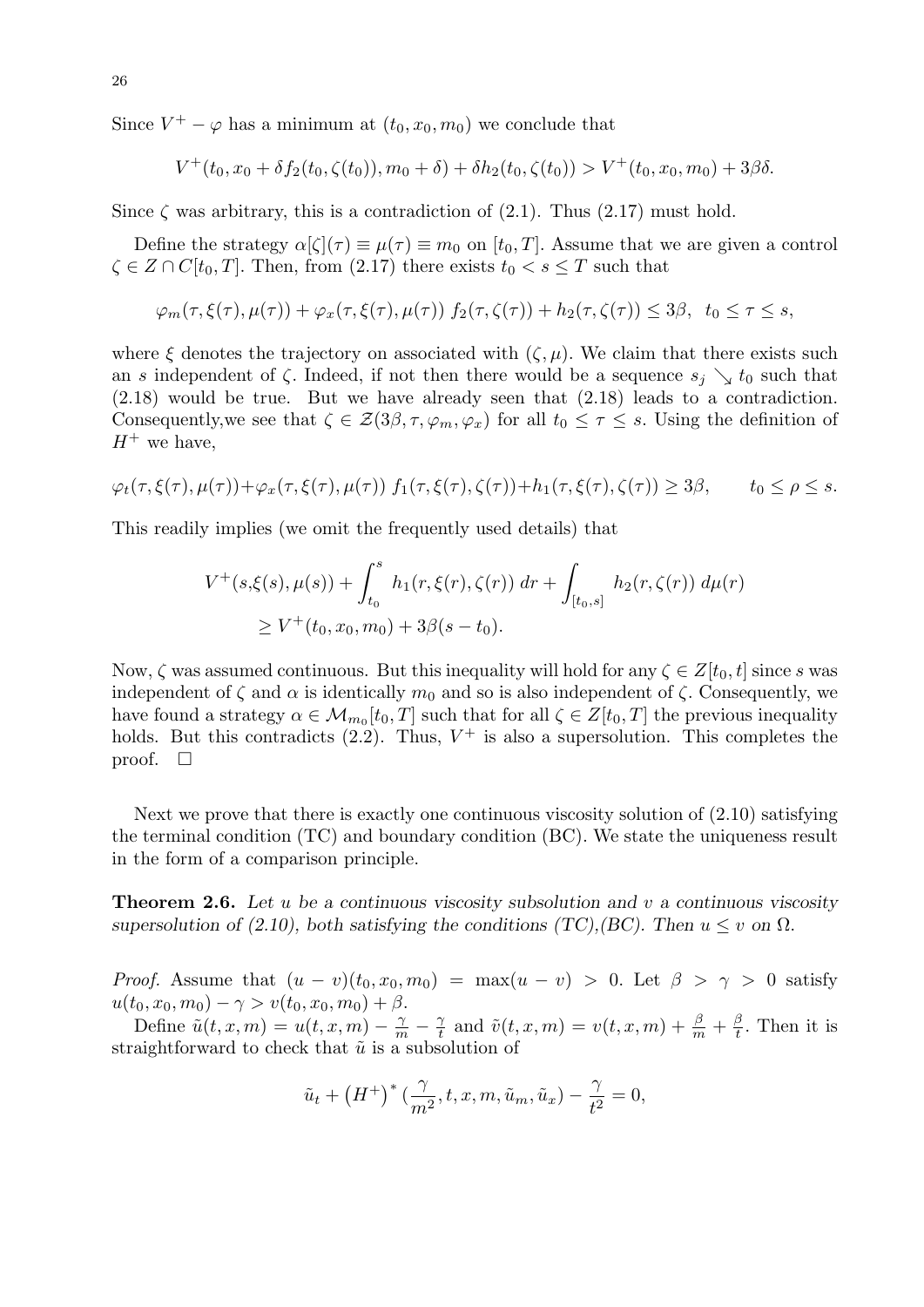and  $\tilde{v}$  is a supersolution of

$$
\tilde{v}_t + (H^+)_* \left(-\frac{\beta}{m^2}, t, x, m, \tilde{v}_m, \tilde{v}_x\right) + \frac{\beta}{t^2} = 0.
$$

Set  $w(t, x, m, y, n) \equiv \tilde{u}(t, x, m) - \tilde{v}(t, y, n)$ . Then, *w* is a subsolution of

$$
(2.19) \ w_t + \left(H^+\right)^* \left(\frac{\gamma}{m^2}, t, x, m, w_m, w_x\right) - \left(H^+\right)_* \left(-\frac{\beta}{n^2}, t, y, n, -w_n, -w_y\right) - \frac{\beta + \gamma}{t^2} = 0.
$$

Let  $\epsilon > 0$  and consider the function

$$
f_{\epsilon}(t, x, m, y, n) = w(t, x, m, y, n) - \frac{1}{2\epsilon}|x - y|^2 - \frac{1}{2\epsilon}|m - n|^2.
$$

Assume that this function achieves its maximum at a point  $(t_{\epsilon}, x_{\epsilon}, m_{\epsilon}, y_{\epsilon}, n_{\epsilon})$ . Then, it will follow from the continuity of *u* and *v*, more generally from the upper (lower) semicontinuity of *u* (*v*), that

(2.20) 
$$
\frac{1}{2\epsilon}|x_{\epsilon}-y_{\epsilon}|^2 \to 0, \qquad \frac{1}{2\epsilon}|m_{\epsilon}-n_{\epsilon}|^2 \to 0 \text{ as } \epsilon \to 0,
$$

and

$$
w(t_{\epsilon}, x_{\epsilon}, m_{\epsilon}, y_{\epsilon}, n_{\epsilon}) \to \max w
$$
 as  $\epsilon \to 0$ .

Now, we may assume that  $\max(\tilde{u} - \tilde{v}) > 0$ . It is clear that we will have  $0 < t_{\epsilon} < T$  and  $0 < m_{\epsilon} < 1.$ 

Since *w* is a viscosity subsolution of (2.19), using the smooth test function  $\varphi(x, m, y, n) =$ 1  $\frac{1}{2\epsilon}|x-y|^2 + \frac{1}{2\epsilon}$  $\frac{1}{2\epsilon}|m-n|^2$ , we have that

(2.21)

$$
0 \leq (H^{+})^{*} \left(\frac{\gamma}{m_{\epsilon}^{2}}, t_{\epsilon}, x_{\epsilon}, m_{\epsilon}, \varphi_{m}, \varphi_{x}\right) - (H^{+})_{*} \left(-\frac{\beta}{m^{2}}, t_{\epsilon}, y_{\epsilon}, n_{\epsilon}, -\varphi_{n}, -\varphi_{y}\right) - \frac{\beta + \gamma}{t_{\epsilon}^{2}}
$$
  
=  $H^{+} \left(\frac{\gamma}{m_{\epsilon}^{2}} - 0, t_{\epsilon}, x_{\epsilon}, m_{\epsilon}, \varphi_{m}, \varphi_{x}\right) - H^{+} \left(-\frac{\beta}{m^{2}} + 0, t_{\epsilon}, y_{\epsilon}, n_{\epsilon}, -\varphi_{n}, -\varphi_{y}\right) - \frac{\beta + \gamma}{t_{\epsilon}^{2}}$ 

Notice that  $\varphi_m = -\varphi_n$  and  $\varphi_x = -\varphi_y$  at  $(t_\epsilon, x_\epsilon, m_\epsilon, y_\epsilon, n_\epsilon)$ . Furthermore, since

$$
\mathcal{Z}(\frac{\gamma}{m_{\epsilon}^2} - 0, t_{\epsilon}, q_m, q_x) \supset \mathcal{Z}(0, t_{\epsilon}, q_m, q_x),
$$
  

$$
\mathcal{Z}(-\frac{\beta}{n_{\epsilon}^2} + 0, t_{\epsilon}, q_m, q_x) \subset \mathcal{Z}(0, t_{\epsilon}, q_m, q_x),
$$

for every  $(q_m, q_x) \in R^2$ , we have that

(2.22) 
$$
H^+(\frac{\gamma}{m_{\epsilon}^2}-0,t_{\epsilon},x_{\epsilon},m_{\epsilon},\varphi_m,\varphi_x)\leq H^+(0,t_{\epsilon},x_{\epsilon},m_{\epsilon},\varphi_m,\varphi_x),
$$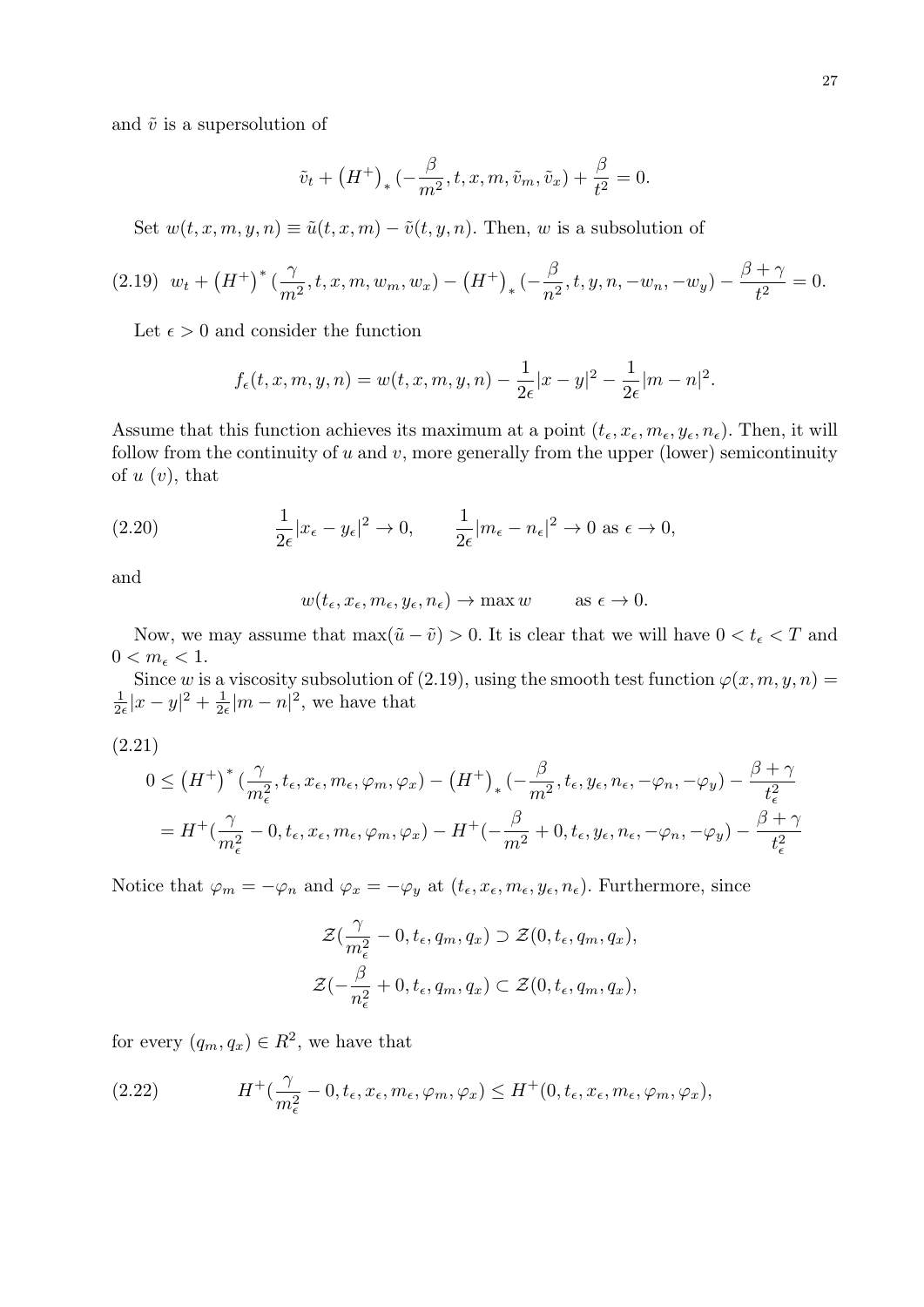and

28

(2.23) 
$$
H^+(-\frac{\beta}{n_{\epsilon}^2}+0,t_{\epsilon},y_{\epsilon},n_{\epsilon},\varphi_m,\varphi_x)\geq H^+(0,t_{\epsilon},y_{\epsilon},n_{\epsilon},\varphi_m,\varphi_x)
$$

Combining  $(2.21)-(2.23)$  we see that

(2.24)  
\n
$$
0 \leq H^+(0, t_{\epsilon}, x_{\epsilon}, m_{\epsilon}, \varphi_m, \varphi_x) - H^+(0, t_{\epsilon}, y_{\epsilon}, n_{\epsilon}, \varphi_m, \varphi_x) - \frac{\beta + \gamma}{t_{\epsilon}^2}
$$
\n
$$
\leq H^+(0, t_{\epsilon}, y_{\epsilon}, n_{\epsilon}, \varphi_m, \varphi_x) - H^+(0, t_{\epsilon}, y_{\epsilon}, n_{\epsilon}, \varphi_m, \varphi_x) + K|x_{\epsilon} - y_{\epsilon}| - \frac{\beta + \gamma}{t_{\epsilon}^2}
$$
\n
$$
= K|x_{\epsilon} - y_{\epsilon}| - \frac{\beta + \gamma}{t_{\epsilon}^2}.
$$

Since  $\beta > \gamma > 0$  we can choose  $\epsilon$  sufficiently small so that, using (2.20), the last part of (2.24) is nonpositive. This is a contradiction, so that we conclude that  $u \leq v$ .

The only gap we need to close is the fact that the maxima in the proof may not be achieved due to the fact that *x* is not known to be in a bounded set. We can fix this in the following way. Let  $R > 0$  and  $\kappa \in C^1(R^1)$  be a function with  $0 \leq \kappa'(r) \leq 1$ ,  $\kappa(r) = 0$ if  $r \leq R$ , and  $\kappa(r) \to \infty$  as  $r \to \infty$ . Then, we modify the definition of  $\tilde{u}$  and  $\tilde{v}$  as follows:

$$
\tilde{u}(t, x, m) = u(t, x, m) - \gamma \kappa(|x|) - K\gamma(T - t) - \frac{\gamma}{m} - \frac{\gamma}{t}
$$

$$
\tilde{v}(t, x, m) = v(t, x, m) + \beta \kappa(|x|) + K\beta(T - t) + \frac{\beta}{m} + \frac{\beta}{t}.
$$

The proof continues as before with minor modifications. This completes the proof of the theorem.  $\square$ 

*Remark:* It is not hard to show that

$$
V^+(t, x, m) = \lim_{B \to \infty} W^B(t, x, m),
$$

where  $W^B(t, x, m)$  is the viscosity solution of

$$
W_t^B(t, x, m) + \min_{z \in Z} \{ W_x^B(t, x, m) f_1(t, x, z) + h_1(t, x, z) + B[W_m^B(t, x, m) + W_x^B(t, x, m) f_2(t, z) + h_2(t, z)]^+ \} = 0.
$$

In fact, the proof follows from [5] by establishing that the corresponding hamiltonian for  $W^B(t, x, m)$  converges appropriately to the hamiltonian for  $V^+$ . Also,  $W(t, x, m)$  satisfies the same terminal and boundary conditions as does  $V^+(t, x, m)$ . Notice that  $W^B(t, x, m)$  is the upper value of the differential game in which the functions  $\mu$  are absolutely continuous and  $0 \le d\mu/d\tau \le B$ .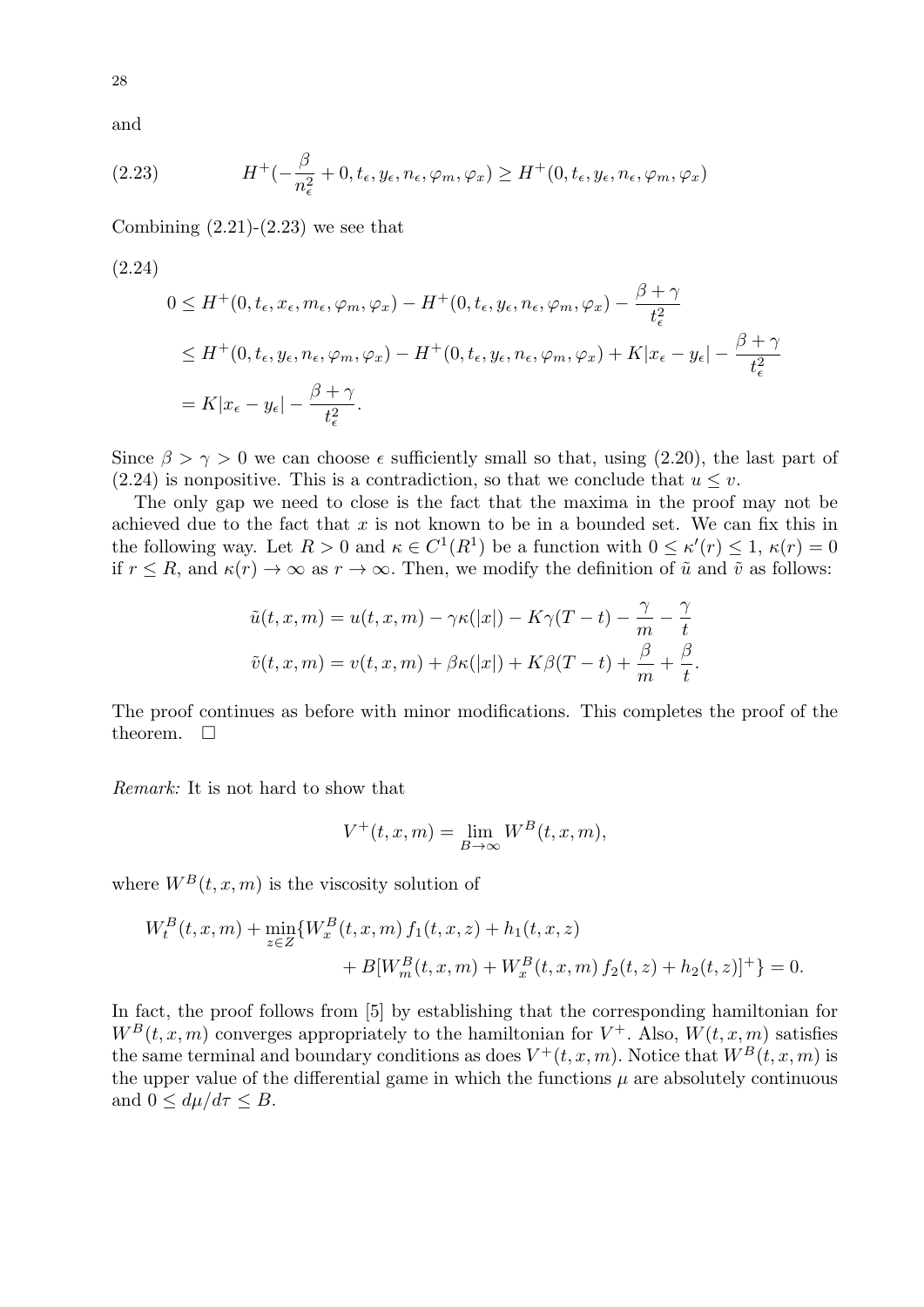Now we will state the results for the lower value. To do so we need the definition of the lower hamiltonian.

Let

$$
\mathcal{F}(t,x) = \overline{co} \{ (f_1(t,x,z), h_1(t,x,z), f_2(t,z), h_2(t,z)) : z \in Z \}
$$

and

$$
\mathcal{A}(a,t,x,p_m,p_x) = \{(\xi_1,\eta_1,\xi_2,\eta_2) \in \mathcal{F}(t,x) : p_m + p_x \xi_2 + \eta_2 \leq a\}.
$$

The notation  $\overline{co}(A)$  denotes the closed convex hull of the set A.  $H^-$  is defined by

$$
(2.25) \tH-(a,t,x,pm,px) = min{pxξ1 + η1 : (ξ1, η1, ξ2, η2) ∈ \mathcal{A}(a,t,x,pm,px)}.
$$

and  $H^{-}(a, t, x, p_m, p_x) \equiv +\infty$  if  $\mathcal{A}(a, t, x, p_m, p_x) = \emptyset$ .

**Theorem 2.7.** *The lower value function*  $V^-(t, x, m)$  *is the unique continuous viscosity solution of*

(2.26) 
$$
V_t^- + H^-(0, t, x, V_m^-, V_x^-) = 0 \qquad (t, x, m) \in \Omega,
$$

*and V <sup>−</sup> satisfies the terminal condition (TC) and boundary condition (BC).*

We will leave the proof of this theorem for the reader. We note however the following lemma which will explain the origin of the lower hamiltonian.

**Lemma 2.8.** *Fix*  $(t, x, b, p_m, p_x) \in (0, T) \times R^4$ . *Then* 

$$
\max_{\lambda \ge 0} \min_{z \in Z} \{ p_x f_1(t, x, z) + h_1(t, x, z) + \lambda (p_m + p_x f_2(t, z) + h_2(t, z) - b) \}
$$
  
(2.27) 
$$
= H^-(b, t, x, p_m, p_x).
$$

*Remark.* The left side of (2.27) arises from considering the lower differential game with unbounded maximizing control  $\alpha$  as in (1.27)-(1.28).

*Proof of 2.8.* If  $\mathcal{A}(b, t, x, p_m, p_x) = \emptyset$  it is clear that (2.27) trivially holds, so we assume this set is not empty.

Since  $\min_{\rho \in \Lambda} \rho = \min_{\rho \in \overline{co}\Lambda} \rho$  we know that

$$
\min_{z \in Z} \{ p_x f_1(t, x, z) + h_1(t, x, z) + \lambda (p_m + p_x f_2(t, z) + h_2(t, z) - b) \}
$$
\n
$$
= \min_{\mathcal{F}(t, x)} \{ p_x \xi_1 + \eta_1 + a(p_m + p_x \xi_2 + \eta_2 - b) \}
$$

The function

$$
(\lambda, \xi_1, \eta_1, \xi_2, \eta_2) \mapsto p_x \xi_1 + \eta_1 + \lambda (p_m + p_x \xi_2 + \eta_2 - b)
$$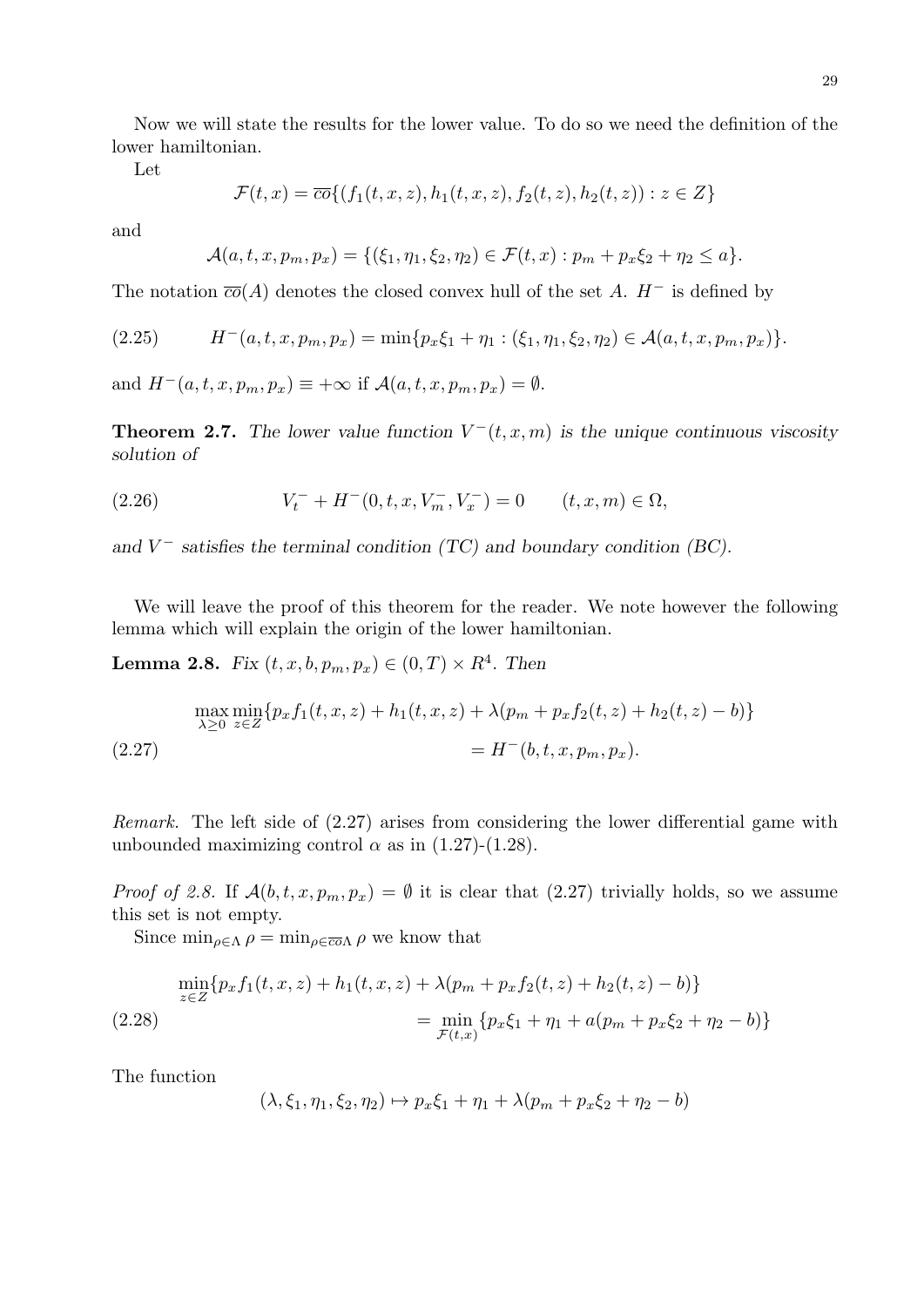is certainly concave-convex since it is linear. Therefore, we may apply the minimax theorem (for example, [26, theorem 49.A]) to see that

$$
\max_{\lambda \geq 0} \min_{z \in Z} \{ p_x f_1(t, x, z) + h_1(t, x, z) + \lambda (p_m + p_x f_2(t, z) + h_2(t, z) - b) \}
$$
\n
$$
= \max_{\lambda \geq 0} \min_{\mathcal{F}(t, x)} \{ p_x \xi_1 + \eta_1 + \lambda (p_m + p_x \xi_2 + \eta_2 - b) \}
$$
\n
$$
= \min_{\mathcal{F}(t, x)} \max_{\lambda \geq 0} \{ p_x \xi_1 + \eta_1 + \lambda (p_m + p_x \xi_2 + \eta_2 - b) \}
$$
\n
$$
= \min \{ p_x \xi_1 + \eta_1 : (\xi_1, \eta_1, \xi_2, \eta_2) \in \mathcal{A}(b, t, x, p_m, p_x) \}
$$
\n
$$
= H^-(b, t, x, p_m, p_x).
$$

 $\Box$ 

The next result follows from the uniqueness property.

#### **Corollary 2.9.** *If*

(2.30) 
$$
H^+(0, t, x, p_m, p_x) = H^-(0, t, x, p_m, p_x),
$$

*then the differential game associated with (1.1)-(1.4) has value; i.e.,*  $V^+ = V^-$ . If the *payoff has a terminal cost,*  $g(\xi(T))$  *as well, with g Lipschitz continuous and bounded, and if, in addition to (2.30)*

$$
\max_{m \le a \le 1} \min_{z \in Z} \{ g(x + f_2(T, z)(a - m)) + h_2(T, z)(a - m) \}
$$
  
= 
$$
\min_{z \in Z} \max_{m \le a \le 1} \{ g(x + f_2(T, z)(a - m)) + h_2(T, z)(a - m) \}
$$

*then this differential game has value.*

*Remark:* When the differential game has a terminal cost and the maximizing player can jump it makes a difference which player has the last move.

We conclude this paper with the following special case of the results of this section.

We begin by noting that all of the results can be extended to the case  $h_2 = h_2(t, x, z)$  if  $f_2 = 0$ . Take  $f_2 = h_1 = 0$ , and assume that  $h_2 \geq 0$ . Thus the trajectory is continuous and we only have a cost against the measures. Then, the problem (2.10) for the upper value,  $V^+(t,x,m)$ , becomes

$$
V_t^+ + \min\{V_x^+ f_1(t, x, z) \mid z \in Z \text{ such that } V_m^+ + h_2(t, x, z) \le 0\} = 0, \quad (t, x, m) \in \Omega,
$$

with

$$
V^+(T, x, m) = (1 - m) \min_{z \in Z} h_2(T, x, z), \qquad V^+(t, x, 1) = \gamma(t, x).
$$

It is straightforward to verify that  $V^+(t, x, m) = (1 - m)W(t, x)$  if  $(t, x, m) \in (0, T] \times R^1 \times$  $(0, 1)$ , where *W* is the unique viscosity solution of

 $W_t + \min\{W_x f_1(t, x, z) \mid z \in Z \text{ such that } h_2(t, x, z) \le W(t, x)\} = 0, \quad (t, x) \in (0, T) \times R^1,$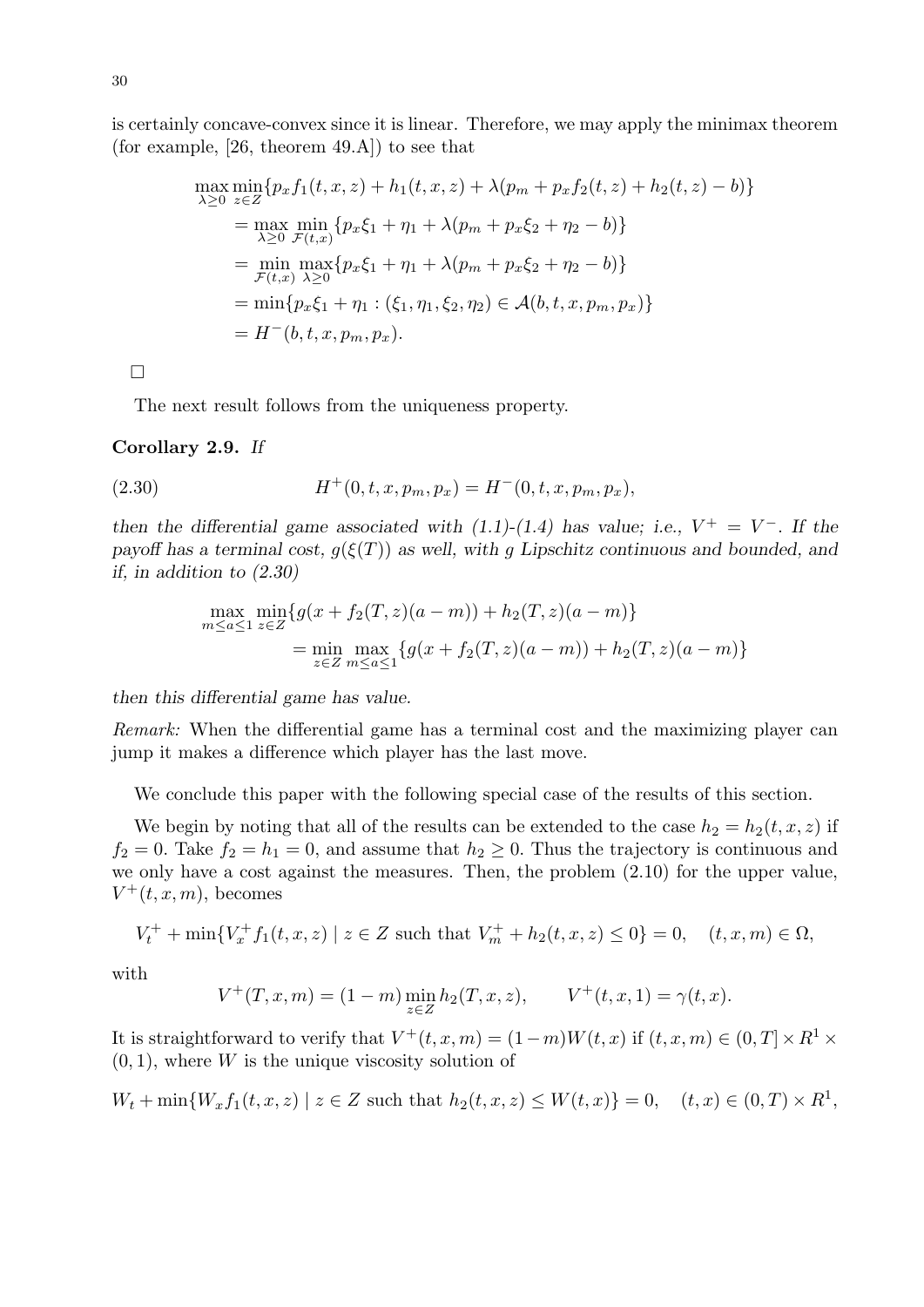with

$$
W(T, x) = \min_{z \in Z} h_2(T, x, z).
$$

But, it was established in [8] that

$$
W(t,x) = \inf_{\zeta \in Z[t,T]} ||h_2(r,\xi(r),\zeta(r))||_{L^{\infty}[t,T]} = \inf_{\zeta \in Z[t,T]} \sup_{t \le r \le T} h_2(r,\xi(r),\zeta(r)).
$$

To understand the connection between this minimax problem and the problem with measures simply recall the basic fact that the  $L^{\infty}$  norm of a function  $f(x)$  is the norm of the functional on  $L^1$ ,  $\Gamma(g) = \int f(x) \cdot g(x) dx$ . The results of this paper therefore generalize the main result of [8]. Furthermore, we have shown that  $V_m^+ = -W$ . This is connected to a result of Karatzas [18].

#### **BIBLIOGRAPHY**

- 1. G.Barles, *Uniqueness and regularity results for first order Hamilton -Jacobi equations*, Indiana Univ. Math. J. **39** (1990), 443–466.
- 2. G.Barles, *An approach of deterministic unbounded control problems and of first order Hamilton- Jacobi equations with gradient constraints*, Ph.D. Thesis Universite de Paris IX-Dauphine (1989), 2-31.
- 3. G.Barles, *Existence results for first order Hamilton Jacobi equations*, Ann. Inst. Henri Poincare **1** (1984), 325–340.
- 4. G.Barles, *Deterministic impulse control problems*, SIAM J. Control and Optimization **23** (1985), 419–432.
- 5. G.Barles and B.Perthame, *Discontinuous solutions of deterministic optimal stopping time problems*, Mathematical Modelling and Numerical Analysis **21** (1987), 557–579.
- 6. E.N.Barron, *Viscosity solutions for the monotone control problem*, SIAM J. Control and Optimization **23** (1985), 161-171.
- 7. E.N.Barron, *Differential games with maximum cost*, Nonlinear Analysis, Theory, Methods, and Applications **14** (1990), 971–989.
- 8. E.N.Barron and H.Ishii, *The Bellman equation for minimizing the maximum cost*, Nonlinear Analysis, Theory, Methods, and Applications **13** (1989), 1067-1090.
- 9. E.N.Barron and R.Jensen, *The Pontryagin maximum principle from dynamic programming and viscosity solutions to first order partial differential equations*, Transactions A.M.S. **2** (1986), 635–641.
- 10. P.L.Chow, J.L.Menaldi, and M.Robin, *Additive control of stochastic linear systems with finite horizon*, SIAM J. Control and Optimization **23** (1985), 858–899.
- 11. M.G.Crandall and P.-L.Lions, *Viscosity solutions of Hamilton-Jacobi equations*, Transactions Amer. Math. Soc. **282** (1984), 1–42.
- 12. M.G.Crandall, L.C.Evans, and P.-L.Lions, *Some properties of viscosity solutions of Hamilton- Jacobi equations*, Trans. Amer. Math. Soc. **282** (1984), 487–502.
- 13. M.G.Crandall, H.Ishii, and P.-L.Lions, *Uniqueness of viscosity solutions revisited*, J.Math. Soc. Japan **39** (1987), 581–596.
- 14. R.J.Elliott, *Viscosity solutions and optimal control*, Pitman, London, 1986.
- 15. I. Capuzzo Dolcetta and L.C.Evans, *Optimal switching for ordinary differential equations*, SIAM J. Control and Optimization **22** (1984), 143–161.
- 16. H.Ishii, *Perron's method for Hamilton Jacobi equations*, Duke Math. J. **55** (1987), 369–384.
- 17. H.Ishii, *Hamilton-Jacobi equations with discontinuous Hamiltonians on arbitrary open sets*, Bull. Fac. Sci.Eng., Chuo Univ. **28** (1985), 33– 77.
- 18. I. Karatzas, *Probabilistic aspects of finite-fuel stochastic control*, Proc. Natl. Acad. Sci. USA **82** (1985), 5579–5581.
- 19. J.L.Menaldi and M. Robin, *On some cheap control problems for diffusion processes*, Trans. Amer. Math. Soc. **278** (1983), 771–802.